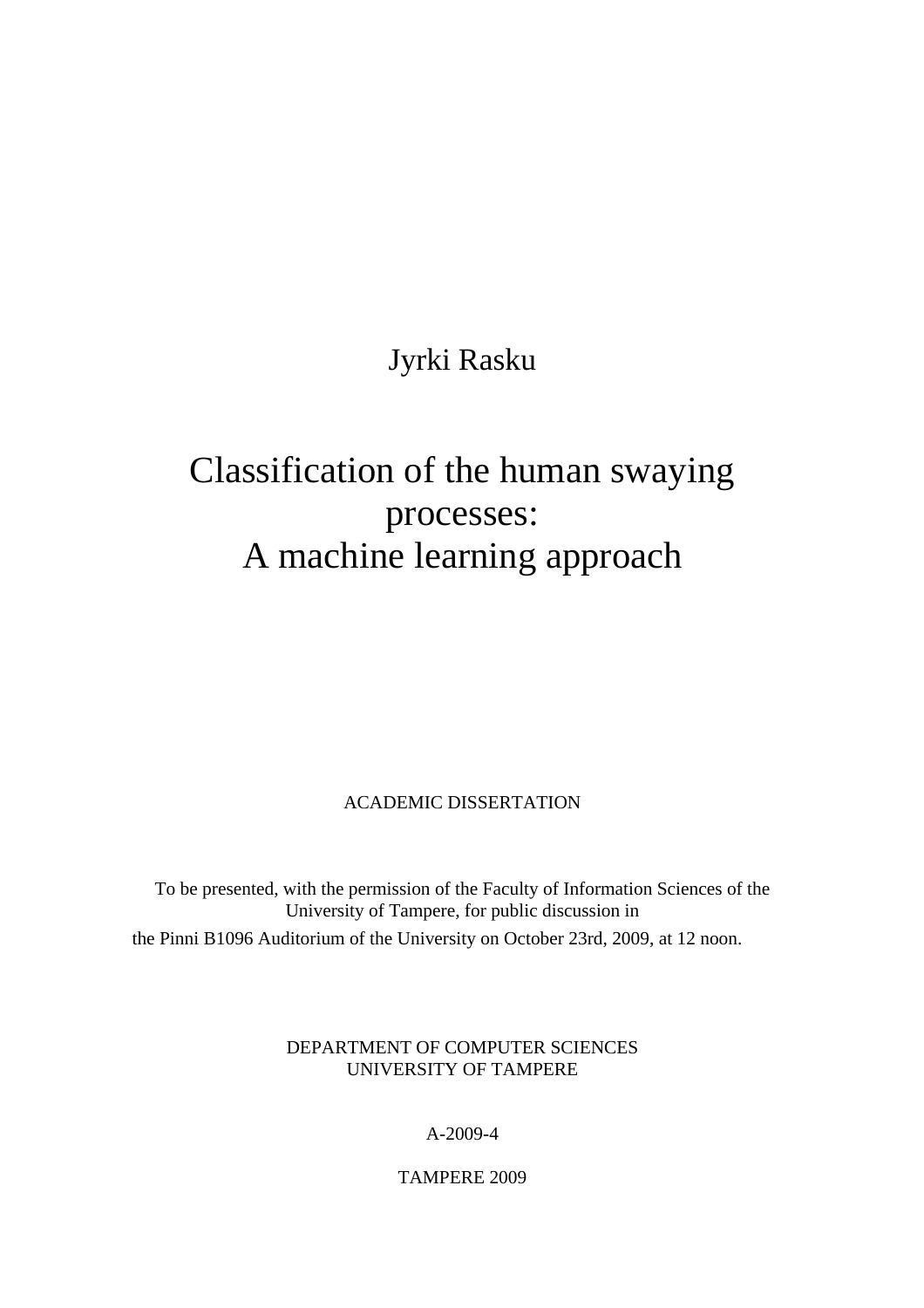| Supervisor: | Prof. Martti Juhola<br>University of Tampere                |
|-------------|-------------------------------------------------------------|
| Opponent:   | Prof. Tapio Grönfors<br>University of Kuopio                |
| Reviewers:  | Prof. Pekka Loula<br>Tampere University of Technology, Pori |
|             | Prof. Jussi Parkkinen<br>University of Joensuu              |

Electronic dissertation Acta Electronica Universitatis Tamperensis 899 ISBN 978-951-44-7878-9 (pdf) ISSN 1456-954X http://acta.uta.fi

Department of Computer Sciences FIN-33014 UNIVERSITY OF TAMPERE Finland

ISBN 978-951-44-7856-7 ISSN 1459-6903

Tampereen yliopistopaino Oy Tampere 2009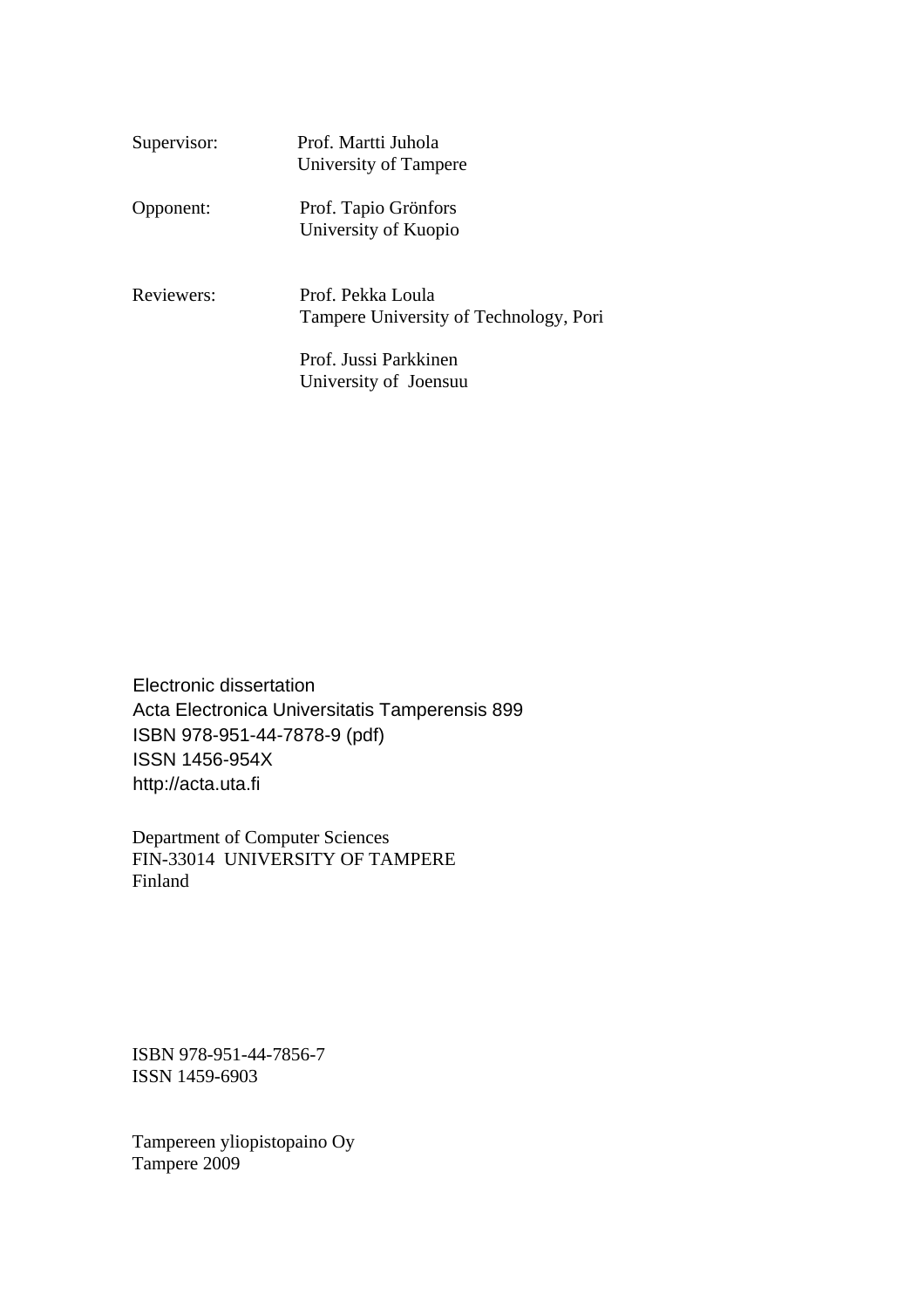#### **Abstract**

According to Central Statistical Office of Finland falls are a more common cause of death in Finland than ground traffic accidents. Furthermore, hip fractures caused by falls among the oldest old are usually impossible to cure properly; they are expensive and cause reduction in the quality of life. Against this background a method for predicting the risk of falling is needed. Furthermore, suitable methods for improving the weakened ability to maintain balance should be studied. In this work the focus is on the classification of measured human swaying data. The classification of swaying data can be considered as a starting point of the prediction of increased risk of falling.

The evaluation of human ability to maintain balance is primarily done by analyzing the results of Computerized Dynamic Posturography (CDP). During CDP a subject is standing on the force platform which records his/her body movements originated from the muscle activity required to keep the upright stance. Analyzing the results of CDP is diverse and there is no single best method known.

In this work machine learning methods such as hidden Markov models are applied to CDP data which was measured from students, otoneurological patients and elderly subjects. The primary goal is in the prediction of the origin of unknown CDP data. For instance, is unknown data measured from a young student or from an otoneurological patient? In certain cases this prediction can be used as an indicator that a preventive action should be taken. For instance, if a young person's swaying data resembles the data of an elderly, there might be something wrong in his or her postural control system.

Depending on the study in question (students, patients and elderly) the correct prediction accuracies in this work varied between 65-90%. This result is good, because the visual discrimination of swaying data is very difficult and differences between subject classes are subtle. For instance, if there are two graphs from signals which are measured from different swaying processes, it is almost impossible to say the origin of the signals with visual inspection.

**Keywords:** Hidden Markov Models, Postural Control, Classification.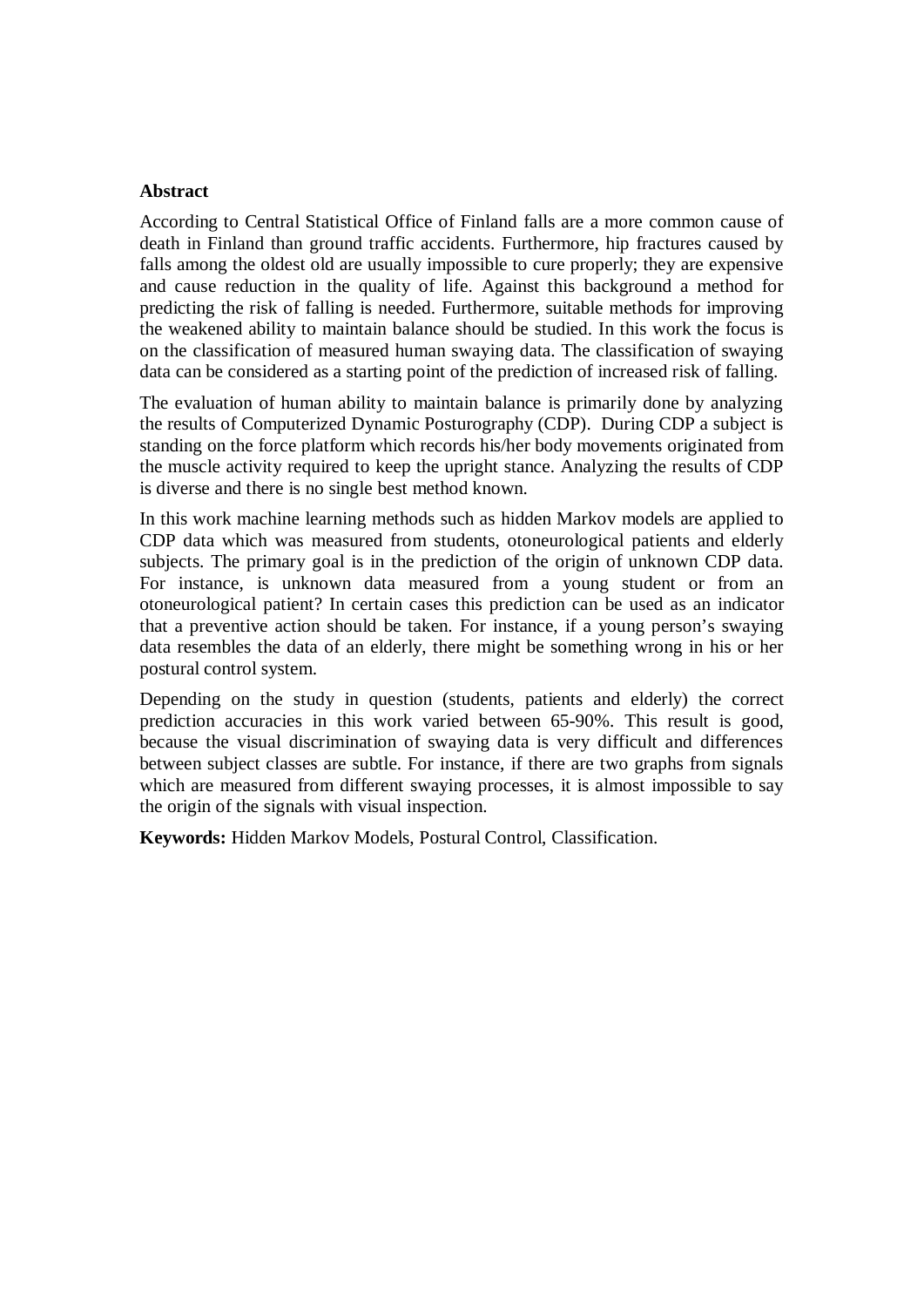#### **Acknowledgements**

Accomplishing of this work has been extremely challenging. Fortunately, I have managed to get support from individuals who have had expertise in many fields. First of all, I want to thank my supervising professor Martti Juhola who has been a patient, encouraging and good boss. I am also grateful to professor Jyrki Nummenmaa, the head of the Department of Computer Sciences, about arranging a pleasant working environment.

Special thanks go to professor Ilmari Pyykkö who has provided the medical expertise, patients and elderly subjects for this research. I also want to express my gratitude to docent Esko Toppila and Timo Tossavainen, Ph.D, for technical guidance concerning measuring devices and software interfaces. In addition, I want to thank Eeva Tuunainen for measuring the elderly subjects.

I am extremely grateful to Arto Luoma, Ph.D, professor Erkki Liski and Simo Puntanen, Ph.D who have helped me to fill the gap of the statistical whole in my head.

I want to thank the Academy of Finland and Oskar Öflund Stiftelse for financial support.

The support from my family has been very important, so I want to thank my wife Petra, my son Tuukka and my daughter Elli.

Last but not least, I thank my peer support group for valuable conversations. This group contains Pekka Niemenlehto, Kirsi Varpa and the rest of DARG personnel.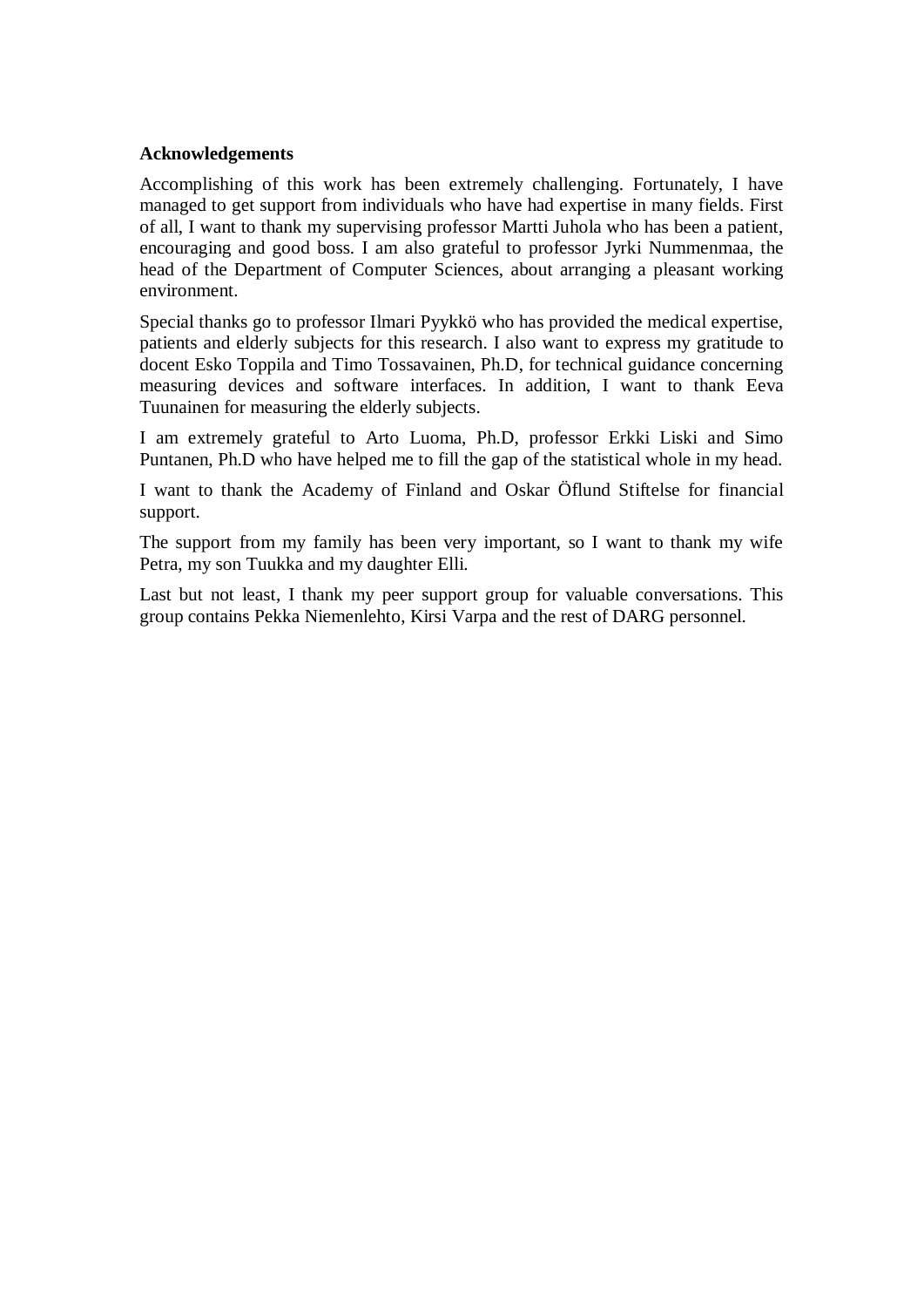### **Contents**

| $\mathbf{1}$   |     |    |  |
|----------------|-----|----|--|
| $\overline{2}$ |     |    |  |
| 3              |     |    |  |
| $\overline{A}$ |     |    |  |
|                | 4.1 |    |  |
|                | 4.2 |    |  |
| 5              |     |    |  |
|                | 5.1 |    |  |
|                | 5.2 |    |  |
| 6              |     |    |  |
|                | 6.1 |    |  |
|                | 6.2 |    |  |
|                | 6.3 |    |  |
|                | 6.4 |    |  |
|                | 6.5 |    |  |
|                | 6.6 |    |  |
| 7              |     |    |  |
| 8              |     |    |  |
|                | 8.1 |    |  |
|                | 8.2 |    |  |
|                | 8.3 |    |  |
|                | 8.4 |    |  |
|                | 8.5 |    |  |
| 9              |     | 29 |  |
| 10             |     |    |  |
|                | 11  |    |  |
| 12             |     |    |  |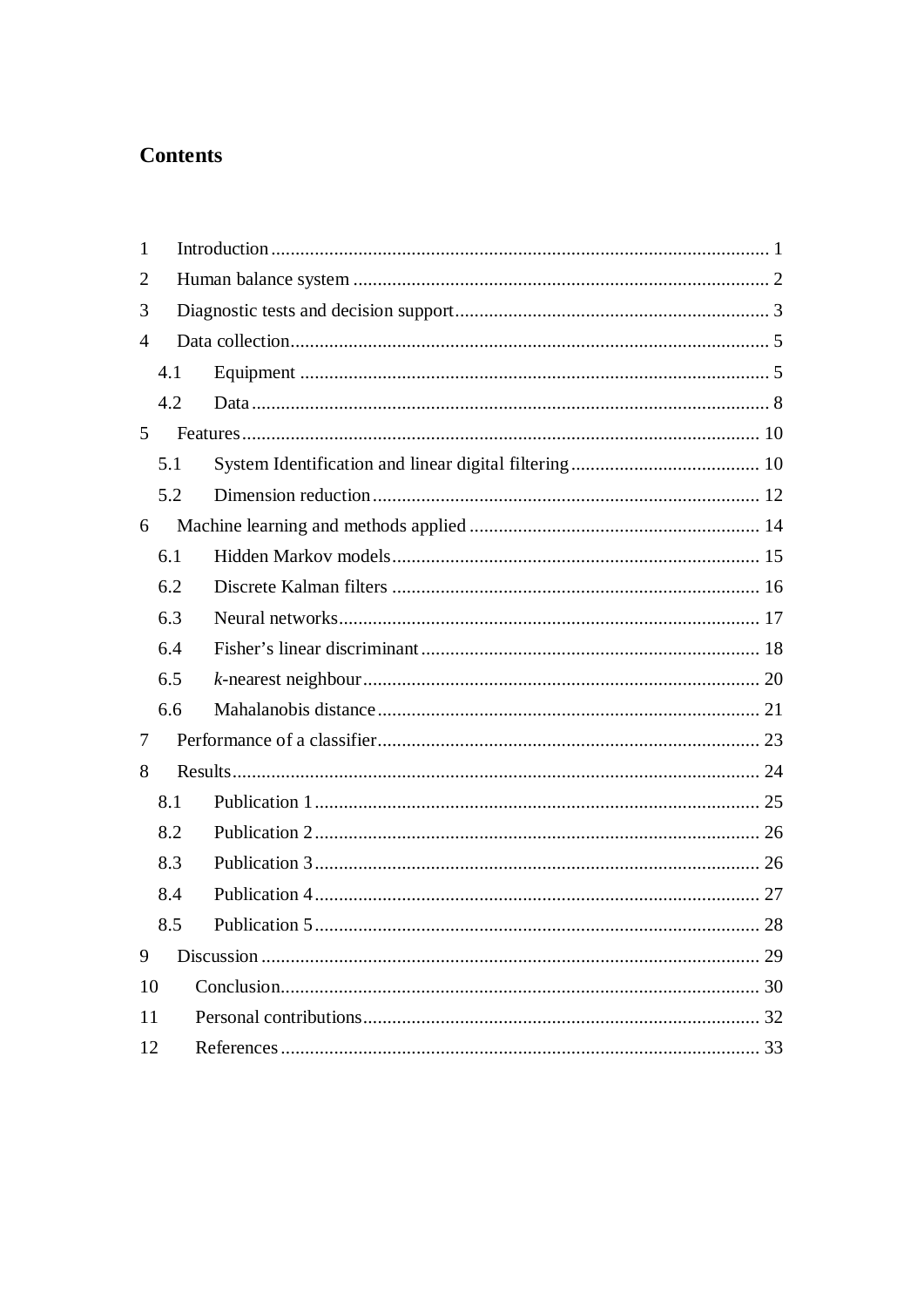### **List of abbreviations**

| AD         | Analog Digital                      |
|------------|-------------------------------------|
| <b>ANN</b> | Artificial Neural Network           |
| AR.        | <b>Autoregressive Model</b>         |
| <b>ARX</b> | Autoregressive Exogenous Model      |
| <b>CDP</b> | Computerized Dynamic Posturography  |
| <b>COP</b> | Centre of Pressure                  |
| <b>ENG</b> | Electronystagmography               |
| <b>HMD</b> | <b>Head Mounted Display</b>         |
| <b>HMM</b> | <b>Hidden Markov Model</b>          |
| <b>KNN</b> | k-Nearest Neighbour                 |
| <b>ONE</b> | Otoneurological Expert System       |
| <b>PCA</b> | <b>Principal Component Analysis</b> |
| VOR        | Vestibulo-Ocular Reflex             |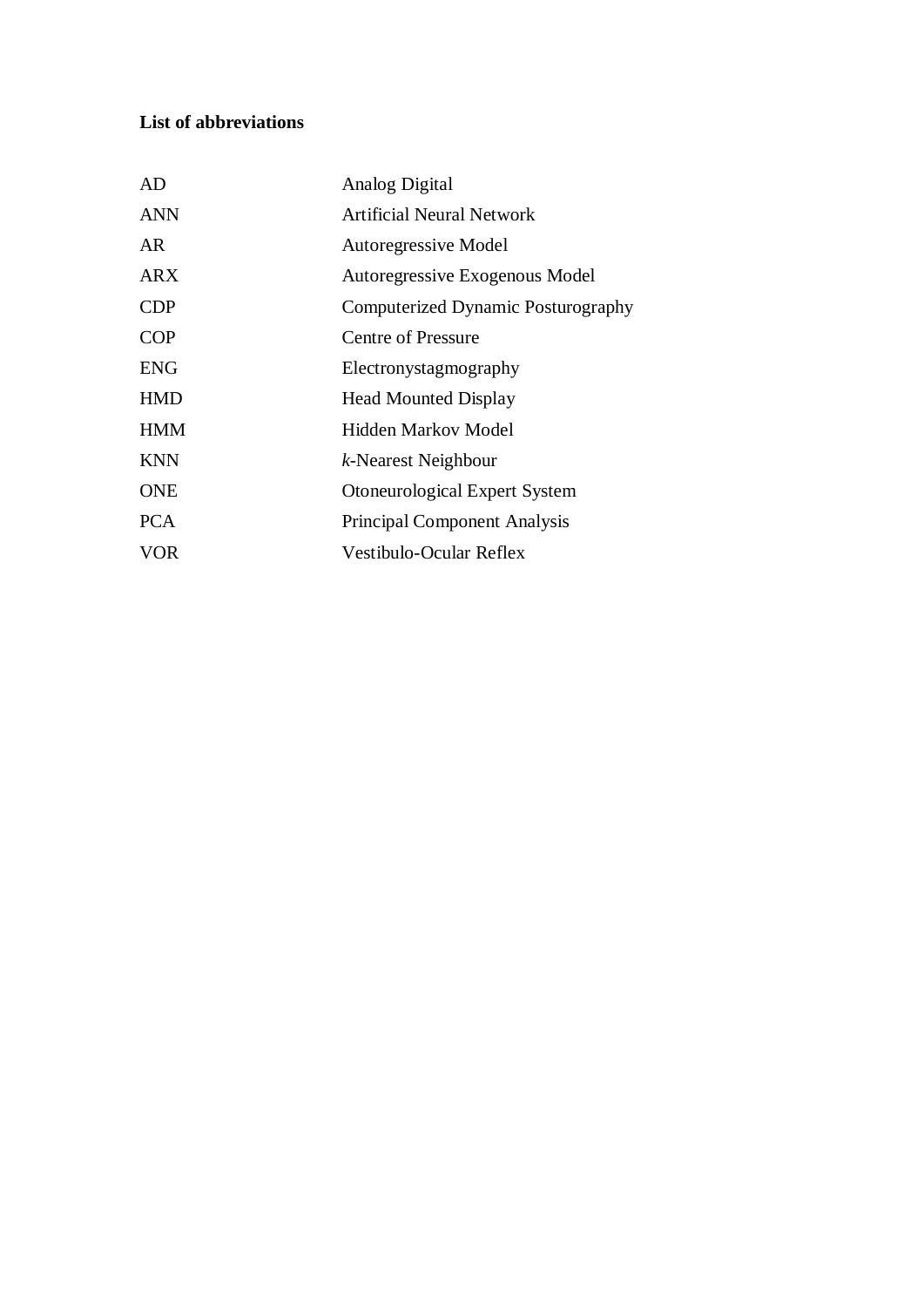#### **List of the original publications**

- 1. J. Rasku, M. Juhola, T. Tossavainen, I. Pyykkö, E. Toppila, Modelling Stabilograms with hidden Markov models, *Journal of Medical Engineering & Techonology*, 32(4), pp. 273-283, 2008.
- 2. J. Rasku, M. Juhola, E. Toppila, I. Pyykkö, Recognition of balance signals between healthy and otoneurological patients with hidden Markov models, *Biomedical Signal Processing and Control*, 2(1), pp. 1-8, 2007.
- 3. J. Rasku, M. Juhola, A detection method of body movement signals measured with magnetic tracking device for human balance investigations, to appear in *International Journal of Medical Engineering and Informatics*.
- 4. J. Rasku, M. Juhola, Looking for differences in postural control systems: young students versus pensioners, *6 th IASTED International Conference on Biomedical Engineering*, pp. 108-112, Innsbruck, 2008.
- 5. J. Rasku. A method for the classification of corrective activity in context dependent postural controlling tasks. *Computers in Biology and Medicine* 39(10), pp. 940-945, 2009.

Reprinted by permission of the publishers.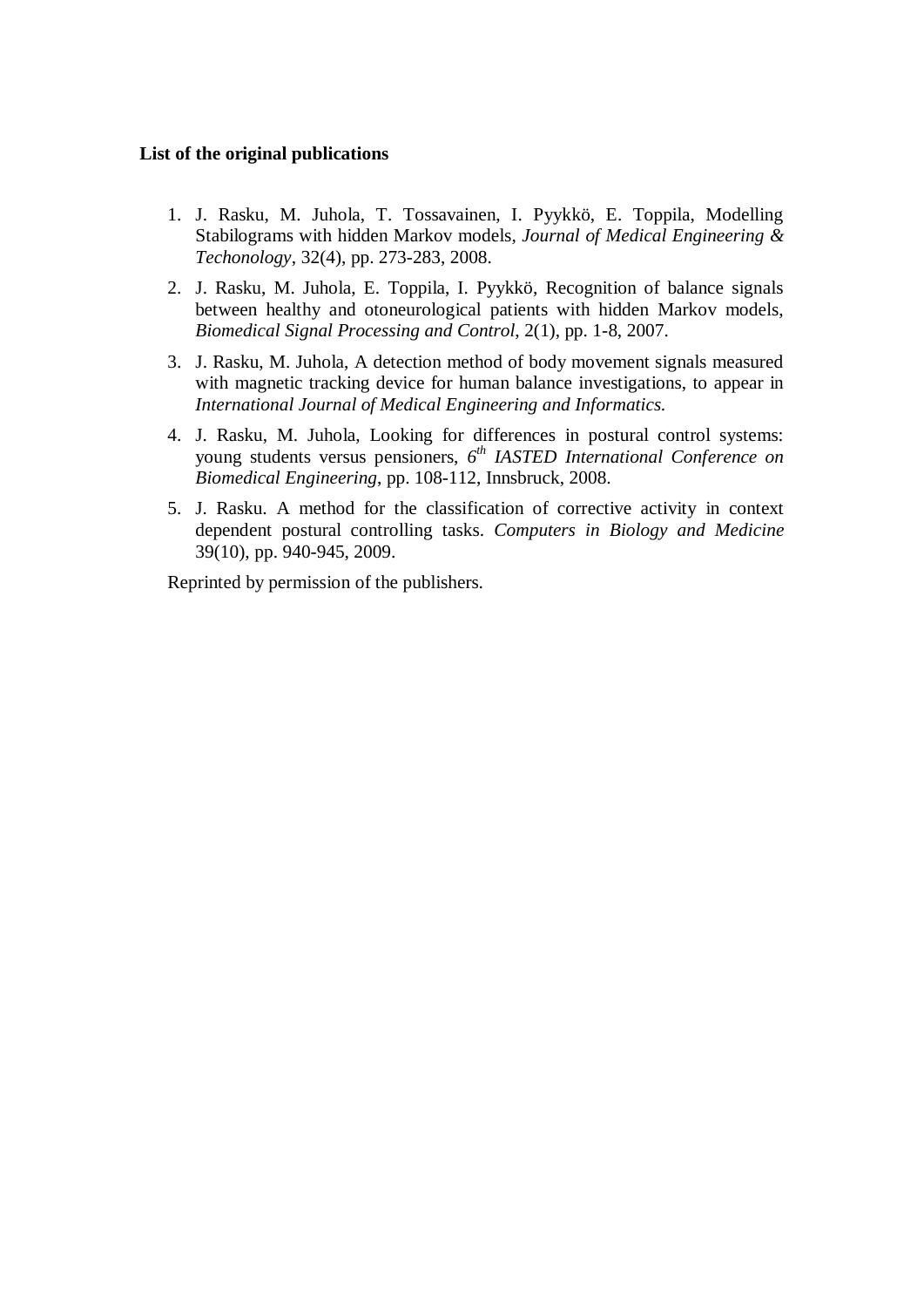# <span id="page-7-0"></span>**1 Introduction**

A healthy human being finds it easy to walk, run and ride a bike. With additional physical training he or she may be able to perform demanding balance related tasks. For instance, jumps in figure skating and snowboarding can become entirely automatic after thousands of repetitions. Usually this is the case and it indicates that a person's postural control system is working properly.

Unfortunately, the ability to maintain balance can weaken because of different reasons. It is known that older people tend to fall down quite often. As a matter of fact, several of them suffer from the fear of falling [87] because they are aware of their poor balance control ability. This can lead to a situation where an individual begins to avoid walking and this way accelerates the weakening of his or her physical condition. In this case there is an increased risk of social isolation and the reduction in the quality of life. In addition to elderly, reduced ability to maintain the upright stance straddles among people who have greatly been affected by noise [50, 74] or solvents [84].

 Aging, noise and solvents among other environmental factors affect the human postural control system. It is an open question what this affecting mechanism is. Because the nature of the human postural control system is very complex, the collaboration between physicians, computer scientists and physicists is necessary.

In this collaboration the role of physicians is to analyze medicals interests of the work and to define the problem and what tools are needed to accomplish the goal. The planning and implementation of tools are the task of physicists. To provide reasonable methods and results for the use of physicians is the work of computer scientists.

At its best, the collaboration can produce an implementation and use of an expert system which can support physicians in reliable and consistent diagnosis making. Because the implementation of such an expert system is a difficult and time consuming task, it should be divided into several small parts which are possible to implement independently of each other. A gradual integration of these parts will eventually produce a functional system. The purpose of this thesis is to propose a set of features and machine learning methods which can extract information of human swaying process. Considering these features and methods can be thought as the first iteration of the implementation of an expert system. In this thesis the way to approach the problem is purely data driven.

Previous balance research has primarily focused on validating the measurement procedures [23, 56], studying the effects of certain predefined tasks [14, 18], biomechanical modeling [34, 88] and system identification [15, 21, 51]. In this thesis the point of view is in the classification of different human swaying patterns. According to knowledge of the author, this sort of research has not been done previously.

The purpose of the introductory part is to give the necessary background information for a reader to read through the articles attached after Section 12. Section 2 depicts the internal structure of the human postural control system researched. In Section 3 a short introduction of research methods of the balance system is presented and the purpose of an expert system is outlined. Section 4 deals with the data collection procedure, which was the starting point of this work. In Section 5 the main interest is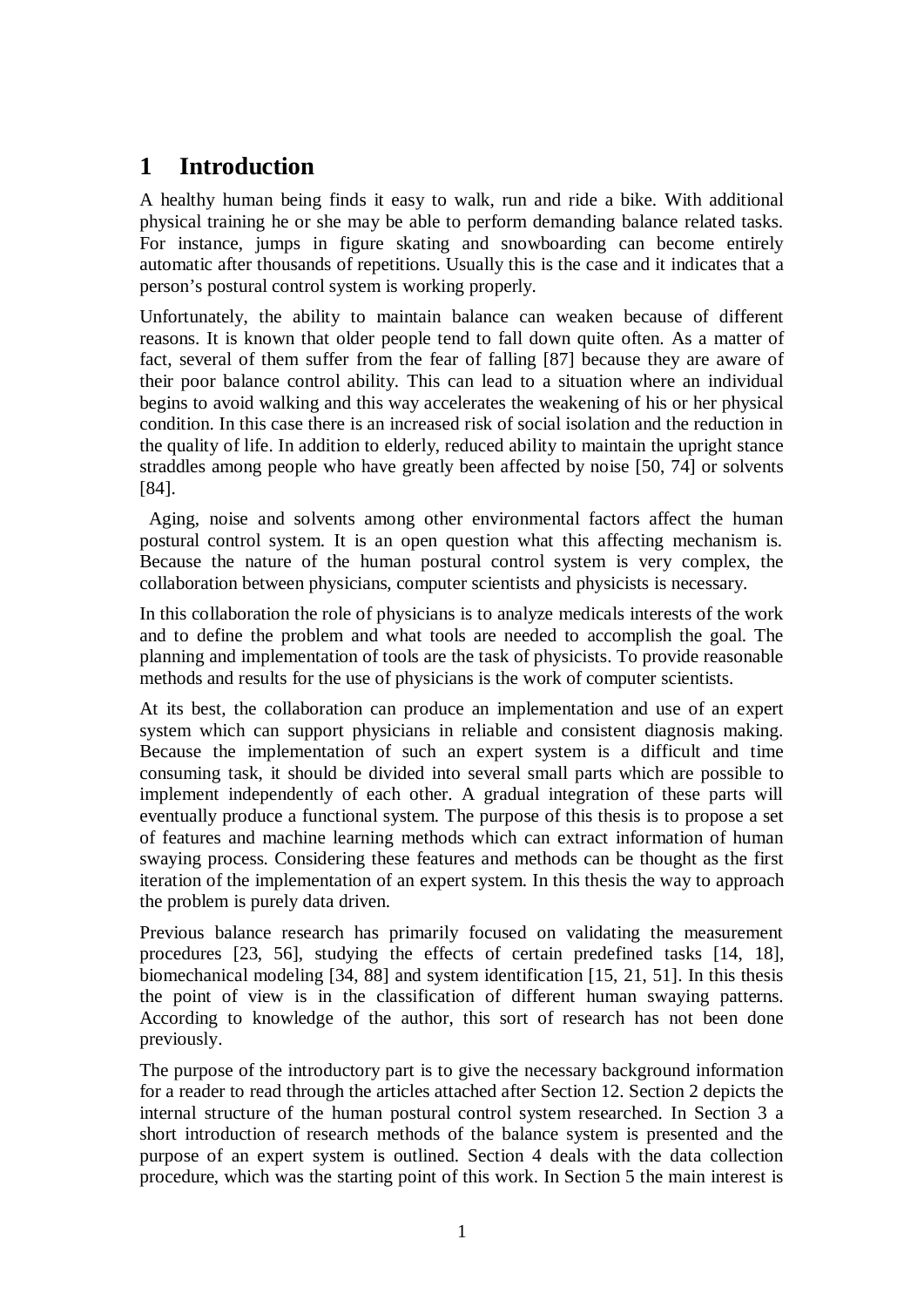<span id="page-8-0"></span>to explore how to extract interesting information out of the collected data. Also, the concepts of system identification and linear digital filtering are presented. The aim of Section 6 is to clarify the machine learning and pattern recognition methods. In Section 7 the usefulness of a trained computer classifier is addressed. Section 8 summarizes the ideas and results presented in the original articles of the thesis. The purpose of Section 9 is to discuss the research made and the results gained. Finally Section 10 gives the conclusion.

# **2 Human balance system**

 In order to maintain balance human beings need to know their relative position and orientation in the surrounding world. This information comes from three different channels, which are the eyes, the vestibular organs in the inner ears and the somatosensory receptors in muscles [4, 24].

Information flows to the brain stem where it is integrated and combined to the learned information patterns. There is a repertoire of learned patterns. For instance, a human being uses different strategies when walking on a slippery or normal platform [32]. Sometimes information from the different channels can be contradictory. An example of this situation is a moving train. A person can stand in a stationary train while another train slowly passes by. The visual information of a moving train can create an illusion that the person is actually moving. However, the feedback from somatosensory system rapidly corrects the wrong visual information.

After the integration of information the brain sends motor commands to the eyes and muscles which cause the repositioning of the body to a more stable state. Getting information from the environment and making the corrective actions is a continuous loop which is depicted in Figure 1.1.



**Figure1.1: The human balance system**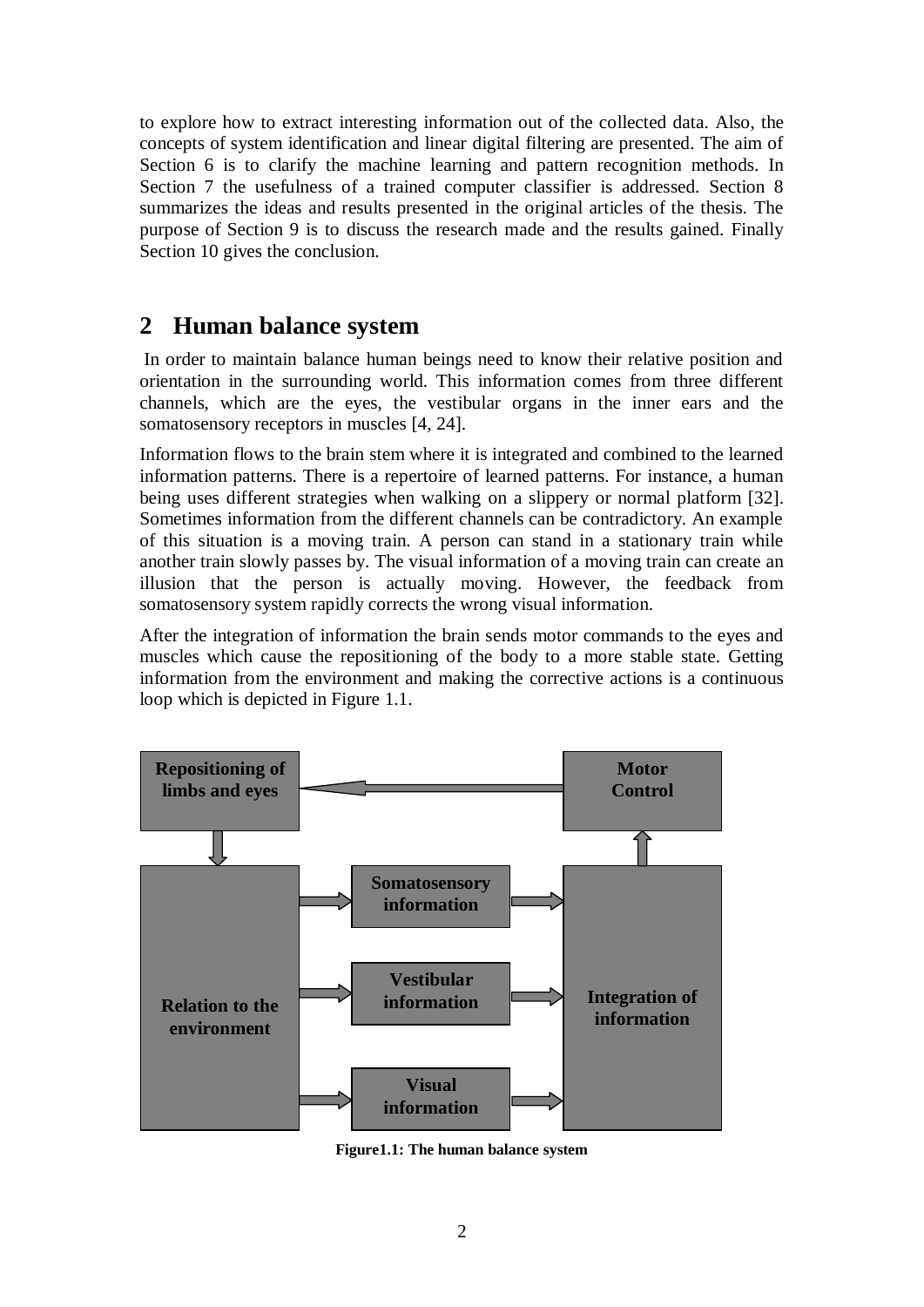<span id="page-9-0"></span>The vestibular organs and the eyes are closely connected [5]. When a person turns the head, the vestibular organs signal the eyes to turn in the opposite direction to keep the gaze at the same target [44, 52]. This mechanism makes the clear vision possible and it is called the vestibulo-ocular reflex (VOR). This reflex can be verified easily. If a person reads a paper and moves the head up and down or to left and right the reading is possible. However, if a person keeps the head still and moves the paper by the arms reading becomes impossible. The clear image formation in the brain is possible only when the eyes do not move largely in the relation to the environment. The image from the surrounding world is ultimately created in the brain. However, the input data for the image is a set of photons from the environment which are captured by the rods and cones inside the eyes. The rods and cones [29] react differently for photons with varying energy. This energy can also be considered as electromagnetic radiation with different frequencies, which represent all colours in the visible band of the electromagnetic spectrum [26]. When the rods and cones have reached a steady state under the electromagnetic excitation, the image is formed in the brain. The function of a vestibular organ is based on the inertia. In both ears there are three semicircular canals which are perpendicular to each other. These canals contain liquid which lags behind when the head is turned. This lag is perceived as an angular acceleration which is converted to orientation information in the brain [5].

The somatosensory information from muscles tells how the limbs are positioned and also the force feedback from the ground under the feet. This information makes the fast correction actions possible, for instance, when walking in the woods. An individual can test the effect of limited somatosensory information by walking on a thick foam mattress.

# **3 Diagnostic tests and decision support**

Because the human postural system is complex, there is no single test which could reveal the reason for impaired balance. However, there are tests which can tell the state of the co-operation of the vestibular organs, the brain stem and the eyes.

In many cases a patient with balance deficits also suffers from hearing loss. This is natural because the hearing and vestibular organs are closely related [66]. In this case basic auditory tests [46] can give a hint about a problem in the inner ear.

As stated previously, the vestibular organs and the eyes work together. If there is a problem in this co-operation, the culprit can be the vestibular organ or the brain stem. The co-operation can be tested with electronystagmography (ENG) [5, 6] and rotation tests [25] The drawback in this approach is that ENG only tells if the pathways in the inner ear and nervous system are functioning normally. The state of individual organs must be inferred by using a patient's medical history and symptoms.

Nowadays ENG is performed with infrared cameras which are connected to a computer. The purpose of the infrared cameras is to record eye movements during testing in a dimmed room. The computer stores the image data for later analysis. An ENG test battery consists of three main phases. In the first phase of a test a subject sits on a chair and stares a tiny stationary red light on the wall. The purpose of this phase is to test whether pathologic nystagmus is present or not. Nystagmus is an unintended eye movement where the eyes move back and forth. In a small extent this is normal, but large movements can cause dizziness. After this phase the red light moves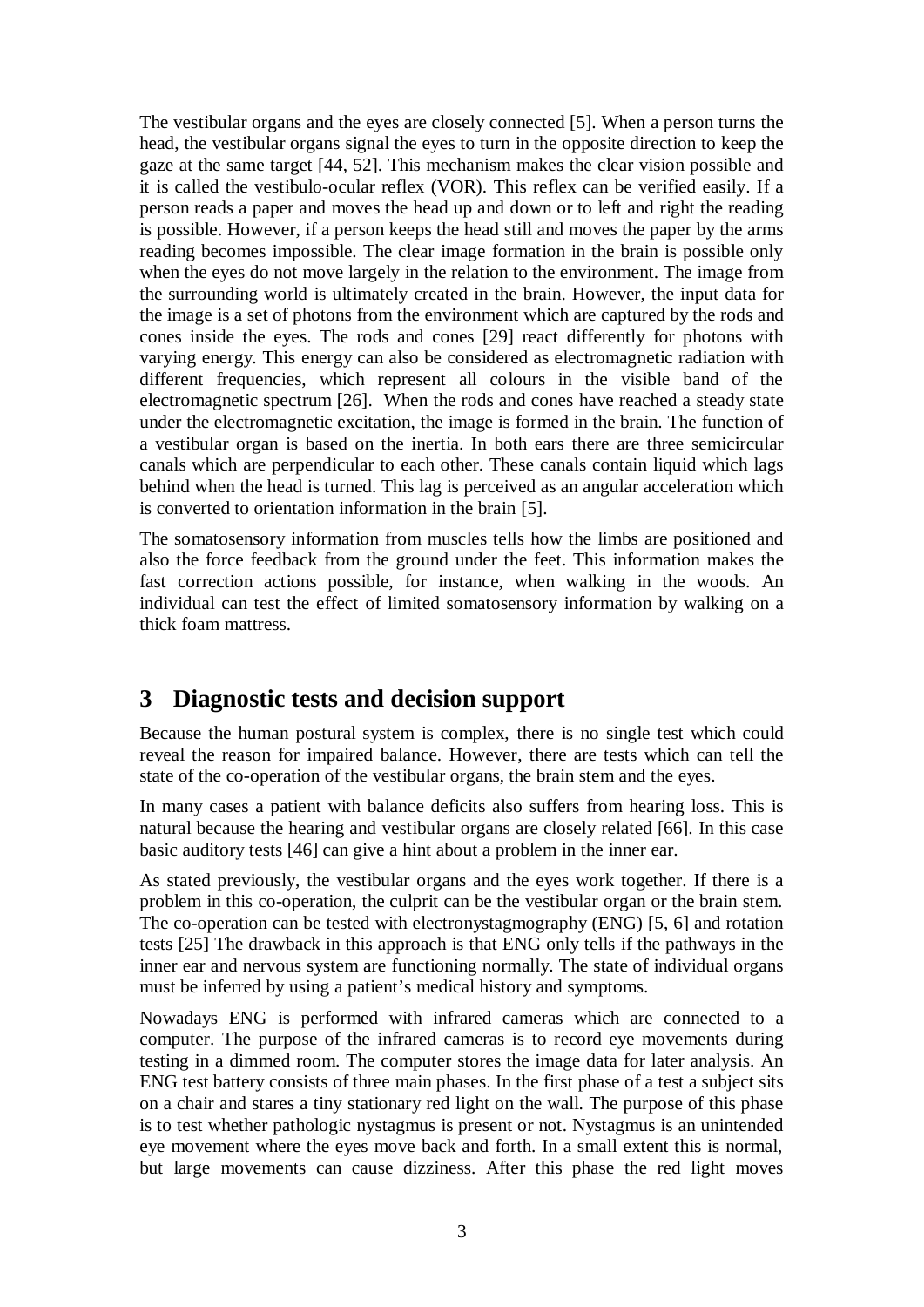horizontally to the left and then to the right and the computer records the eye movements. In this test the subject is instructed to follow the moving red light only with his/her eyes while the orientation and rotation of head remain unchanged. This effectively tests the subject's visual-ocular control. Deficits in visual-ocular control can cause difficulties in maintaining balance, because clear image formation from the environment is more difficult than in a situation where the visual-ocular control is working properly. The last phase of ENG is a caloric test. The purpose of this phase is to simulate the vestibulo-ocular reflex. In this phase approximately 20ml cool water or air is injected into the subject's ear canal and stimulated eye movements are recorded. Cool water or air causes the liquid motion in the vestibular organ which in turn causes nystagmus. Nystagmus caused by cool water or air disappears within approximately five minutes. In some cases this test can reveal the side of malfunctioning vestibular organ.

The rotation test can also be done with a computer, but in its simplest form it only requires a rotating chair. In this case a physician rotates a subject on a rotating chair and makes a subjective evaluation about the state of the vestibulo-ocular reflex.

Computerized dynamic posturography [1, 46] can be used to test the function of the motor control system of a subject. In this test a subject stands on a force platform which is explained in Section 4. During CDP a subject can be exposed to different visual stimuli or other external disturbances. The force platform records the movements of a subject which can be analyzed after the test. Because the result of CDP contains all the corrective movements which are required to maintain the balance, it can be seen as a test which tells how well the different subsystems of the balance control work together. This also allows the possibility to block certain information channels. For instance, the effect of vision on balance controlling can be studied by blindfolding. Also, proprioceptive information from the ground can be suppressed by vibrators which are attached to both calves [82].

In the field of medical expertise the ability to make a correct diagnosis is important. In certain cases diagnosing is easy. For instance, flu can be easily verified with a thermometer and visual inspection. Unfortunately, there are diseases which are hard to diagnose certainly. Among them there are diseases which cause vertigo and balance disorders [10, 30 and 69].

The diagnosing of complicated diseases requires many different tests and an interpretation of the interconnections of their results. This can be exhaustive, errorprone and there might be subjective variation in the resulting diagnoses. To remove the burden of diagnosing procedure and to get more consistent results the use of an expert system could be reasonable.

An expert system [45, 81] is software which attempts to simulate the work of a human expert. Such a system contains a set of rules which operates on input data and relates it to certain outputs (here, diagnoses). The form of input data, rules and outputs of a system are thoroughly studied among the large group of experts. Experts have "taught" the system to respond correctly in the various input cases.

Another way to teach such a system is to use artificial intelligence or machine learning methods. The mapping of input data to output is searched with the computer. In this thesis the author used this approach. Of course, the origin and the nature of input data must be known beforehand.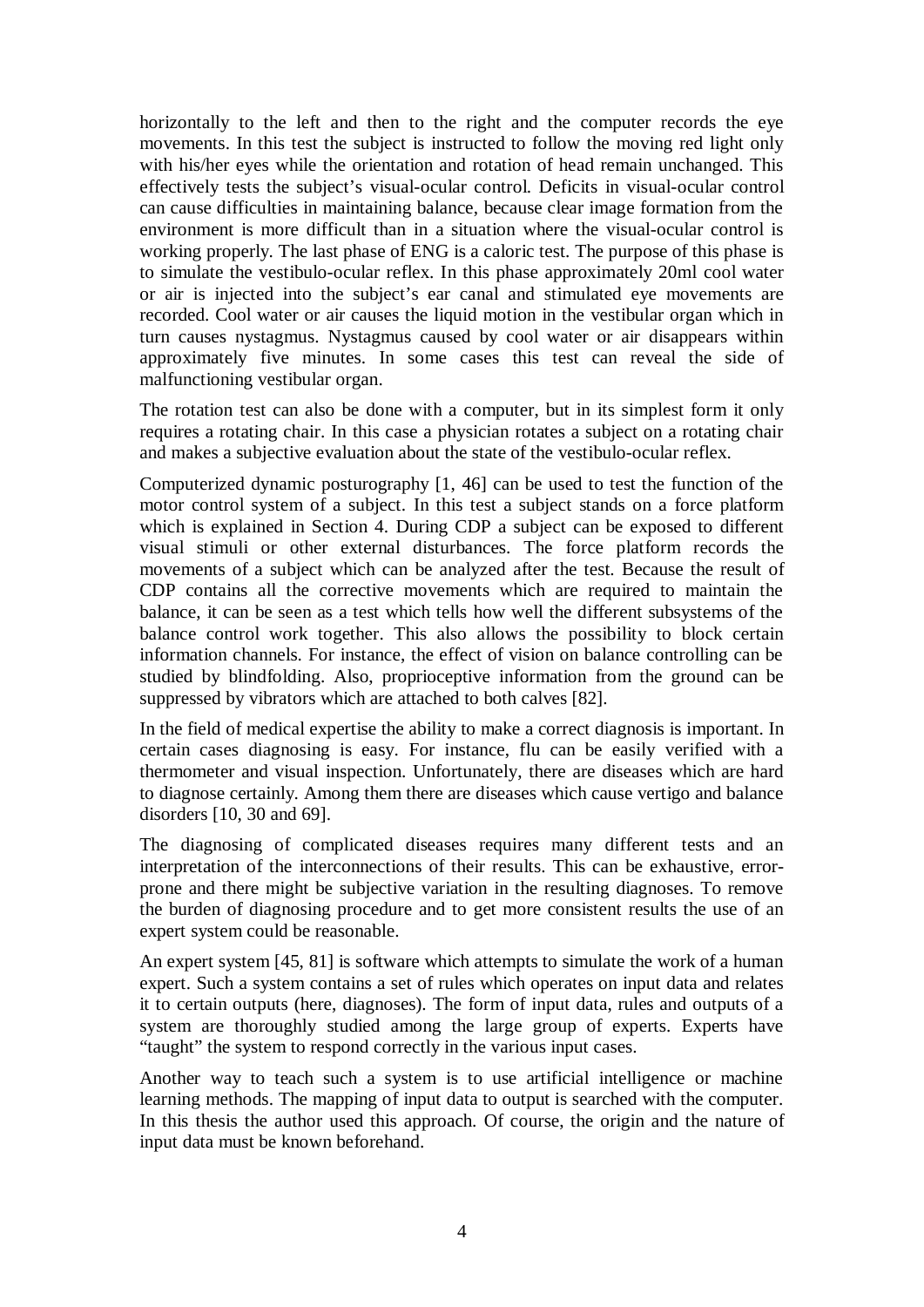<span id="page-11-0"></span>After an expert system is built it has to be tested. During testing a set of test cases is input to the system. The results of the system are compared to the results of a set of human experts. If the results of an expert system are comparable to those of the human experts, it can be considered useful.

#### **4 Data collection**

#### **4.1 Equipment**

In postural control research the most common measurement device is a force platform [1, 11]. A basic version of a force platform resembles a circle shaped scale. It contains three force sensors which record vertical force reactions against the surface of the platform. The arrangement of the sensors forms a triangle in which the sensors form a plane. If we now consider that a constant dot shaped force **F** is acting downwards inside the triangle depicted in left side of figure 4.1, we can use the Newton's third law to get the relations of the forces



**Figure 4.1: Illustration of force platform from the back and its** *xy* **plane.**

$$
\mathbf{F} = \mathbf{F}_a + \mathbf{F}_b + \mathbf{F}_c. \tag{4.1}
$$

The locations of the forces  $\mathbf{F}_a$ ,  $\mathbf{F}_b$  and  $\mathbf{F}_c$  are always the same and only the position of **F** can change on the *xy-*plane. If we fix the origin of the force platform to the centre of the circle such that the *x* axis points at the right and *y* axis points straight ahead, we can form the moment equations about the *x*- and *y* axes.

$$
\mathbf{M}x = \mathbf{F}_d t + \mathbf{F}_b t + \mathbf{F}_c t + \mathbf{F}y = \mathbf{0},\tag{4.2}
$$

$$
\mathbf{M} \mathbf{y} = \mathbf{F}_a a + \mathbf{F}_b b + \mathbf{F} x = \mathbf{0},\tag{4.3}
$$

where *l* is the perpendicular distance of bisector *ab* from the origin, *c* is the *y* coordinate of  $\mathbf{F}_c$  from the origin, *a* is the *x* coordinate of  $\mathbf{F}_a$  from the origin and *b* is the *x* coordinate of  $\mathbf{F}_b$  from the origin. The location of **F** is given by *x* and *y*. The force platform can be calibrated accurately if we use Newton's third law, gravitational acceleration *g* and accurate test mass *m*. The calibration is needed because the sensors measure only a voltage which changes due to an acting force **F**. The relation between the acting force **F** and the voltage readings from sensors  $U_a$ ,  $U_b$  and  $U_c$  are considered to be linear when the **F** is caused by a mass of a normal weighted subject. The calibration coefficients for the sensors can be obtained by solving a linear equation

$$
F = aU_a + bU_b + cU_c + e,\tag{4.4}
$$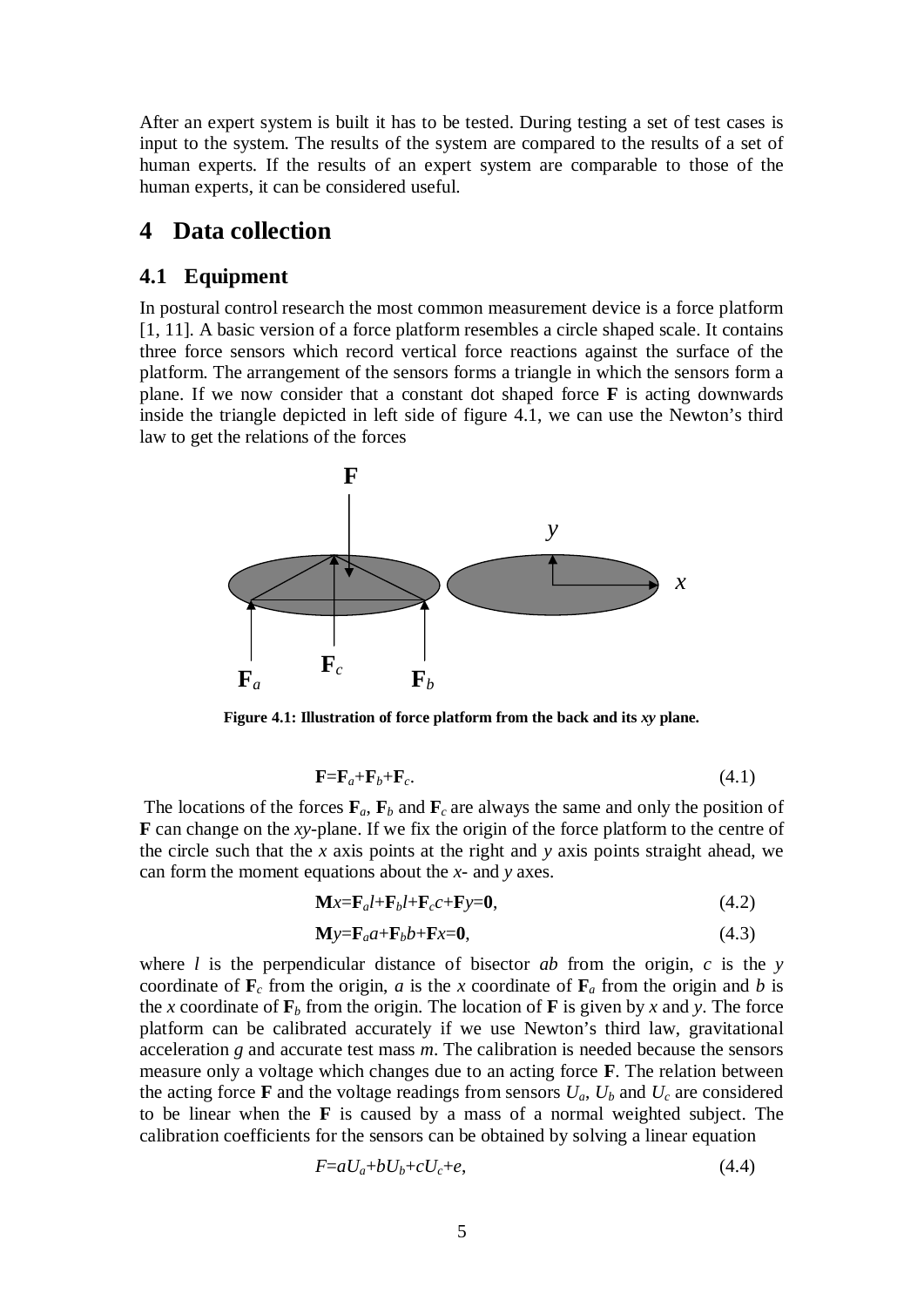where  $F$  is the magnitude of  $\mathbf{F}$ ,  $a$ ,  $b$  and  $c$  are the calibration coefficients of the respective sensors and *e* contains the summed biases from all sensors. When the force platform is calibrated, we can calculate the mass of a subject and the location of the centre point of pressure (COP) under the feet by using the force and moment equations  $(4.1)$ ,  $(4.2)$  and  $(4.3)$ .

In addition to the force platform balance measurements have also been done by using a camera [27, 83] and inertial based devices [9, 80]. They are usually planned and built balance measurements in mind. A part of the present thesis deals with balance measuring with a commercial magnetic tracking device. The motivation was that the tracking device is cheaper than a force platform and it provides more flexibility in the implementation of different balance test setups. For instance, the magnetic tracking device can be used to explore how a subject uses the arms to maintain balance. Also, head and hip movements can be captured.

The tracking device used was a Nest of Birds from Ascension Technology Corporation [37]. This device is usually employed in the virtual reality environments for capturing human motions, which are quite difficult and time consuming to model with mathematical methods. The tracking device consists of three main components presented in figure 4.2. On the right part of figure 4.2 there is the actual tracking device which can be connected to the computer with the universal serial port (USB). On the left the cube shaped object is a transmitter used to create a magnetic field. In the middle of the figure there are four sensors which are able to measure their position  $(x, y, z)$  and rotation  $(a, \beta, \gamma)$  about the respective axes in the created magnetic field. One of the sensors is attached to a headband and the other can be attached to the wrists, for instance.



**Figure 4.2: Magnetic tracking device**

The structure of a tilting force platform is similar to the basic version but, in addition, it provides a possibility to rotate its surface about the anterior-posterior (*x*) and mediolateral (*y*) directions. We have to take account the inertial moment of the platform *J* and its angular accelerations  $\alpha_x$  and  $\alpha_y$  about the *x* and *y* axes. This gives the moment equations

$$
\mathbf{M}_x = \mathbf{F}_d l + \mathbf{F}_b l + \mathbf{F}_c c + \mathbf{F} y = J \alpha_y \tag{4.4}
$$

$$
\mathbf{M}_y = \mathbf{F}_a a + \mathbf{F}_b b + \mathbf{F} x = J a_x, \tag{4.5}
$$

which make it possible to get the subject's mass  $m$  and the centre point of force  $(x,y)$ beneath the feet. The primary benefit from the use of the tilting force platform is that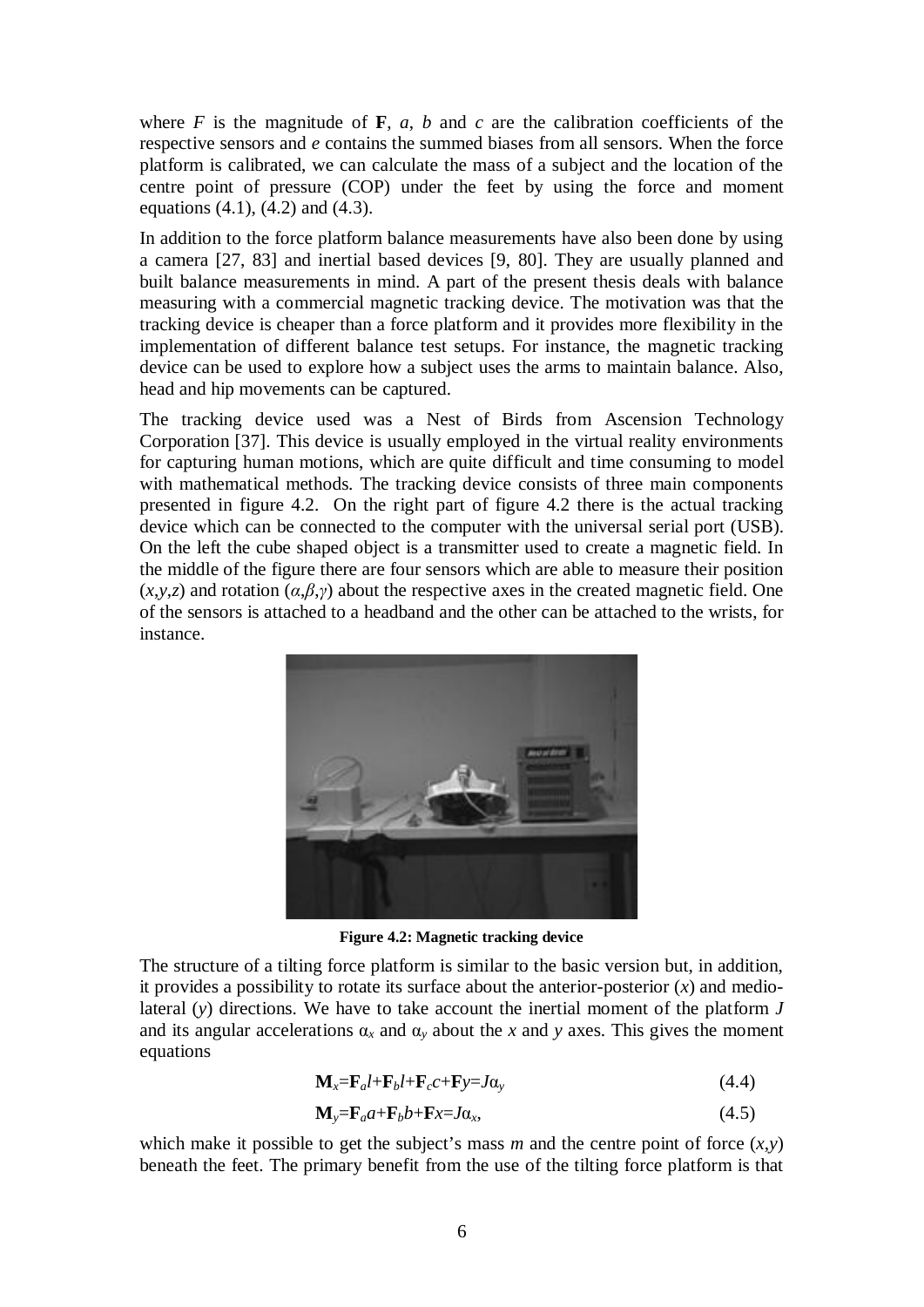it is possible to disturb the stance of a subject standing on it. This forces the subject to actively support on his or her postural control system. A tilting force platform is presented in figure 4.3.



**Figure 4.3: A tilting force platform**

Another way to disturb a subject's balance is to provide him or her some visual information which is in contradiction with the environment where the subject actually resides [35, 77, 78, 79]. This is the case because humans support heavily on their vision when maintaining balance [8, 72]. An easy way to create such environments is the use of virtual reality. These environments are usually implemented with OpenGL [33, 70] or Direct3D [36, 55] and they are provided to a user through a head mounted display (HMD). An HMD has two displays, one for each eye. Virtual reality software creates two images from the environment which are quite similar. The only difference between these images is that there is about a 58mm gap [68] between their centre points of projections. This creates an illusion of a three dimensional environment and immerses a subject into it [17, 49, 62]. A V8 HMD applied from Virtual Research Systems [42] is presented in figure 4.4.



**Figure 4.4: A head mounted display**

The software, which connects all the devices mentioned above, collects measured data and makes it possible to show different virtual stimuli to a user, was planned and implemented by Tossavainen [76]. It is implemented in C and it includes such software libraries as Simple DirectMedia Layer (SDL) [40], OpenGL, driver library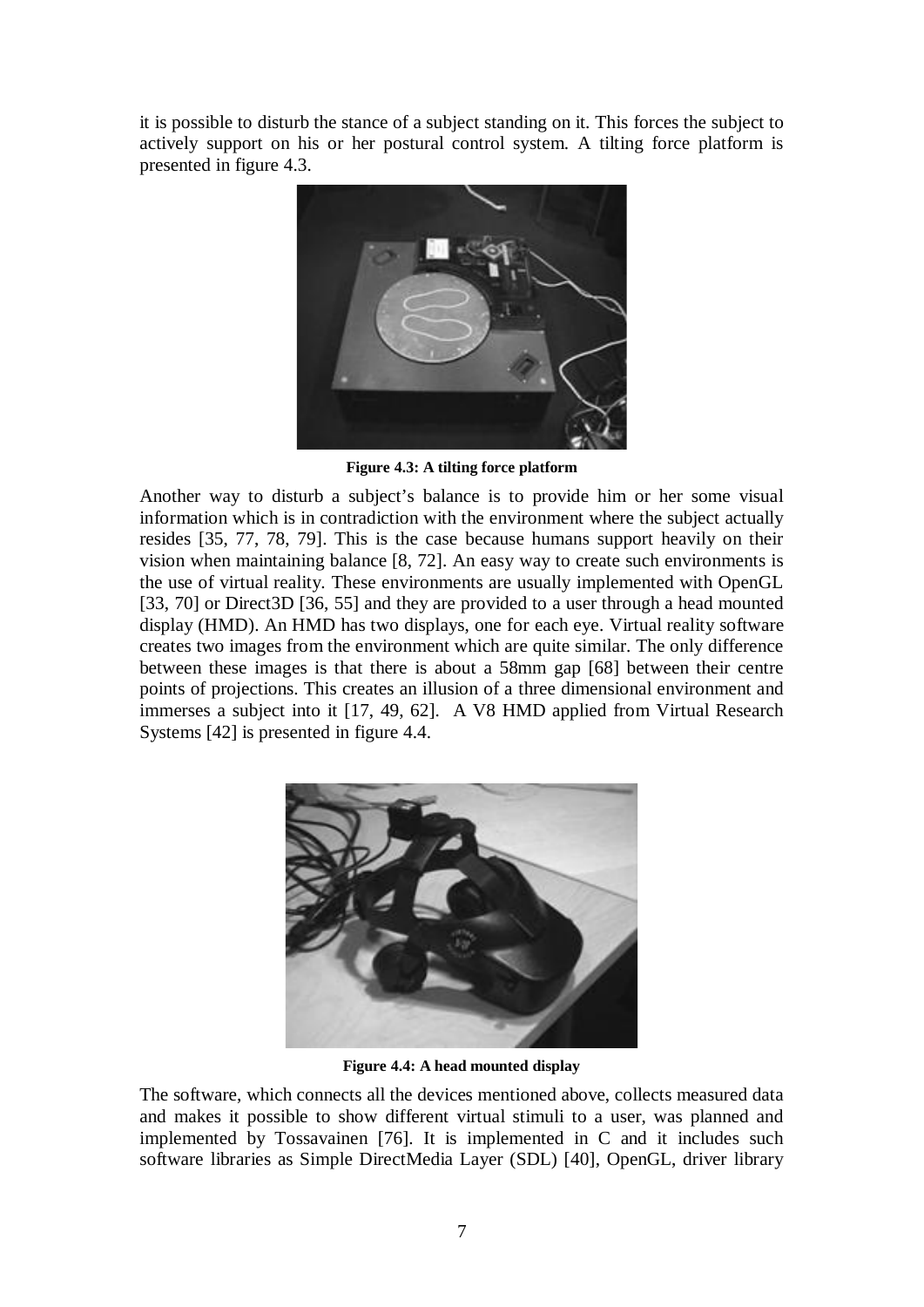<span id="page-14-0"></span>for the magnetic tracking device, driver library for the orientation sensor on HMD [39] and driver library for DT 9800 analog digital (AD) converter [38].

#### **4.2 Data**

In the previous chapter the basic functions of two different force platforms were presented when a static dot shaped force is acting on them. In the postural control research the main goal for a computer scientist is to model the process when a subject stands on the force platform. A researcher has to decide how long a single test takes time. Usually the lengths of tests are between 15-60 seconds [16, 89]. The result of a single test is a three-dimensional time series whose length depends on the sampling frequency of an AD converter used to sample the force sensors of the force platform. The sampling frequency used was always 50Hz. A resulting time series is called a stabilogram and its components  $[x_t, y_t, m_t]^T$  at every sampling instant *t* are the *x* and *y* components of COP and the mass *m* of a subject. Actually, the mass of a subject remains the same during a measurement and *m* can be considered as a force reaction caused by a subject's mass. To clarify a stabilogram an example in *xy* plane is given in figure 4.5. In figure 4.6 the same stabilogram is presented componentwise.



**Figure 4.5: A raw stabilogram signal from a random subject**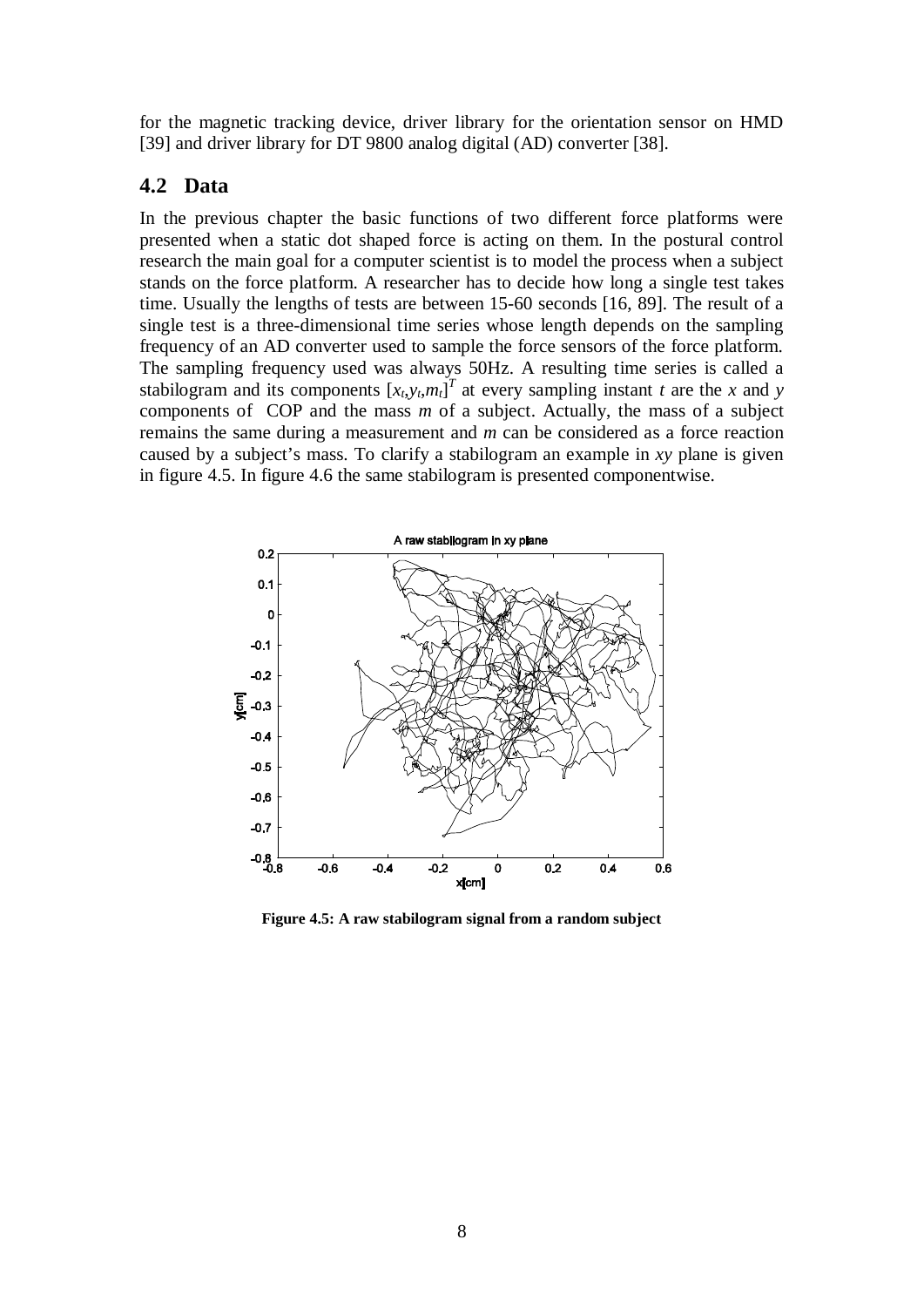

**Figure 4.6: A stabilogram divided into its components**

The Nest of Birds tracking device can measure the positions and orientations of the attachment points of its sensors. However, we used only the position information. We selected this approach because rotations during quiet stance were small and rotations also affect the position information. For instance, if a unit cube is rotated about its centre, the new locations of its vertices can be calculated by the magnitude and direction of the rotation angle. Data from the tracking device resembles that from the force platform. However, instead of the mass there is an additional *z* coordinate. In addition to this, the sampling frequency of the tracker is 33.3Hz which means that measured signals are shorter than force platform signals. An example signal from the tracker in *xy* plane is presented in figure 4.7 and the individual component signals are presented in figure 4.8. The example signal presents a subject's head movements.



**Figure 4.7: A centred raw Nest of Birds signal of a subject in** *xy* **plane**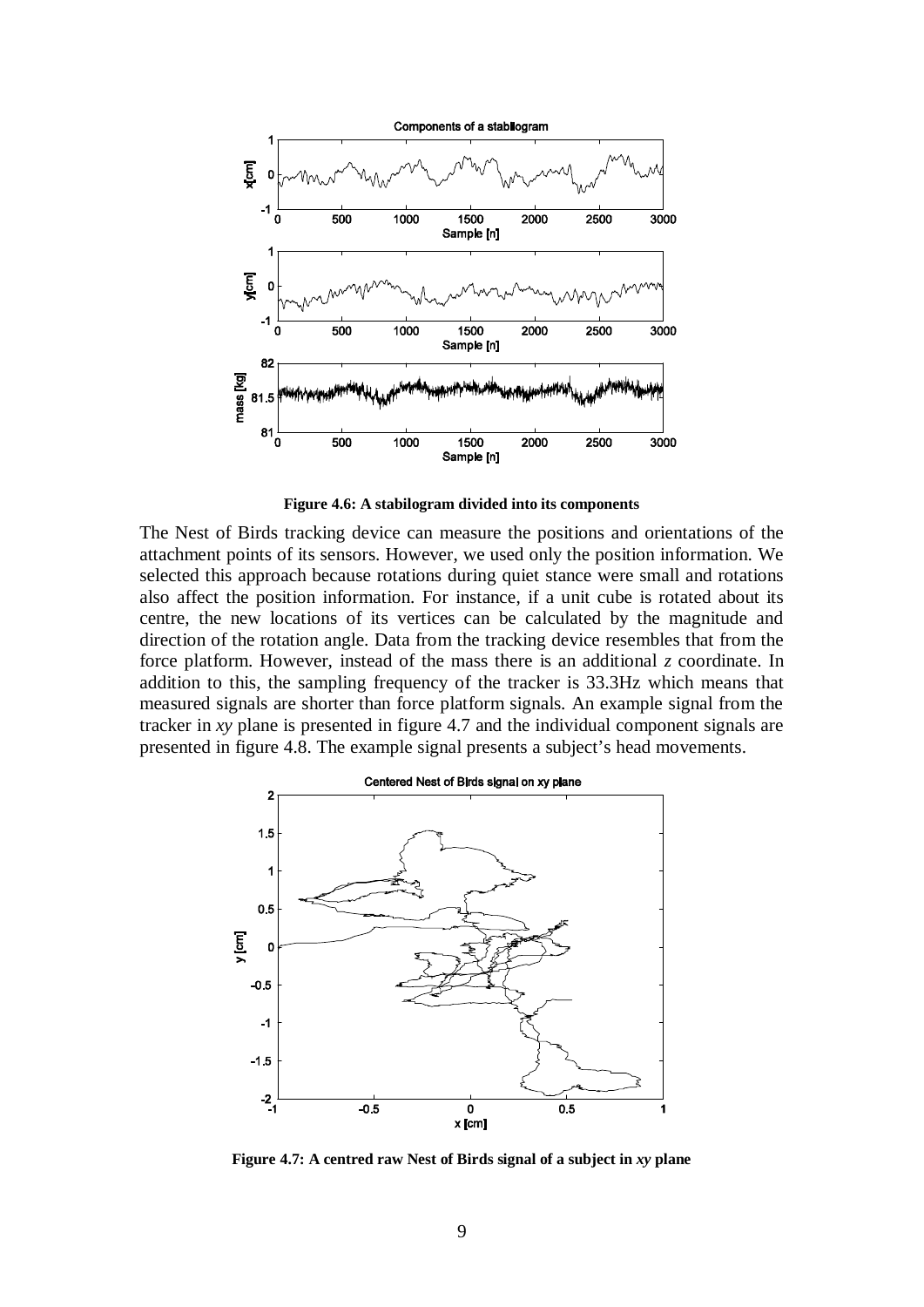<span id="page-16-0"></span>

**Figure 4.8: The components of a raw Nest of Birds signal of a subject**

### **5 Features**

When a data set is collected, the interesting information that characterizes an underlying problem is more or less buried in the data. It might be that the interesting information cannot be measured directly or the measurement is distorted due to environmental factors and inaccuracies in measurement devices. Depending on the quality of data, different levels of preprocessing might have to be applied. The most common preprocessing methods include the interference reduction with digital filtering in the case of time series data, and possible dimension reduction methods if the dimension of original data is large.

Despite the quality of the measured data, the set of procedures used to extract the essential part of information is called feature extraction and it results in a set of feature vectors. For instance, if we form a feature vector **D** which presents a dog it could have such components as weight *w* and height *h*. In this case  $\mathbf{D} = [w \; h]^T$ . On the other hand, there could be several other feature vectors that could also present a dog. A selection of feature vectors depends on their intended use. The selection of the best possible features can sometimes be very difficult and it might require computational methods [28, 75, 85]. However, usually a researcher has an insight for what would be useful features. In this case the useful features can be extracted from preprocessed data, for instance, with system identification methods [41, 53].

#### **5.1 System Identification and linear digital filtering**

As mentioned above, signals measured from real world processes contain interesting information and noise. Linear digital filtering [55, 61, 71] provides us a powerful tool to suppress a possible noise component in our measured signal if the noise resides in a different frequency band from the interesting part of a signal. If they are in the same frequency band, they cannot be separated by digital filtering. Figure 5.1 depicts a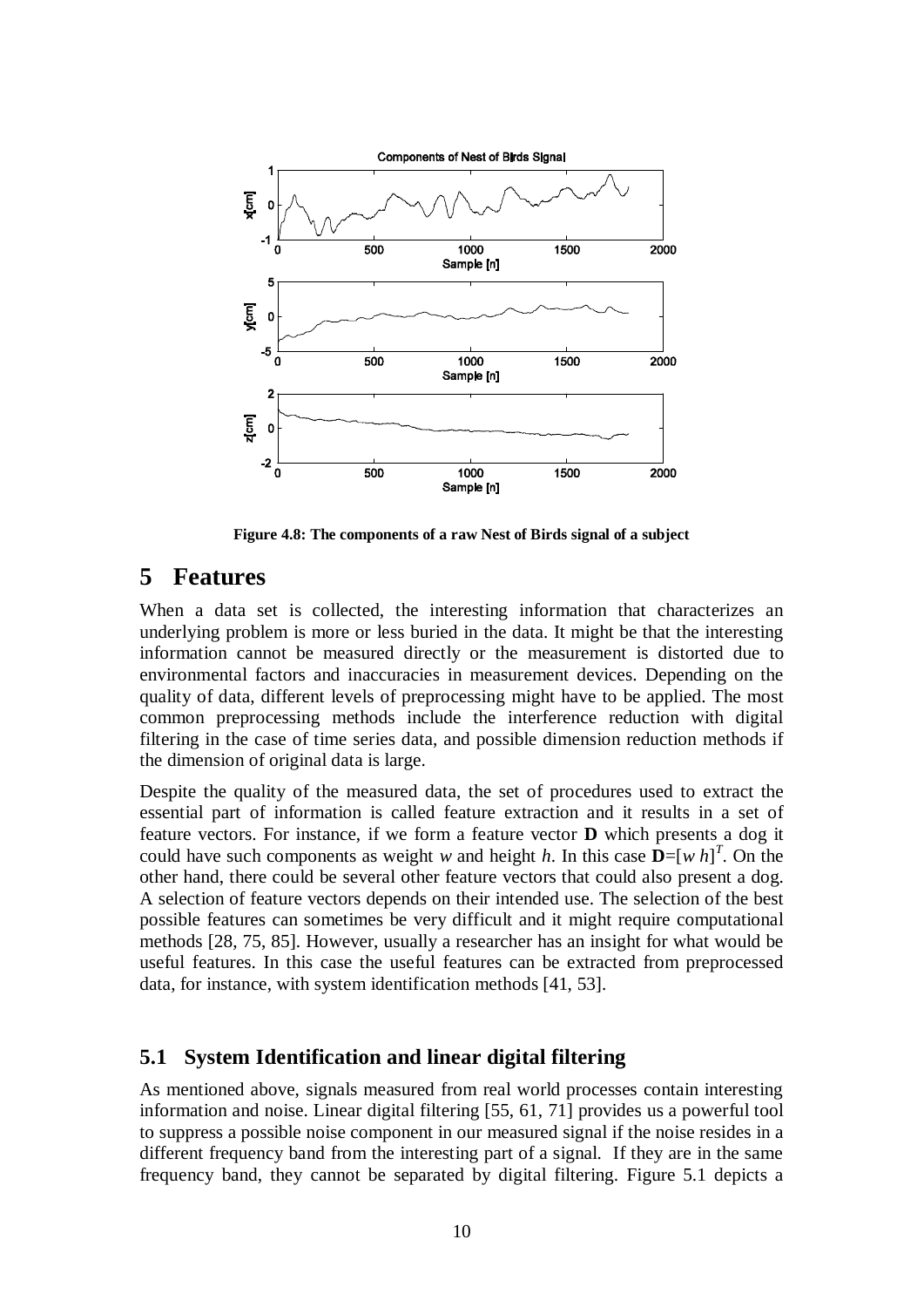situation where an input signal *x*[*t*] goes through a digital system producing an output signal  $y[t]$ . The error term  $e[t]$  acting on the system is usually unknown and it can originate from measurement devices, environment or too naive a mathematical model. As matter of fact, when we model a real system there is no such thing as a real model. However, it is possible to have several different models which are good enough approximations depending on a selected criterion.



**Figure 5.1: An illustration of a linear digital filter**

The realisations of real world systems are dynamic in their nature. A system's output *y*[*t*] is affected by its previous values *y*[*t-1*],…,*y*[*t-m*] and by the past input values  $x[t], \ldots, x[t-n]$ . We can give a difference equation which maps together these values as follows

$$
y[t] = \sum_{i=0}^{N} b_i x[t - i] + \sum_{j=1}^{M} a_j y[t - j] + e[t].
$$
 (5.1)

Equation (5.1) describes an ARX-model [51]. This is only a possible model structure, but it is used in the field of both digital filtering and system identification. Usually, the error term  $e[t]$  is considered to be independent of time, in other words, a stationary process. The assumption simplifies the process of system identification and. When the goal is to identify a system, then the task is to estimate the coefficients  $[a_1, ..., a_m, b_0,$  $..., b_n$ ] given the signals  $x[n]$  and  $y[n]$ , which is typically done by linear regression [60] and using the least squares error criterion [60]. If an identified system is a noise process to be removed, we can estimate an inverse system. This can be done by inverting the roles of  $x[n]$  and  $y[n]$  in the (5.1) or to use the *z* transform [58] of (5.1) and to switch the roles of the numerator and denominator polynomials. In both cases, once a system is identified, its inverse system can be obtained from the coefficients  $[a_1, ..., a_m, b_0, ..., b_n]$ . When we invert the roles of  $x[n]$  and  $y[n]$  and leave out the error term *e*[*t*], we get another difference equation which is

$$
x[n] = \frac{1}{b_0} \left( y[n] - \sum_{j=1}^{M} a_j y[n-j] - \sum_{i=1}^{N} b_i x[n-i] \right).
$$
 (5.2)

When we take the  $\zeta$  transform of  $(5.1)$  we get

$$
Y(z) = \sum_{i=0}^{N} b_i X(z) z^{-i} + \sum_{j=1}^{M} a_j Y(z) z^{-j}
$$

$$
Y(z) \left( 1 - \sum_{j=1}^{M} a_j z^{-j} \right) = X(z) \sum_{i=0}^{N} b_i z^{-i}
$$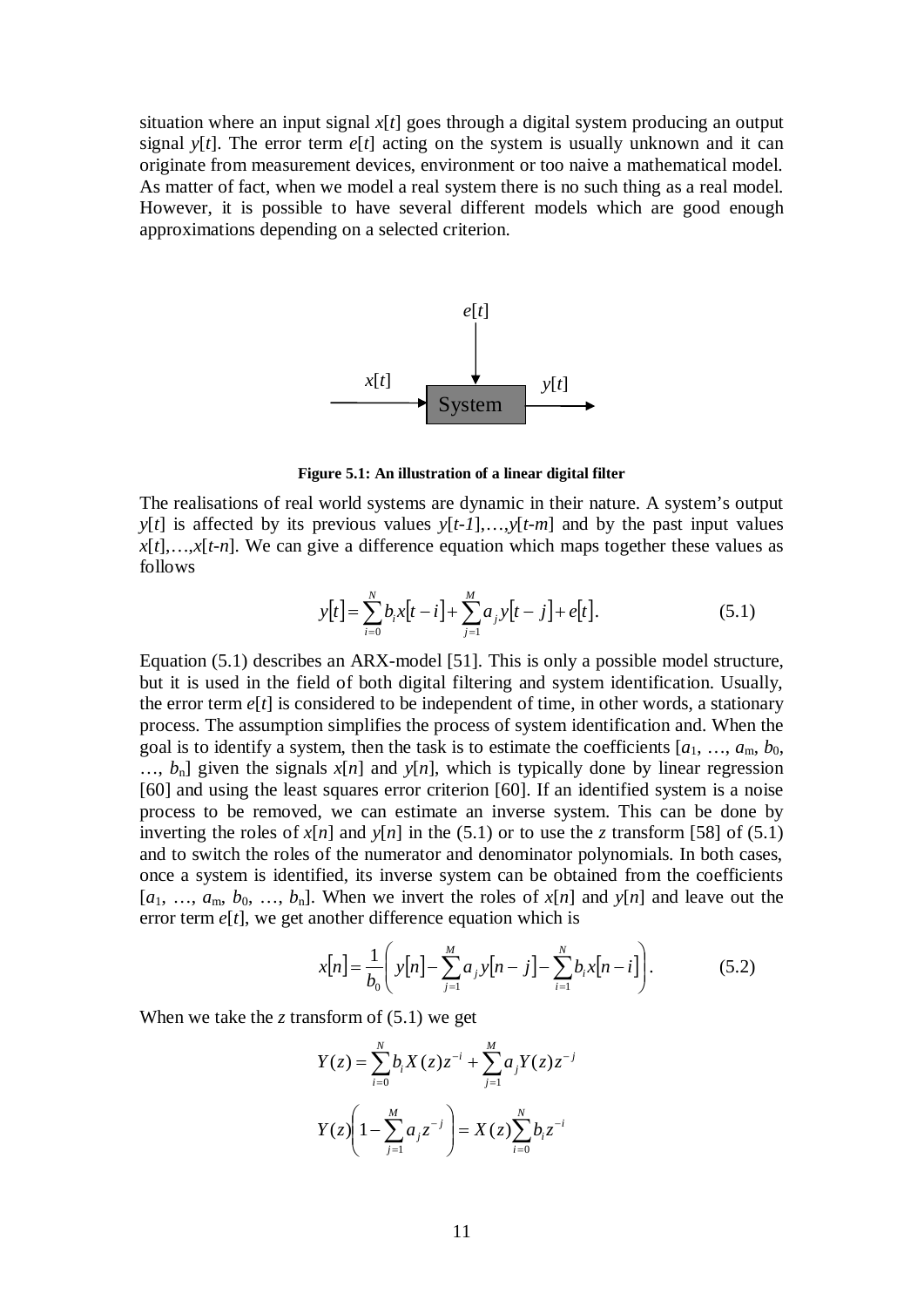$$
H(z) = \frac{Y(z)}{X(z)} = \frac{\sum_{i=0}^{N} b_i z^{-i}}{1 - \sum_{j=1}^{M} a_j z^{-j}}.
$$

<span id="page-18-0"></span>If we multiply both sides of (5.2) by  $b_0$  and take the *z* transforms from its both sides, we get

$$
b_0 X(z) = Y(z) - \sum_{j=1}^{M} a_j Y(z) z^{-j} - \sum_{i=1}^{N} b_i X(z) z^{-i}
$$
  
\n
$$
b_0 X(z) + \sum_{i=1}^{N} b_i X(z) z^{-i} = Y(z) - \sum_{j=1}^{M} a_j Y(z) z^{-j}
$$
  
\n
$$
X(z) \left( b_0 + \sum_{i=1}^{N} b_i z^{-i} \right) = Y(z) \left( 1 - \sum_{j=1}^{M} a_j z^{-j} \right)
$$
  
\n
$$
\overline{H}(z) = \frac{X(z)}{Y(z)} = \frac{1 - \sum_{j=1}^{M} a_j z^{-j}}{\sum_{i=0}^{N} b_i z^{-i}}
$$

If we now look at  $H(z)$  and  $\overline{H}(z)$ , we notice that they are inverses of each other. Once a noise system is identified, its inverse system can be used to suppress noise. The concepts of linear digital filtering and system identification are closely related. In system identification we estimate the coefficients  $[a_1, ..., a_m, b_0, ..., b_n]$  which can be considered as a feature vector of an identified system. In linear digital filtering we actually use the identified system to enhance our measured signals.

#### **5.2 Dimension reduction**

In an ideal case a single feature vector contains only such components that are necessary for an intended application. However, many times a feature vector contains more components than is necessary from applications point of view. In this case we have to remove such components from original feature vectors which contain redundant information. Sometimes it is possible to remove individual components, but usually we have to form new features which are different combinations of original feature vector components. Regardless of an application all individual feature vectors are usually collected together into an observation matrix. In an observation matrix the number of rows is equal to the number of feature vectors and the number of columns is equal to the dimension of feature vectors. If the dimension is high, it can cause serious computational burden. Especially, when the computational complexity [2] of an algorithm used is high. For instance, if the computational complexity of an algorithm is of  $O(d^2)$  where *d* is the length of a feature vector, it would be useful to find a presentation to the original feature vectors which contain almost all information in a shorter form *d´*<<*d*.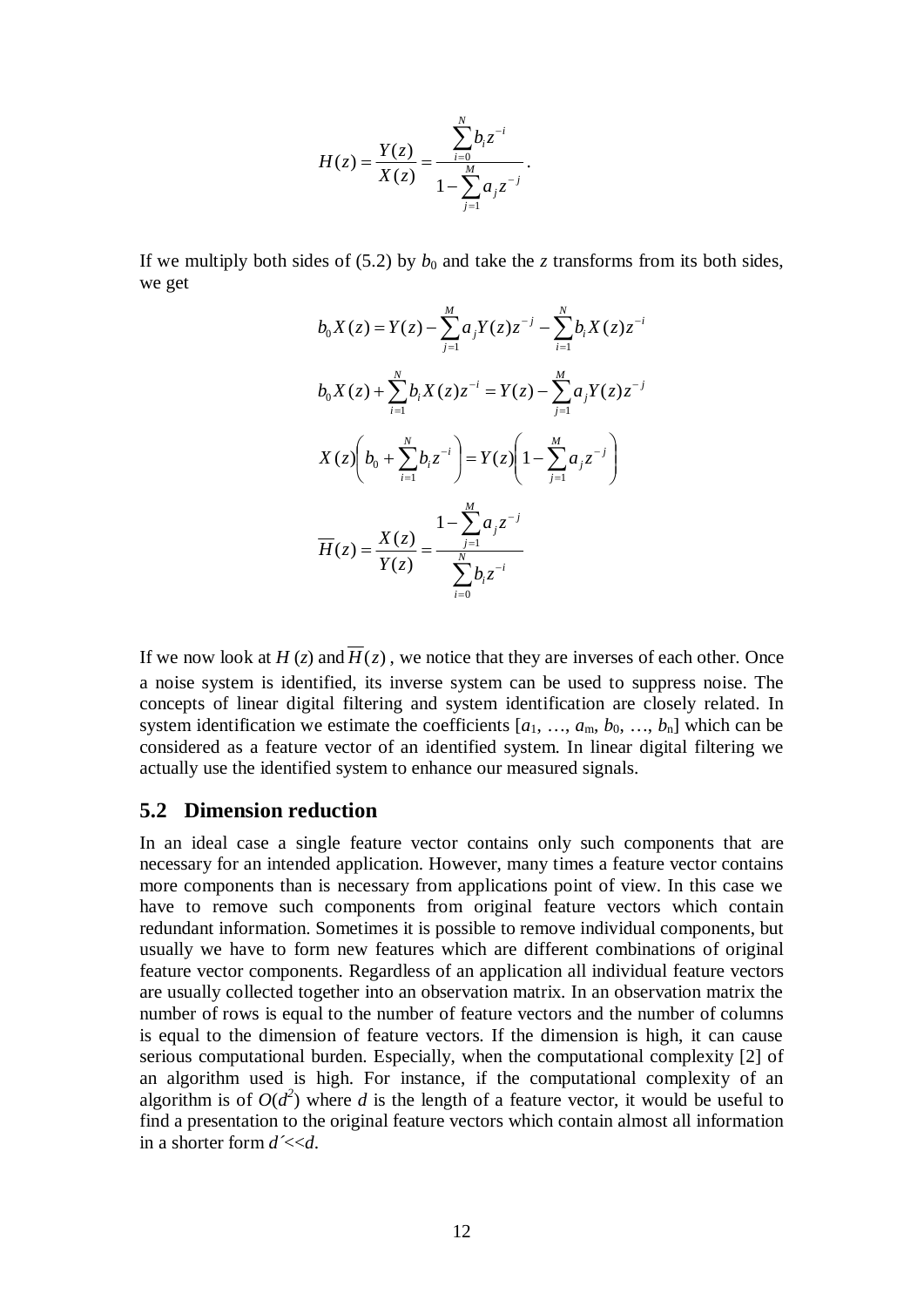Probably the most common way to reduce the dimension of original feature vectors is the principal component analysis (PCA) [43, 47]. The basic idea in PCA is to reduce the dimension of feature vectors in a way that we lose as little of the variance of original feature vectors as possible. The first step is to find such a linear combination of feature vector **x** that has the greatest possible variance. The variance of such linear combination is

$$
Var(\mathbf{q}^{T}\mathbf{x}) = \mathbf{q}^{T}\Sigma\mathbf{q},
$$
\n(5.3)

where **q** is a vector of coefficients of a linear combination and  $\Sigma$  is the covariance matrix of all feature vectors. Now our task is to find out such **q** that maximizes

$$
\mathbf{q}^{\mathrm{T}}\boldsymbol{\Sigma}\mathbf{q},\tag{5.4}
$$

with the constraint that

$$
\mathbf{q}^{\mathrm{T}}\mathbf{q} = 1. \tag{5.5}
$$

Without the constraint the maximum would not exist. This gives us an equation

$$
f(\mathbf{q}) = \mathbf{q}^{\mathrm{T}} \Sigma \mathbf{q} - \lambda \mathbf{q}^{\mathrm{T}} \mathbf{q}.
$$
 (5.6)

 The maximum of (5.6) can be obtained by taking the derivative with respect to **q** and equate the result to zero. This gives us

$$
\left(\frac{\partial(\mathbf{q}^T \Sigma \mathbf{q} - \lambda \mathbf{q}^T \mathbf{q})}{\partial \mathbf{q}}\right) = (\Sigma + \Sigma^T) \mathbf{q} - \lambda (\mathbf{I} + \mathbf{I}^T) \mathbf{q} = \mathbf{0}.
$$
 (5.7)

Identity matrix **I** and covariance matrix  $\Sigma$  are symmetric, so (5.7) can be written in form

$$
\sum \mathbf{q} = \lambda \mathbf{q} \,. \tag{5.8}
$$

This formula is well known from linear algebra and it says that the vector **q** which maximizes (5.6) is the eigenvector of  $\Sigma$  and  $\lambda$  is its respective eigenvalue. According to [47]  $\lambda$  is the greatest eigenvalue of  $\Sigma$  and **q** is the normalized respective eigenvector. The variance of original feature vectors is greatest in the direction of **q**. If we search for the direction **v** which yields the direction of the next greatest variance among feature vectors the procedure is the same as above, but we have to add a constraint that  $\mathbf{q}^T \mathbf{x}$  and  $\mathbf{v}^T \mathbf{x}$  are uncorrelated. We obtain

$$
Cov(\mathbf{q}^{\mathrm{T}}\mathbf{x}, \mathbf{v}^{\mathrm{T}}\mathbf{x}) = \mathbf{q}^{\mathrm{T}}Cov(\mathbf{x}, \mathbf{x})\mathbf{v}^{\mathrm{T}} = \mathbf{q}^{\mathrm{T}}\Sigma\mathbf{v}^{\mathrm{T}} = 0.
$$
 (5.9)

When we continue this process, we finally end up to a situation where all possible linear combinations are found which maximizes the variances of the original feature vectors in their respective directions. According to [47] it turns out that these linear combination vectors are the eigenvectors of  $\Sigma$  in such an order that the direction of the first eigenvector yields the greatest variance and the last one gives the smallest variance.

Almost all real world measurements contain errors and disturbance which cannot be accurately explained. From this viewpoint we can consider that the small variance that is accounted in the directions of a few least variance eigenvectors can be left out of further inspection as noise. Now we can present a vector  $\mathbf{x}=[x_1, x_2,...,x_{d-1}, x_d]^T$  in the form of  $\mathbf{p}=[p_1,p_2,\ldots p_{d-1},p_d]$ <sup>T</sup> where  $d \leq d$  and the relation between **x** and **p** can be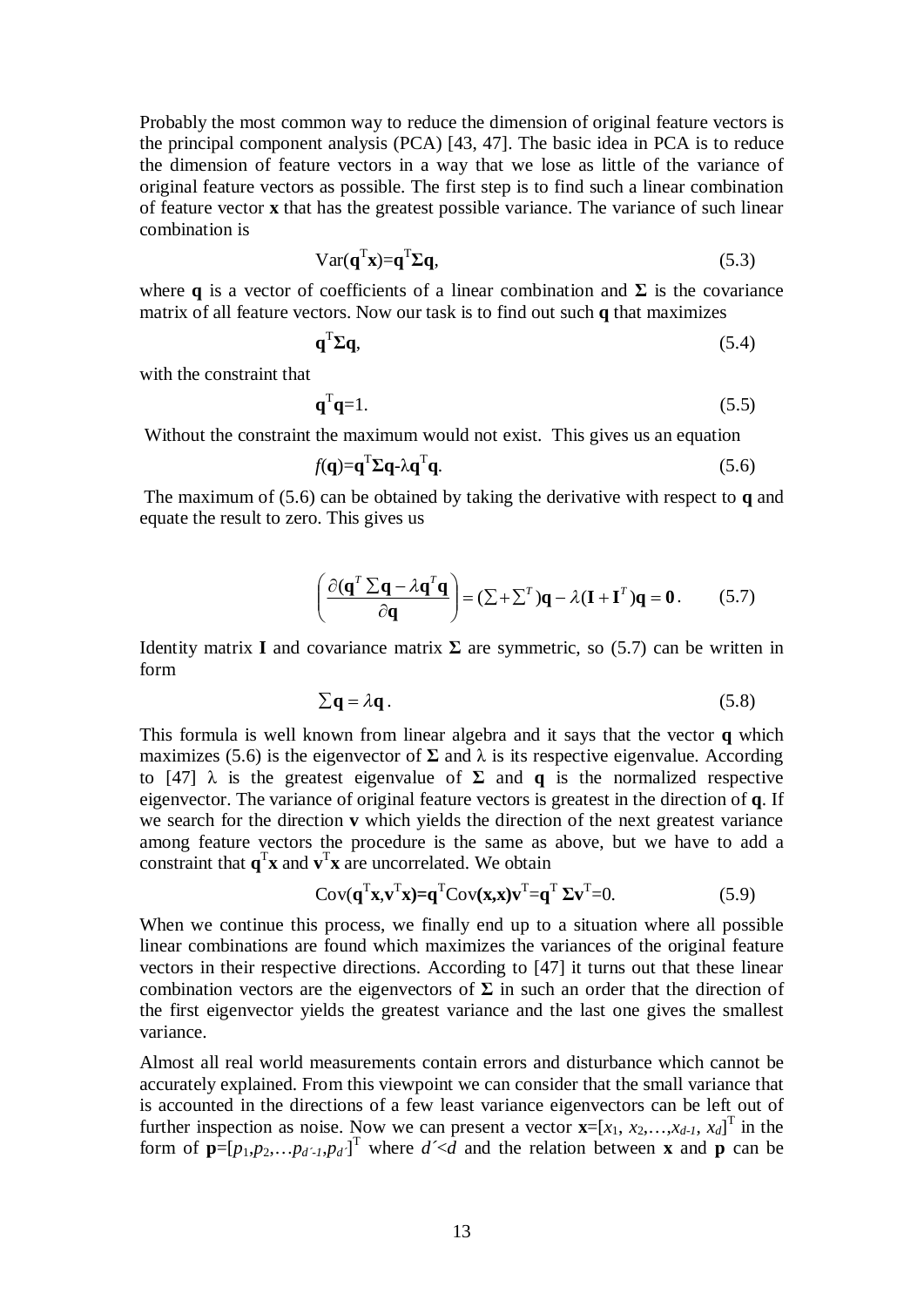<span id="page-20-0"></span>written in form **p**=**Ax**. The matrix **A** contains the eigenvectors of the original covariance matrix from the first to the m*th* as its rows as follows

$$
\mathbf{A} = \begin{bmatrix} q_{11} & \cdots & q_{1n} \\ q_{21} & \cdots & q_{2n} \\ \vdots & \vdots & \vdots \\ q_{m1} & \cdots & q_{mn} \end{bmatrix} .
$$
 (5.10)

The selection of the number of principal components depends on an intended application. A common practice is to select so many principal components as needed to capture 80% of the original variance of a feature vector set.

### **6 Machine learning and methods applied**

A healthy person is constantly making observations from the surrounding world. He or she can recognize a friend on the basis of the voice or the way this is walking. Also, the recognition of different materials is easy on the basis of their texture, odor or some other characteristics. The recognition is possible due to senses and learning. For instance, a little child might not have an idea what berries are poisonous and what berries are not. However, under the guidance of an adult a child gradually learns to separate these situations.

A result from the recognition stage suggests us to take an action. For instance, if we hear a friend's voice from a crowd, we try to locate the friend. An unknown voice does not necessary lead to any action. In other words, we perform classification on the basis of recognized or unrecognized events.

The learning mechanism of computers tries to imitate the human learning mechanism. The main difference is that computers can only deal with numbers. A user of a computer should convert real world phenomena into a set of feature vectors discussed in Section 5. For instance, a human voice can be depicted with a vector which contains the most dominating frequency components of a sample voice.

Machine learning can roughly be divided into two distinct phases, learning and classification. Despite the actual structure of a machine learning method the first phase is to teach the system. A teacher labels the test samples and presents these to the system. At the same time the teacher tells the system into which group the particular sample belongs to. This method is called supervised learning [19]. Another learning scheme is so called unsupervised learning [19], where there is no teacher intervention. In this case the learning process tries to cluster the data into separate classes. This learning method is usually used in the preprocessing stage. If data forms separate classes according to some feature vector component, this component is important and should be included in the final feature vector.

Another phase in machine learning is to use a trained system for prediction purposes. We input such a feature vector to the system that has not been "seen" before. On the basis of its internal logic the system "scores" the sample feature and this "score" determines the location in the feature vector space. In short, we try to predict the class to which an unknown feature vector belongs. A very intuitive way to describe the prediction is the use of classifier functions [19]. A trained system may contain a set of classifier functions  $g_1(\mathbf{x}),...,g_c(\mathbf{x})$ , where *c* is the number of possible classes. In the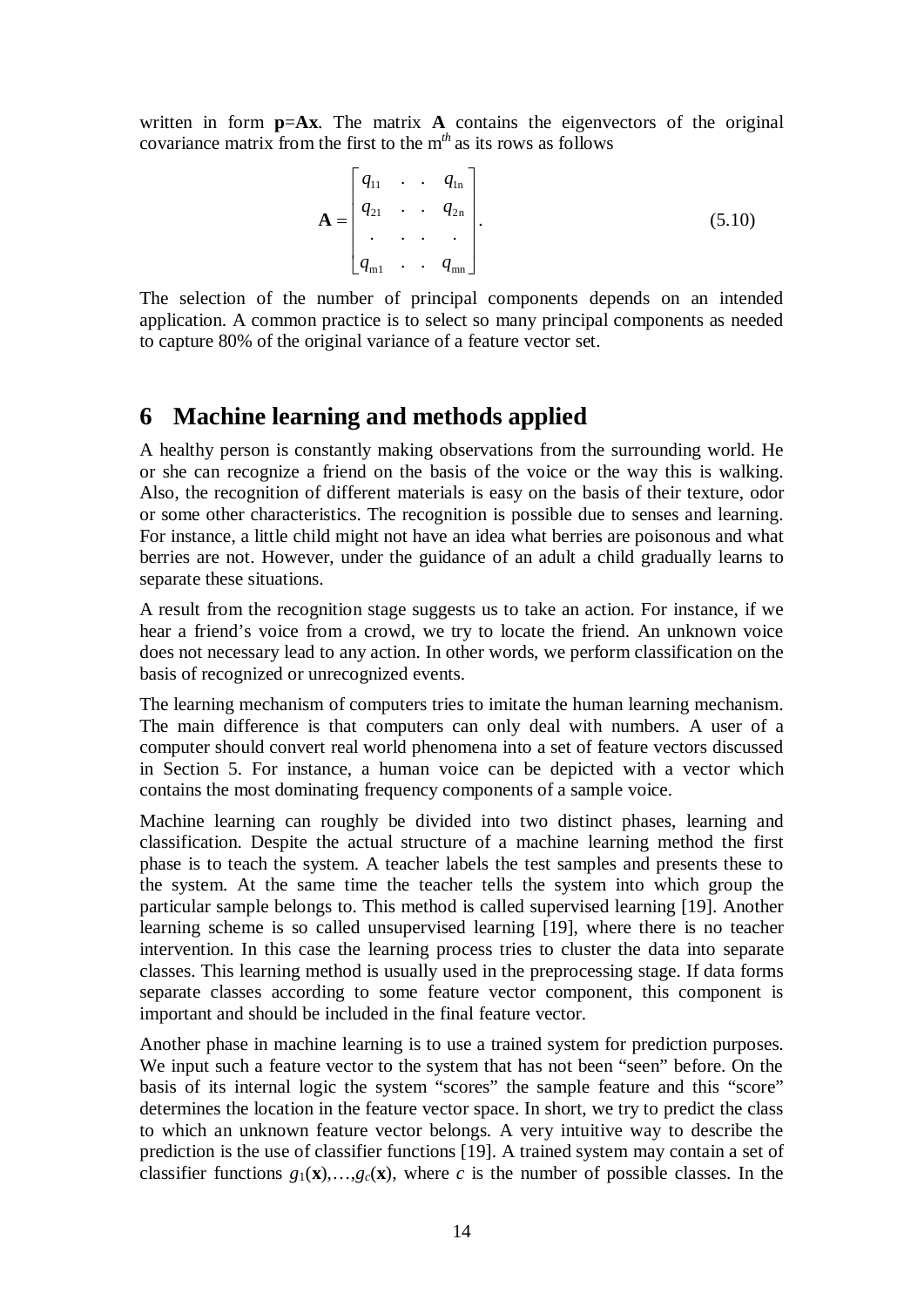<span id="page-21-0"></span>training phase the boundaries between the classes have been fixed and these are called decision boundaries [19]. For the prediction we calculate the values of  $g_i(\mathbf{x})$  for all *i* and make a decision that **x** belongs to class *i* if  $g_i(\mathbf{x}) > g_i(\mathbf{x})$  for all  $i \neq j$ . In the next six subsections the machine learning and filtering methods used in this thesis are presented.

#### **6.1 Hidden Markov models**

The conventional time series analysis proposes that the signals under the study are stationary in the weak sense. Then the mean and variance of a time series do not depend on time. The dependence of successive time series values can be captured by the autocorrelation structure of the process which generates the time series in question. The family of hidden Markov models [11, 13, 63] adds more flexibility to the structure of time series by adding a possibility to jump between signal sequences with different means and variances. In addition, the "hidden" structure makes successive time series values conditionally independent. This simplifies the modelling of the dependence between time series values. In this thesis we consider only such hidden Markov models that can have continuous observation values. Discrete models are considered in [63].

A hidden Markov model (HMM) is a stochastic automaton which consists of a set of hidden states  $Q = \{Q_1, \ldots, Q_n\}$ , probability vector  $\pi$  which contains the probabilities for the starting state where the automaton begins, a transition matrix **A** which gives the transition probabilities between hidden states, and a matrix **B** which contains the probability density functions associated to hidden states. A common way to depict a hidden Markov model is the use of triplet  $\lambda = (\pi, A, B)$ . A three state hidden Markov model is presented in figure 6.1. The components of matrix  $\bf{A}$  are marked as  $a_{ij}$  and the components of matrix **B** are marked as  $f_i(\mathbf{x})$ .



**Figure 6.1: An illustration of a hidden Markov model**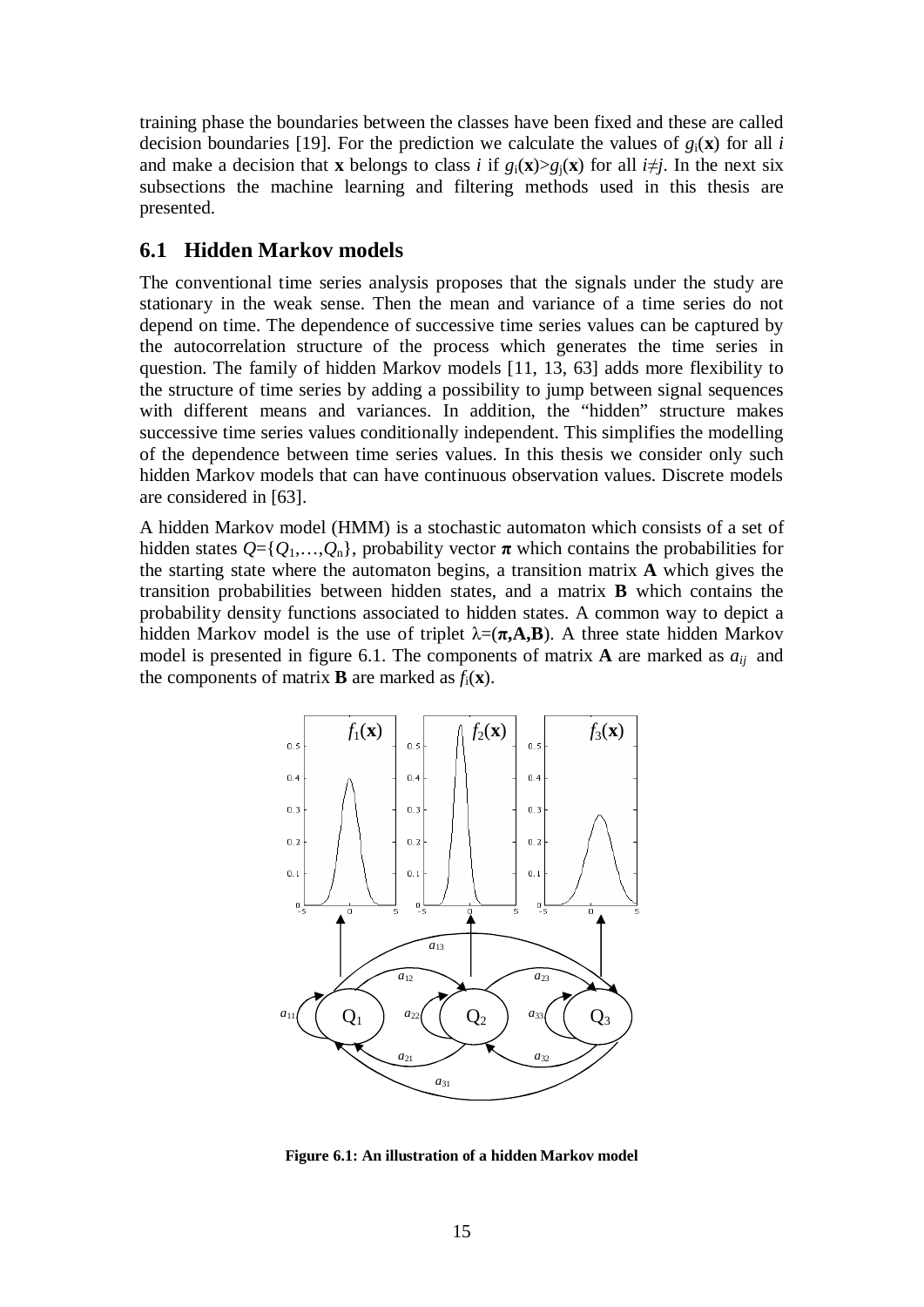<span id="page-22-0"></span>The use of hidden Markov models usually contains two stages which are the training and classification. In the training stage we find the parameters  $\pi$ , A and B which give the highest logarithmic likelihood for the training data. A logarithmic likelihood function is used because it is easier to evaluate than the original likelihood function. The most common training algorithm is the Baum-Welch algorithm [63].

In the classification stage we have *n* trained hidden Markov models  $\{\lambda_1, \ldots, \lambda_n\}$  which are trained with signals from *n* different signal sources. An unknown signal is presented to all *n* models and it is classified into the class whose model gives it the highest logarithmic likelihood. The likelihood of an unknown signal  $O = \{O_1, \ldots, O_T\}$ along one possible path is calculated as follows:

- 1. Select the starting state *i* according to  $\pi$ .
- 2. Calculate the probability density function value for observation  $O<sub>I</sub>$  in state *i* according to **B**.
- 3. Make a transition from state *i* to the state *j* according to **A**.
- 4. Continue from stage 2 until the observation  $O_T$  is reached

The final likelihood is obtained by summing over all possible paths through the model. The calculation of the final likelihood of an observation signal with a brute force method is prohibitive because the number of possible state permutations is large. An efficient algorithm exists and it is depicted in [63].

#### **6.2 Discrete Kalman filters**

Kalman filters are a family of recursive filters which operate on a pair of stochastic equations. This equation pair is usually called a state space model [53, 20] and it can be given in a form

$$
\mathbf{r}_t = \mathbf{A}\mathbf{r}_{t-1} + \mathbf{w}_{t-1},\tag{6.1}
$$

$$
\mathbf{z}_t = \mathbf{H} \mathbf{r}_t + \mathbf{v}_t. \tag{6.2}
$$

The first equation models the dynamics of a system under study. Vector  $\mathbf{r}_t$  is the internal state of a system at time instant *t* (for instance the components of **r** could be position, velocity and acceleration). This state is hidden from the user and the purpose of a Kalman filter is to estimate this state. A transition matrix **A** relates the previous state  $\mathbf{r}_{t-1}$  and the current state  $\mathbf{r}_t$  together and  $\mathbf{w}_{t-1}$  is the noise component in the dynamic model at time instant *t*-*1*. The successive **w** realizations are considered to be uncorrelated and their distribution is considered to be an *d* dimensional normal distribution *N*(**0**,**Q**), where **Q** is the covariance of a model noise process.

The second equation is a measurement equation and it relates the systems internal state  $\mathbf{r}_t$  and measured or observed state  $\mathbf{z}_t$  through the observation matrix **H**. Vector  $\mathbf{v}_t$ is a measurement error at time *t*. The measurement errors are considered uncorrelated and their distribution is an  $d'$  (<*d*) dimensional normal distribution  $N(\mathbf{0}, \mathbf{R})$ , where **R** is the covariance of measurement errors. The model noise **w** and the measurement noise **v** are also considered uncorrelated.

Because the correct system state  $\mathbf{r}_t$  is unknown, we have to predict it with equations (6.1) and (6.2). This gives us an a priori estimate  $s_f = As_{t-1}$ . In this case the previous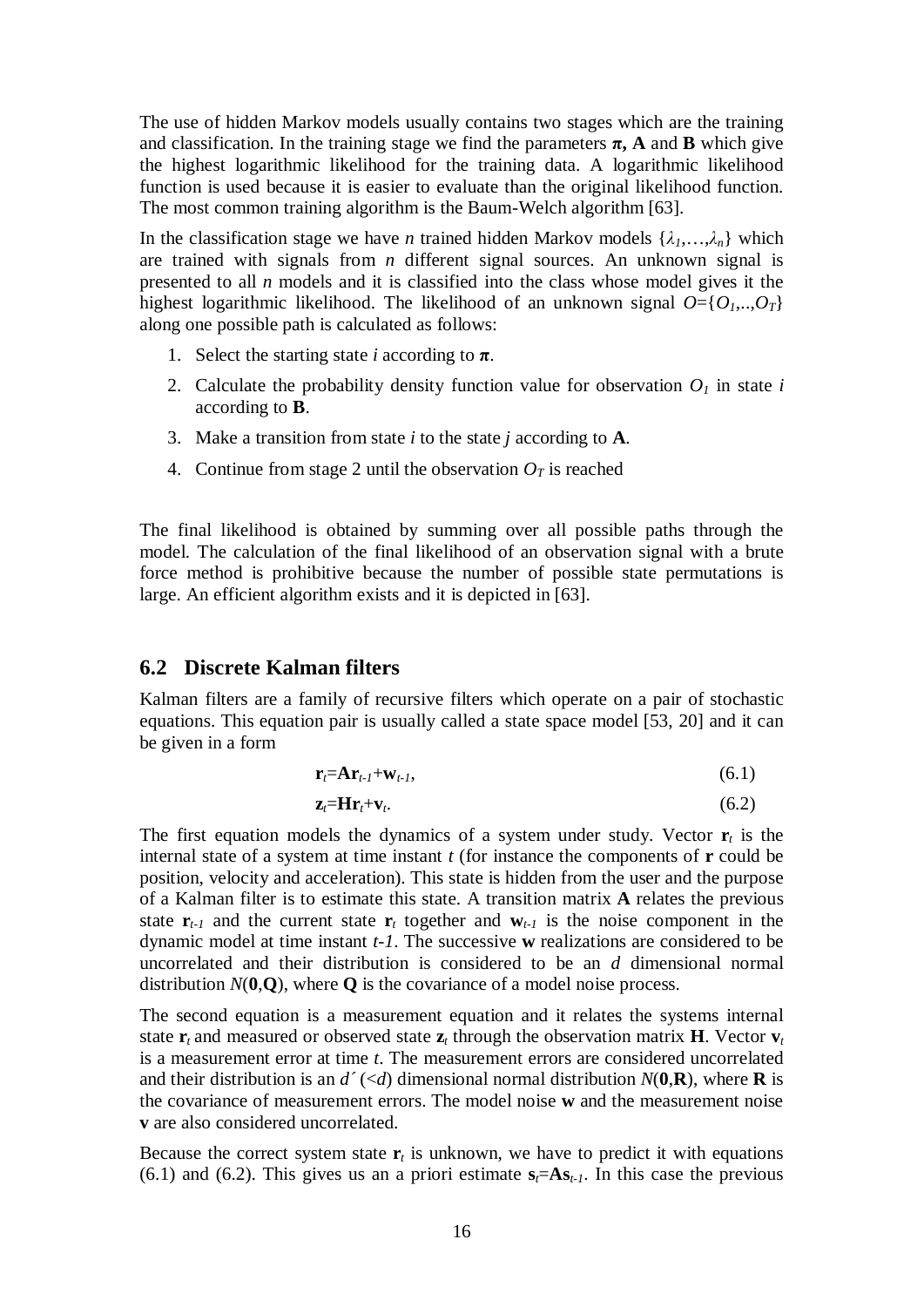<span id="page-23-0"></span>state is also an estimate. A common way to initialize a Kalman filter is to set the initial state  $s_0$  to a null vector [53, 86]. After a prediction we can take an actual measurement  $z_t$  from the system. The measurement  $z_t$  can be used to correct the prediction  $s_t$  and we get the a posteriori estimate of  $s_t$ . This can be given in the form

$$
\mathbf{p}_t = \mathbf{s}_t + \mathbf{K}(\mathbf{z}_t - \mathbf{H}\mathbf{s}_t),\tag{6.3}
$$

which is a linear combination of the a priori estimate of  $\mathbf{r}_t$  and the measured process state  $z_t$ . In formula (6.3) **Hs**<sub>*t*</sub> is an estimate of  $z_t$  and the **K** is a Kalman gain [53, 86] which weights the measured values  $z_t$  and its predicted version  $\mathbf{H}\mathbf{s}_t$ . If the covariance of measurement noise **R** approaches zero, the Kalman gain approaches  $H^{-1}$  [86] and the a posteriori estimate  $s_t$  of  $r_t$  is not reliable at all. Thus the model only "trusts" the measured value  $z_t$ . If the covariance of process noise **Q** approaches zero, the model does not "trust" the measurement  $\mathbf{z}_t$  but only the a priori estimate  $\mathbf{H}\mathbf{s}_t$ . Against to this background, the Kalman filter weights the measured and predicted values in the proportions of their uncertainty.

#### **6.3 Neural networks**

The theory and applications of linear models are well understood and they are applicable to many real world problems. However, in some cases the ability of models to capture nonlinearities in the data under the study is required. Therefore, the use of an artificial neural network (ANN) [7, 31, 54, 67] can be a good choice. A simple neural network can also be used as a linear model as in this thesis. The motivation for the use of a neural network was primarily the comparison of different simple methods for the assessment of a feature vector describing the human swaying process. Like its name suggests, the structure of an artificial neural network is based on the simplification of human neural system. This system consists of neurons which are connected with synapses. The neurons can be considered as data processing units including some function *f* whose purpose is to process the input data in a predefined manner. The role of synapses is to weight the input data with weights **w** and to work as input data medium.

All the information a person can get from the environment is handled by one of the five senses, i.e. different neurons are sensitive to different impulses from the surrounding world. For instance, the use of vision activates the visual cortex in the rear part of the brain. Similarly the taste, smell, hearing and sense of feeling activate the different areas in the brain. This concept is used in artificial neural networks. In practice, a certain type of input data (information from the environment) is mapped to a certain area in an output vector space (brain). Depending on the area on which the input data is mapped different actions can be made. A simple two-layer neural network is presented in the left side of figure 6.2. The input for this network is a two dimensional vector  $(x, y)$  and the output tells whether the given input vector belongs to the shaded square in the right side of figure 6.2. In figure 6.2 dist(**w**i) is the distance of an axis aligned straight line from origin which is perpendicular to direction **w**i.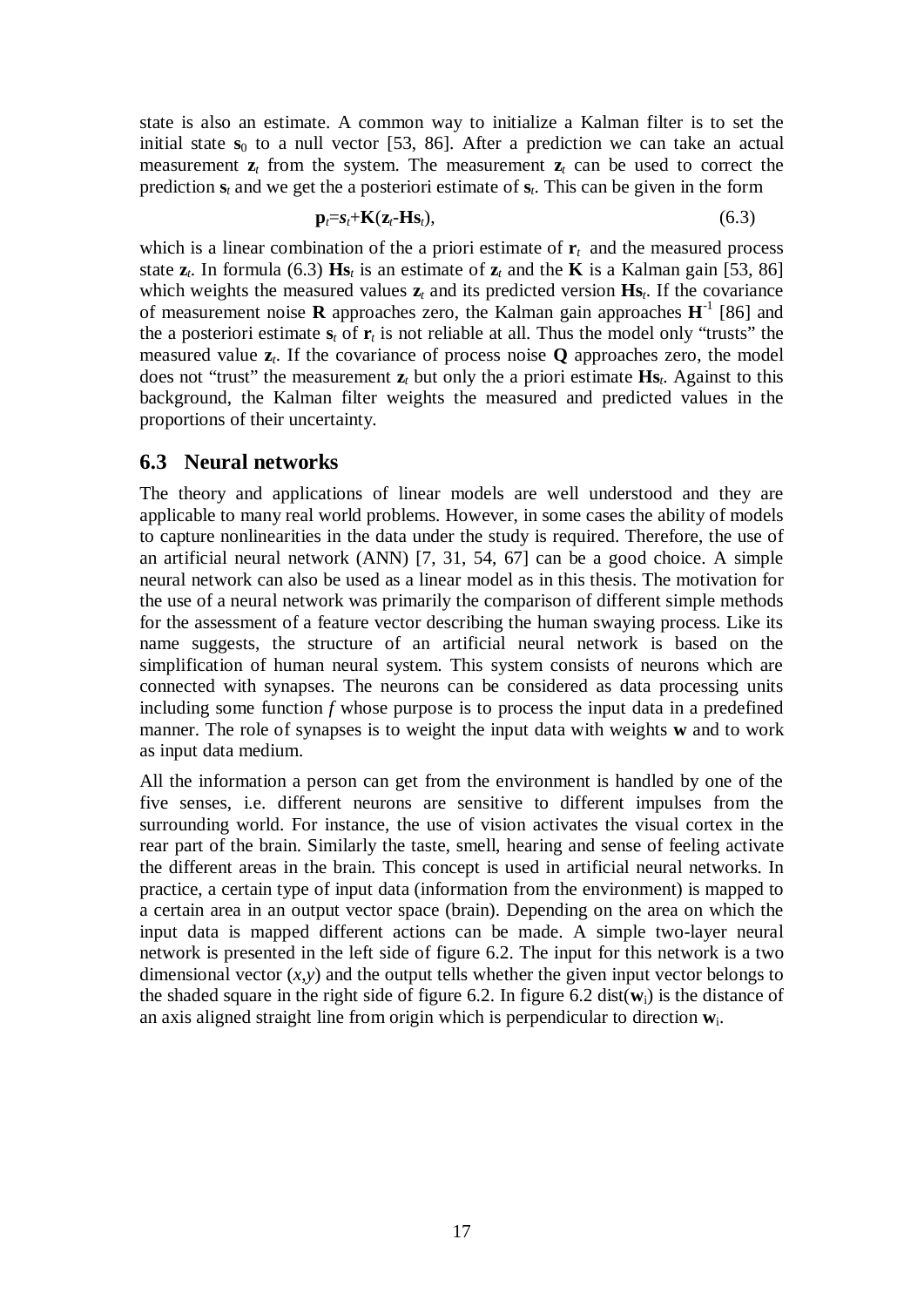<span id="page-24-0"></span>

**Figure 6.2: A two layer neural network and its intended decision boundary S**

The internal working of the example neural network goes as follows:

- 1. A vector  $(x, y)$  is input to the network.
- 2. In all neurons 1,…,4 dot products added with the distance of limiting planes from origin are calculated  $(x,y) \cdot w_1 + dist(w_1) + \ldots + (x,y) \cdot w_4 + dist(w_4)$  and their signs are recorded in functions  $f_1, \ldots, f_4$ .
- 3. The output is the sum of the outputs from functions  $f_1, \ldots, f_4$ .
- 4. If the sum is 4, the given vector is in the shaded region S. In any other case the given vector  $(x, y)$  is outside the region S.

For instance, if  $w_1=(1,0,1)^T$ ,  $w_2=(0,1,1)^T$ ,  $w_3=(0,-1,2)^T$  and  $w_4=(-1,0,2)^T$  where the two first components of **w**i gives the direction of the perpendicular half spaces which are around the shaded area S and the third component of **w**i gives the distance of each individual axis aligned straight line from origin. If we now test whether the tip of vector  $(1.5,1.5)^T$  is inside the S we get  $(1.5,1.5) \cdot (1,0)+1+(1.5,1.5) \cdot (0,1)+1+(1.5,1.5)$ •(0,-1)+2+(1.5,1.5) •(-1,0)+2. Now for each  $(x, y)$  • $w_i$ +dist $(w_i)$ >0 and this means that all  $f_i$  gets the value of 1 and  $f_1+f_2+f_3+f_4=4$ . As a result the tip of a vector  $(1.5, 1.5)^T$  is in the shaded region S.

In the previous example the weights **w** and functions *f* were given because the simple problem was well defined. In real neural network applications the output regions are usually not known and they have to be calculated from the data. One of the most familiar ways to find the mapping between the input data and output regions is to use the backpropagation algorithm [7, 31, 54, 67]. This algorithm efficiently calculates the weights **w** when the forms of functions  $f_i$  are given. In practise, this is the teaching process of the network and it needs a "teacher" who tells the network which training sample belongs to which class.

#### **6.4 Fisher's linear discriminant**

In most classification problems the sets of feature vectors from different classes overlap a lot. However, if we can find a direction **w** from the feature vector space which separates cases between different classes, the classification becomes easy. In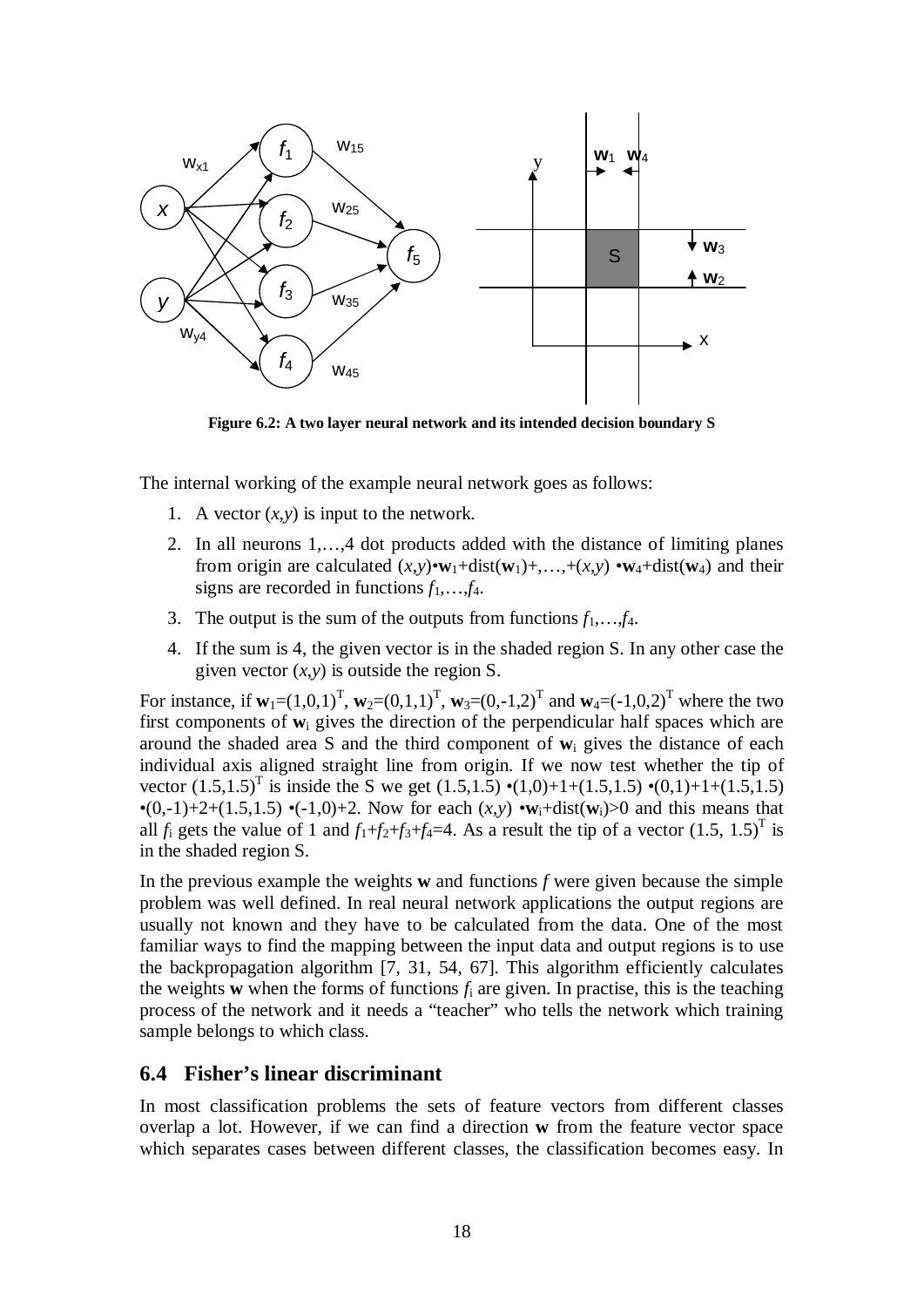this case we can use a dot product which projects the feature vector **x** on the line of a direction **w**. The location of the projection of **x** on **w** is a single scalar

$$
y = w^T x,\tag{6.4}
$$

where T is the transpose operator. A simplified example in the two-dimensional feature vector space is given in figures 6.3 and 6.4. In figure 6.3 two feature vector sets are presented,  $c_1$  with dots and  $c_2$  with plus marks. Their respective means  $\mathbf{m}_1$  and **m**<sub>2</sub> are projected onto a line which goes in direction **w**. From this figure we can see that the selection of **w** is not successful. If we project the remaining points from both classes onto line **w**, the projections will merge and we cannot make any classification.



**Figure 6.3:** A direction w cannot separate the projections of two feature classes with means  $m_1$ **and m<sup>2</sup>**

In figure 6.4 an improved situation is presented. Vector **w** is calculated with the formula

$$
\mathbf{w} = \mathbf{S}^{-1}(\mathbf{m}_2 - \mathbf{m}_1) \tag{6.5}
$$

where **S** is the covariance matrix of whole data set. The derivation of the formula is given in [19]. From figure 6.4 we can see that all samples from both groups can be classified correctly by projecting them onto the line **w** in the same manner as the means  $\mathbf{m}_1$  and  $\mathbf{m}_2$  are projected. In this case the values of equation (6.4) are clearly different for feature vectors from class  $c_1$  and  $c_2$ .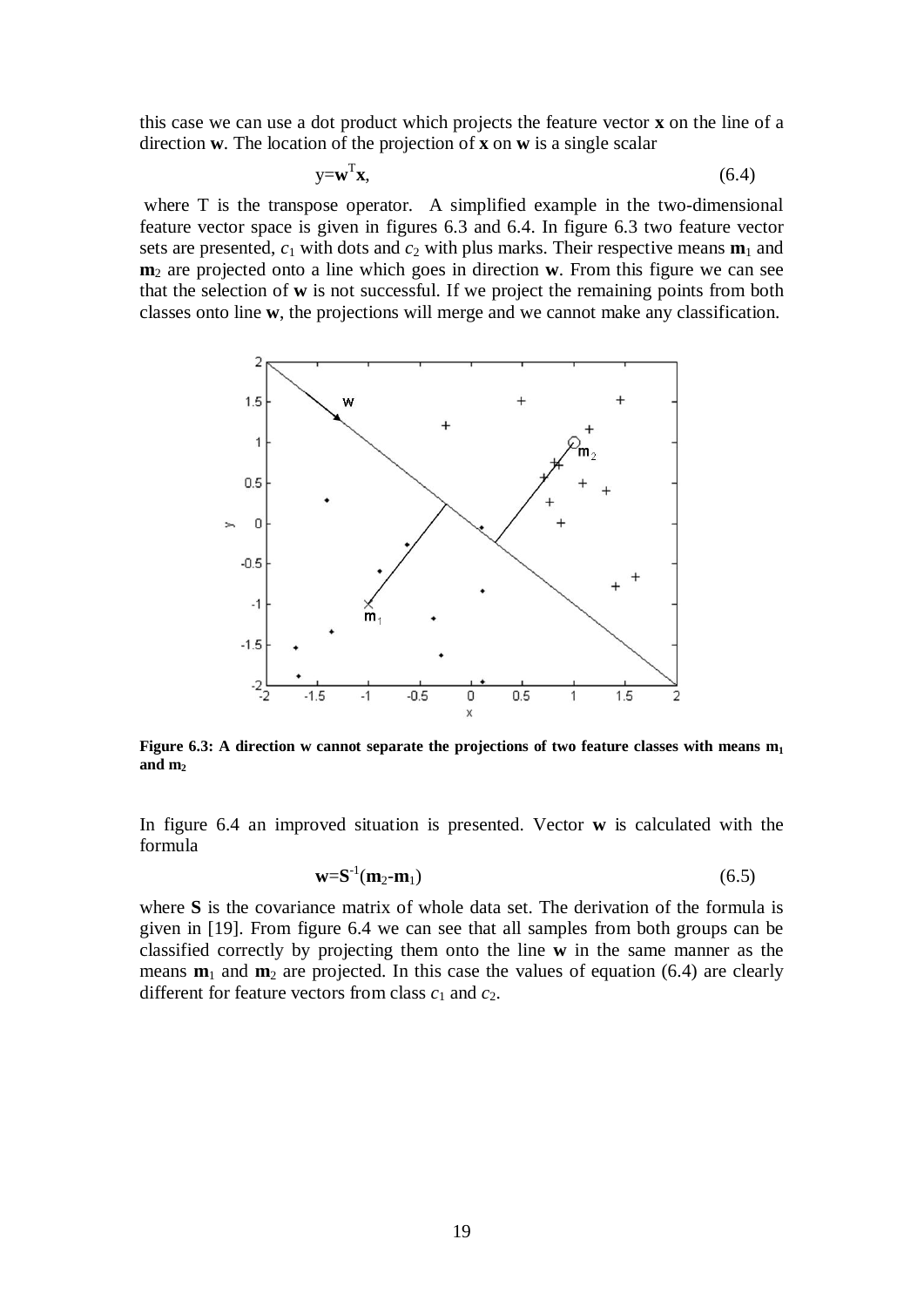<span id="page-26-0"></span>

**Figure 6.4: Vector w is the Fisher's linear discriminant which efficiently separates the projections of the two classes with means m1 and m<sup>2</sup>**

#### **6.5** *k***-nearest neighbour**

The idea behind the classification with the *k*-nearest neighbour algorithm (kNN) [19] is intuitive. In its simplest form we have only three feature vectors  $\mathbf{x}_1$ ,  $\mathbf{x}_2$  and **z**. The classes of feature vectors  $\mathbf{x}_1$  and  $\mathbf{x}_2$  are known and they are  $c_1$  and  $c_2$ . The class of feature vector **z** is unknown and our task is to classify it on the basis of  $x_1$  and  $x_2$ . Now we have to decide which of the feature vectors  $\mathbf{x}_1$  and  $\mathbf{x}_2$  is more "similar" with **z**. If **z** "resembles" more  $\mathbf{x}_1$  than  $\mathbf{x}_2$ , it is classified into the class  $c_1$  and otherwise into  $c_2$ .

When working with real data sets the situation is usually more complex than above. The data vectors from different classes overlap and the classification based on only one nearest neighbour is more uncertain. To reduce uncertainty we can increase the number of nearest neighbour *k*. We seek for *k* nearest neighbours and we classify an unknown feature vector **z** to the class *c* which contains the majority of "similar" feature vectors. Figure 6.5 clarifies this aspect. In figure 6.5 an unknown feature vector  $\bf{z}$  is marked with asterisk, three feature vectors belonging to class  $c_1$  are marked with x:s and three feature vectors belonging to class  $c_2$  are marked with circles. If we seek only one nearest neighbor, an unknown feature vector  $\mathbf{z}$  is classified into class  $c_2$ because the distance  $d_{10}$  between **z** and a feature vector from class  $c_2$  is the smallest. However, if we let the number of nearest neighbors to be three, a feature vector **z** is classified into class  $c_1$  because one of three nearest neighbors belongs to class  $c_2$  and two of them belong to class *c*1.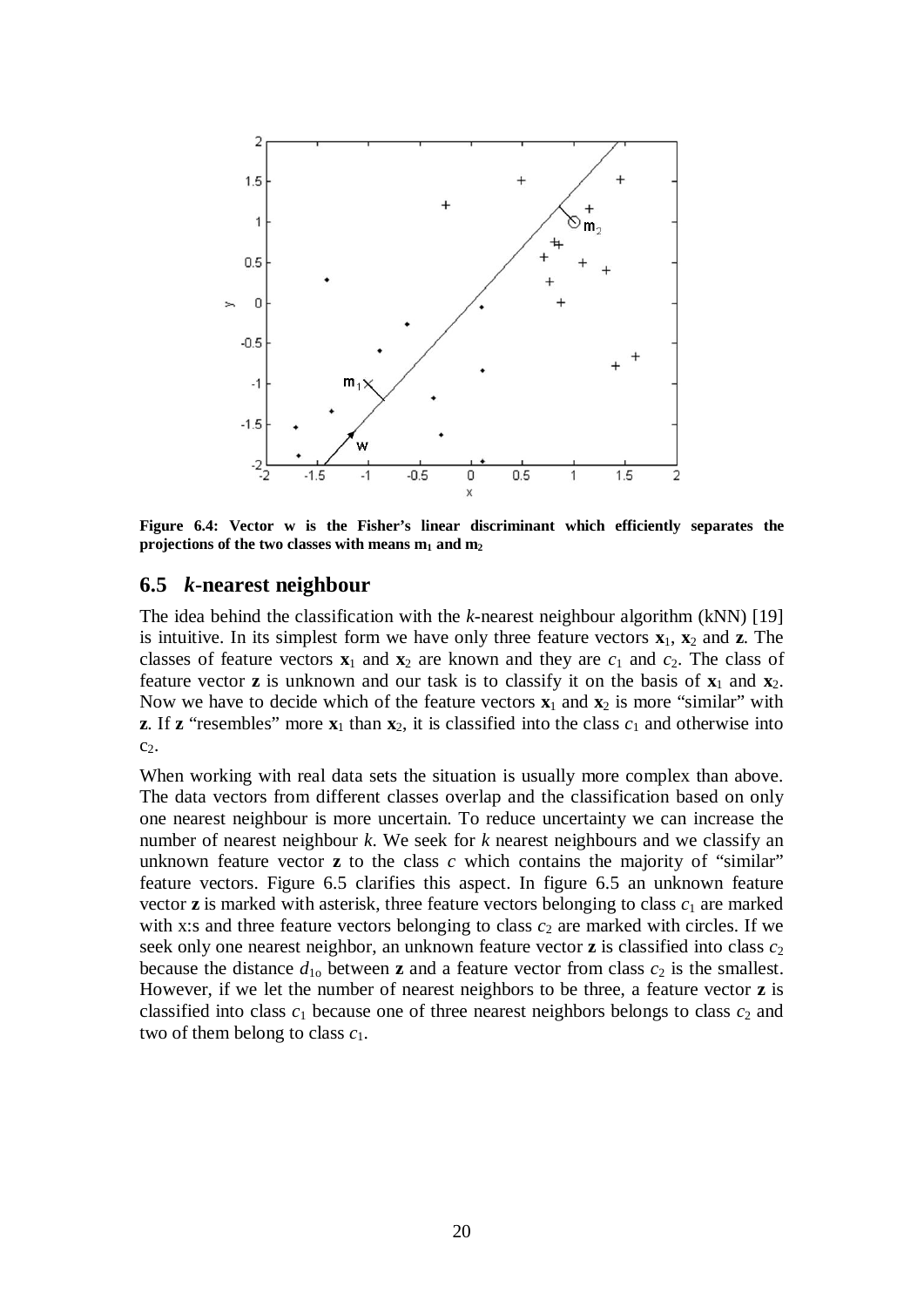<span id="page-27-0"></span>

**Figure 6.5: Idea of** *k***-NN classification**

The concept of similarity is usually given as a distance measure between feature vectors **x**, **y** and **z** which is ultimately context dependent. Depending on the application and the nature of feature vectors different metrics [73] can be used as a measure of similarity. A metric *d* has the following properties.

$$
d(\mathbf{x}, \mathbf{y}) \ge 0
$$
  
 
$$
d(\mathbf{x}, \mathbf{y}) = 0 \text{ if and only if } \mathbf{x} = \mathbf{y}
$$
  
 
$$
d(\mathbf{x}, \mathbf{y}) = d(\mathbf{y}, \mathbf{x})
$$
  
 
$$
d(\mathbf{x}, \mathbf{z}) \le d(\mathbf{x}, \mathbf{y}) + d(\mathbf{y}, \mathbf{z})
$$

The most common metric is the Euclidean distance between two vectors in a space. The Euclidean metric is also used in one part of this thesis (publication 4).

#### **6.6 Mahalanobis distance**

Mahalanobis distance [19] is a metric which takes account the way in which different components of feature vectors in a whole data set vary together. In figure 6.6 a random sample from two-dimensional normal distribution  $\mathbf{x} \sim N(\mathbf{m}, \Sigma)$  is presented. In this case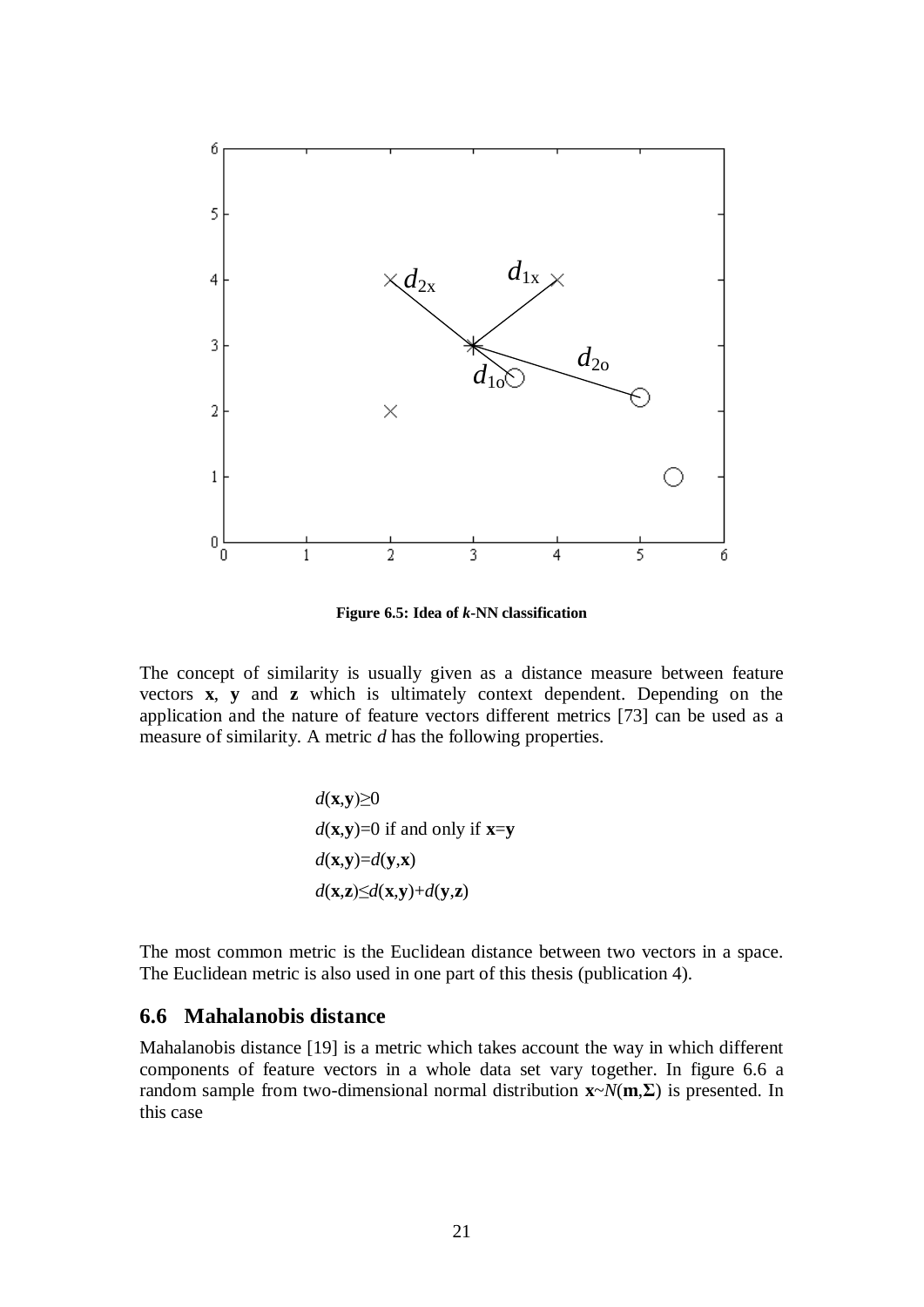

**Figure 6.6: An illustration of Mahalanobis distance**

Also, the 95 % confidence ellipse is drawn around all sample vectors. Here 95% of all sample vectors reside inside the confidence ellipse. In addition, the mean point **m** is marked with tiny circle; vectors  $\mathbf{p}_1 = [4 \ 4]^T$  and  $\mathbf{p}_2 = [3.0 \ 0.7]^T$  are marked with *x*'s.

The Euclidean distances from  $m$  to  $p_1$  and  $p_2$  are 2.8 and 1.6. However, the respective Mahalanobis distances are 2.1 and 2.2. For Mahalanobis distance point  $\mathbf{p}_1$  is closer to **m** than point  $\mathbf{p}_2$ .

As we can see from figure 6.6 the *x* and *y* components of sample points **x** have strong linear dependence. As *x* grows *y* grows as well. This dependence is captured in the covariance matrix  $\Sigma$ . The covariance matrix  $\Sigma$  basically tells us the rotation and scaling of the original *x* and *y* axes. If we now wanted to express a feature vector **x** in the frame of the axes of the confidence ellipse, we should align these axes with the axes of original *xy*-coordinate frame. This is an inverse operation for the rotation and scaling of the confidence ellipse axes. Also, the origin of confidence ellipse should be translated to the origin of the *xy*-coordinate frame. Vector **x** in the frame of the confidence ellipse is

$$
\mathbf{y} = \Sigma^{-1}(\mathbf{x} - \mathbf{m}).\tag{6.8}
$$

Now the Mahalanobis distance from **m** to **p** can be considered as a projection of scaled and rotated (**p**-**m**) on (**p**-**m**). Figure 6.7 presents a situation where points on the circle with radius 2 are multiplied with inverse of the covariance matrix  $\Sigma$ . The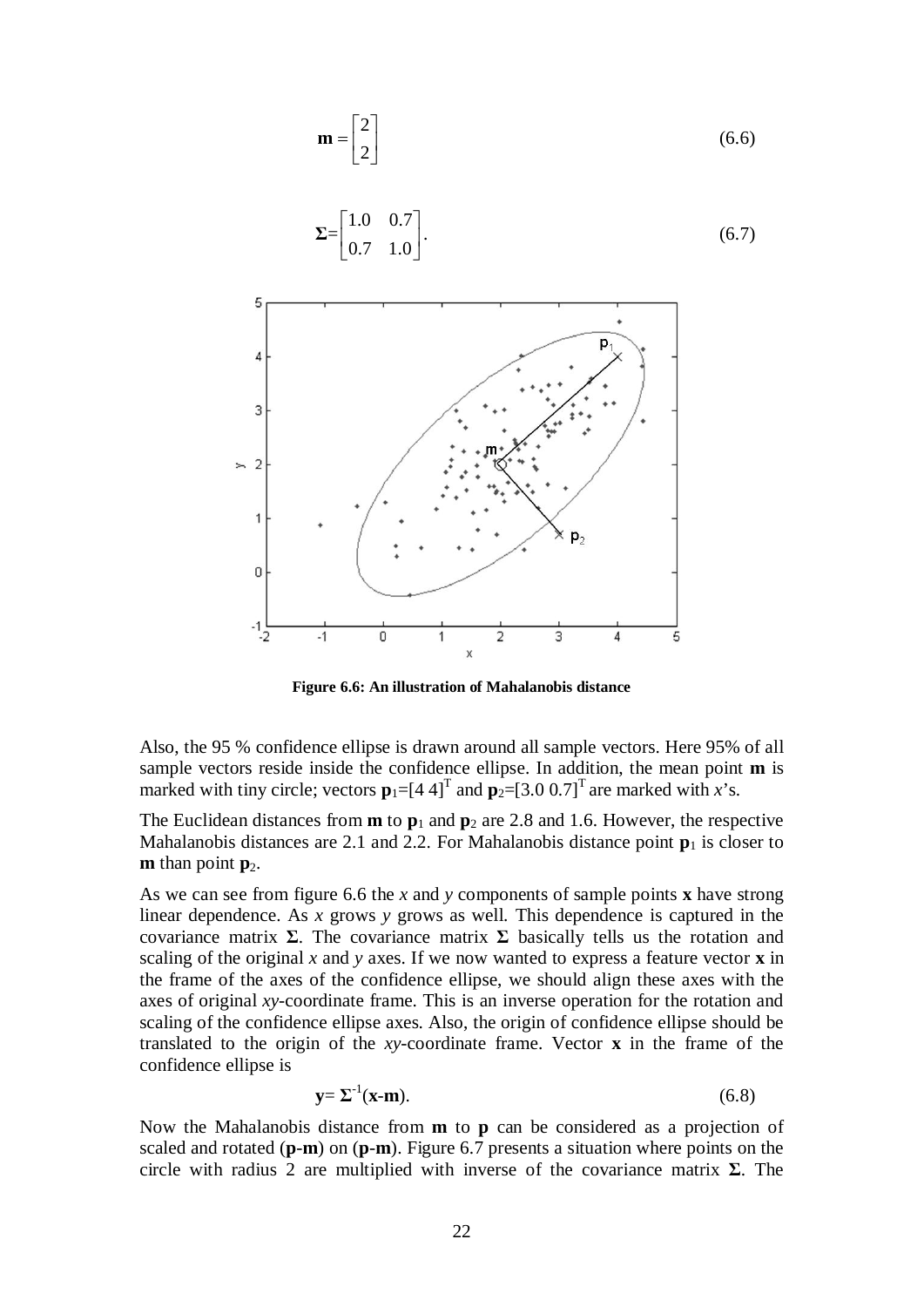<span id="page-29-0"></span>Mahalanobis distances are calculated for all transformed points. The unit of the *x*-axis is given in degrees.



**Figure 6.7: Mahalanobis distances of circle with radius 2 from origin**

From figure 6.7 we can see that the points in the direction of longer main axis of the frame of the confidence ellipse are closer to the origin than the others in Mahalanobis sense. In figure 6.6 the direction of the longer main axis of the confidence ellipse is 45 degrees from the *x* axis.

### **7 Performance of a classifier**

The assessment of the performance of a trained classifier must be done before using it. In an ideal case the recognition accuracy of a classifier can be tested with a large amount of data. Unfortunately, this is seldom possible. The collection of the real world data sets can be expensive, laborious or even dangerous leading to a situation where researchers have to deal with a limited amount of data.

The most desired characteristic of a trained classifier is its ability to accurately predict the class of an unknown feature vector. In order to achieve this ability two different validation schemes are required. First, the structure of a classifier should be studied and second, the performance of a classifier should be assessed. Depending on the application the structure of a classifier could be for instance, the value of *k* in *k* nearest neighbor classifier or the number of hidden nodes in a neural network.

Usually we want to fit a model such that its prediction error is as small as possible. For instance in linear regression we seek such parameters for the model which yields the minimum of the summed squared residuals. In general, this approach can cause a serious overfitting. The samples from data used in fitting procedure are predicted correctly but the prediction of an unknown data is uncertain. This phenomenon originates from the fact that the model has learned some degrees of noise which is present in the training of fitting data.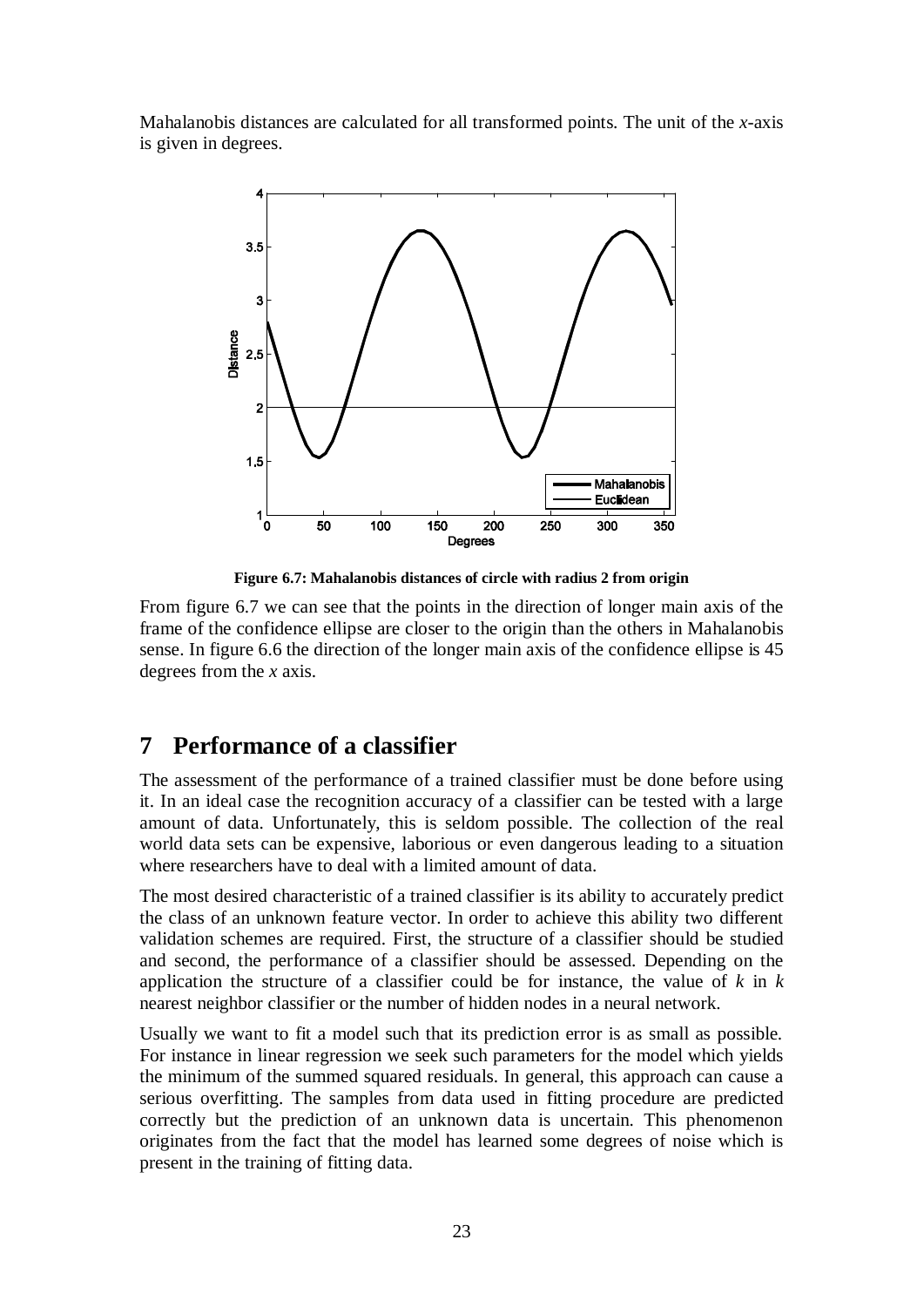<span id="page-30-0"></span>To avoid overfitting the original dataset is divided into two or three disjoint sets depending on the application. The use of these disjoint sets is called crossvalidation [7, 31, 54, 67]. The easiest dataset division is called a hold-out method. In this scheme the data is divided into two disjoint sets. One set is used in the training of a classifier and the other is used for evaluation of the classification error. The determination of a model structure can be done on the basis of the classification error. For instance the value of *k* in *k* nearest neighbor classification can be selected such that is yields the minimum classification error among all *k* values used as testing. After the decision of the model structure the hold-out method can be used in determining the performance of a trained classifier.

The hold-out method has certain drawback. It uses only one test and training set. If the split into training and test sets is unfortunate the estimate of the performance of a classifier is wrong. An approach for reducing uncertainty in the performance of a classifier is to use more separate training and testing sets. This is called cross validation. In this approach the whole dataset can be divided into *k* disjoint sets by using either predefined division or random permutation. Both of these methods are similar but the predefined division ensures that all data samples are used for training and testing. In random permutation this is not certain.

Despite the division method used the training and testing phase is repeated such that the classifier is trained by using *k-1* sets and tested with one set. In every repetition the error rate of the classifier is recorded. The repetition of training and testing is terminated when all  $k$  sets are used as a test set. The error rate of a classifier is the arithmetic mean of error rates of all individual test sets.

 The selection of *k* depends highly on the available dataset. If there are plenty of data, the choice of the value of *k* is flexible, but in the case of a small dataset we may be forced to let the *k* to be equal to the size of the dataset. This method is called leave one out cross validation and as the name suggests, it leaves only one test case and uses all other in the training process.

Three-way split of a dataset is primarily used in training of a multilayer neuralnetwork. In the three-way split one portion of the data is used for training, another part is used for testing the performance of a classifier and the third set, called the validation set, is used for terminating the training process. In this case the role of the validation set is to prevent the overfitting to occur. The training of a multilayer neural network is terminated when its generalization ability is about to reduce. In this point the classification error of the training set is diminishing but the classification error of the validation set starts to increase.

### **8 Results**

The main research problem in this thesis was to explore whether it is possible to predict the state of a subject on the basis of the measured stabilogram and magnetic tracking device signals. The signals are measured using the force platform (publications 1, 2, 4 and 5) and the magnetic tracking device (publication 3). The state of a subject depends on the applied test setup.

In the first publication there were four different states. (1) A young healthy subject was standing on the force platform with the eyes open. (2) A young healthy subject was standing on the force platform with the eyes closed. (3) A person standing on the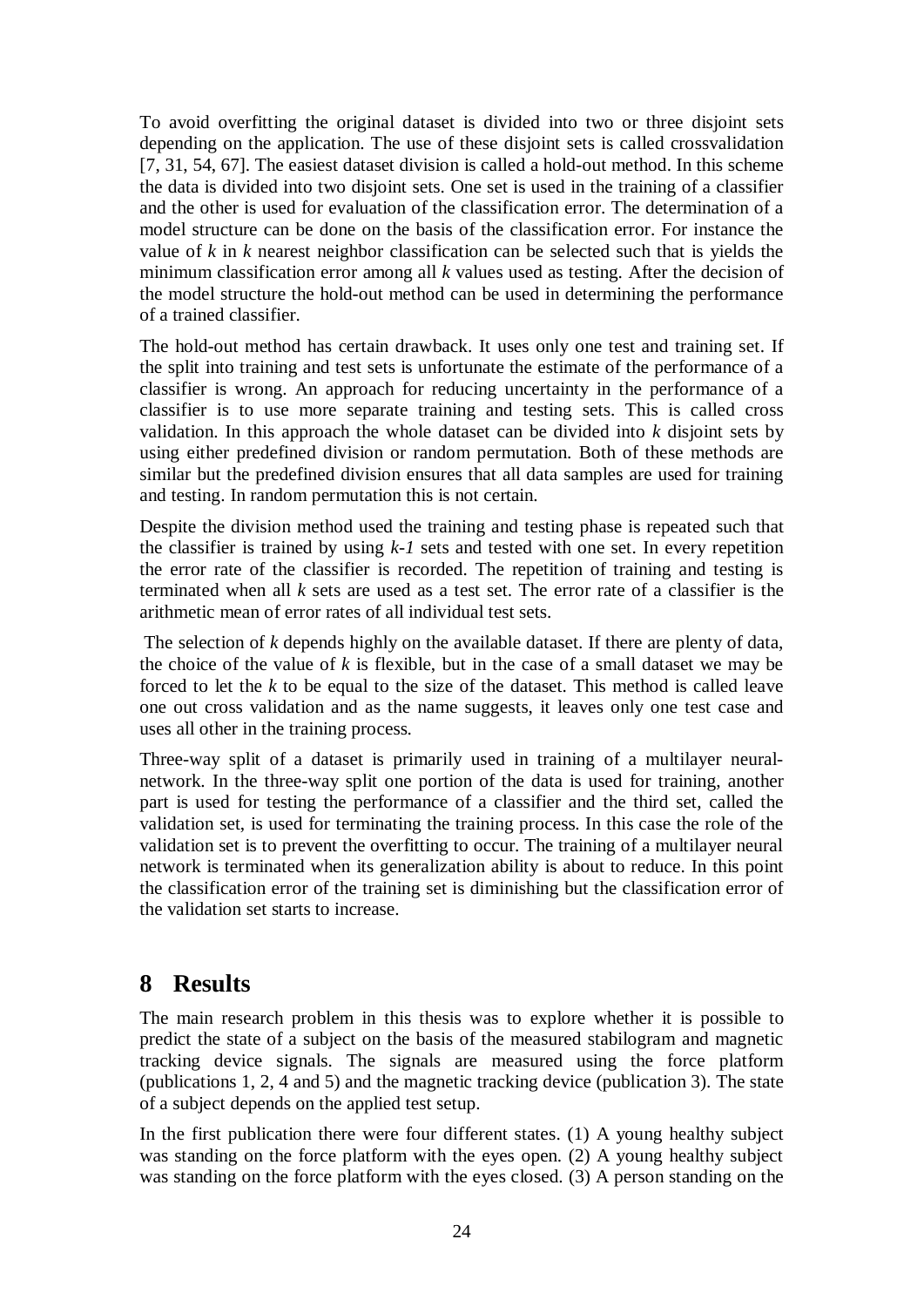<span id="page-31-0"></span>force platform was young and healthy. (4) A person standing on the force platform suffered from Menière's disease.

The second publication added state (5) where a patient standing on the force platform had some diagnosed inner ear disease. The actual diagnosis was considered irrelevant.

In the third publication the states (1) and (2) were used, but this time the measurements were done using a magnetic tracking device.

The fourth publication added a state (6) where a person standing on a force platform was a voluntary elderly person (70.8±4.0) years old.

The fifth publication dealt with the states (3) and (6). The states are understood as equivalent to classes mentioned above.

#### **8.1 Publication 1**

In the first publication the purpose was to implement a set of hidden Markov models and explore how they apply to the human swaying data. Usually these models are applied to the data that have a certain internal form. For instance, in the case of an optical character recognition [57] all characters have their individual shapes which vary a bit depending on a writer.

No clear, visually verifiable underlying shape is present in the stabilogam signals. However, if we consider the human swaying process as a black box [41, 53] which produces different outputs from different situations, we can fit a set of models to these outputs. If these models "learn" to classify different outputs correctly, we can use these models as a set of tools which can predict the correct class of an unknown output signal.

In order to teach the models and to classify different signals, the original stabilogram signals were simplified. Successive correction movements and differences in force reactions were used as features of a single swaying process.

The simplified stabilogram signals were used to teach the models and to classify three different swaying situations.

The first test situation concerned the classification of stabilogram signals of healthy young persons. The stabilogram signals were recorded from two different situations, the eyes open and the eyes closed. The research problem in this case was: Is it possible to recognize whether a person standing on a force platform is keeping the eyes open or closed? To answer this question we tested the recognition power of hidden Markov models with two to ten hidden states. To verify that the recognition was no coincidence we applied three different crossvalidation schemes which were leave-one-out, 3-fold and 11-fold crossvalidation. This test yielded the correct mean recognition rate of 85 percent when the eyes were open and 75 percent when the eyes were closed.

The second and third test situations were quite similar to the first one. Only the state of a person standing on the force platform was different. In these tests we recorded stabilogram signals of healthy young persons and patients suffering from Menière's disease. In the second test the subjects were standing on the force platform with the eyes closed and in the third test they were exposed to a virtual stimulus which was presented through the head mounted display. The research question was: Is it possible to tell whether the person standing on the force platform is a young healthy person or a patient suffering from Menière's disease. The second test yielded the mean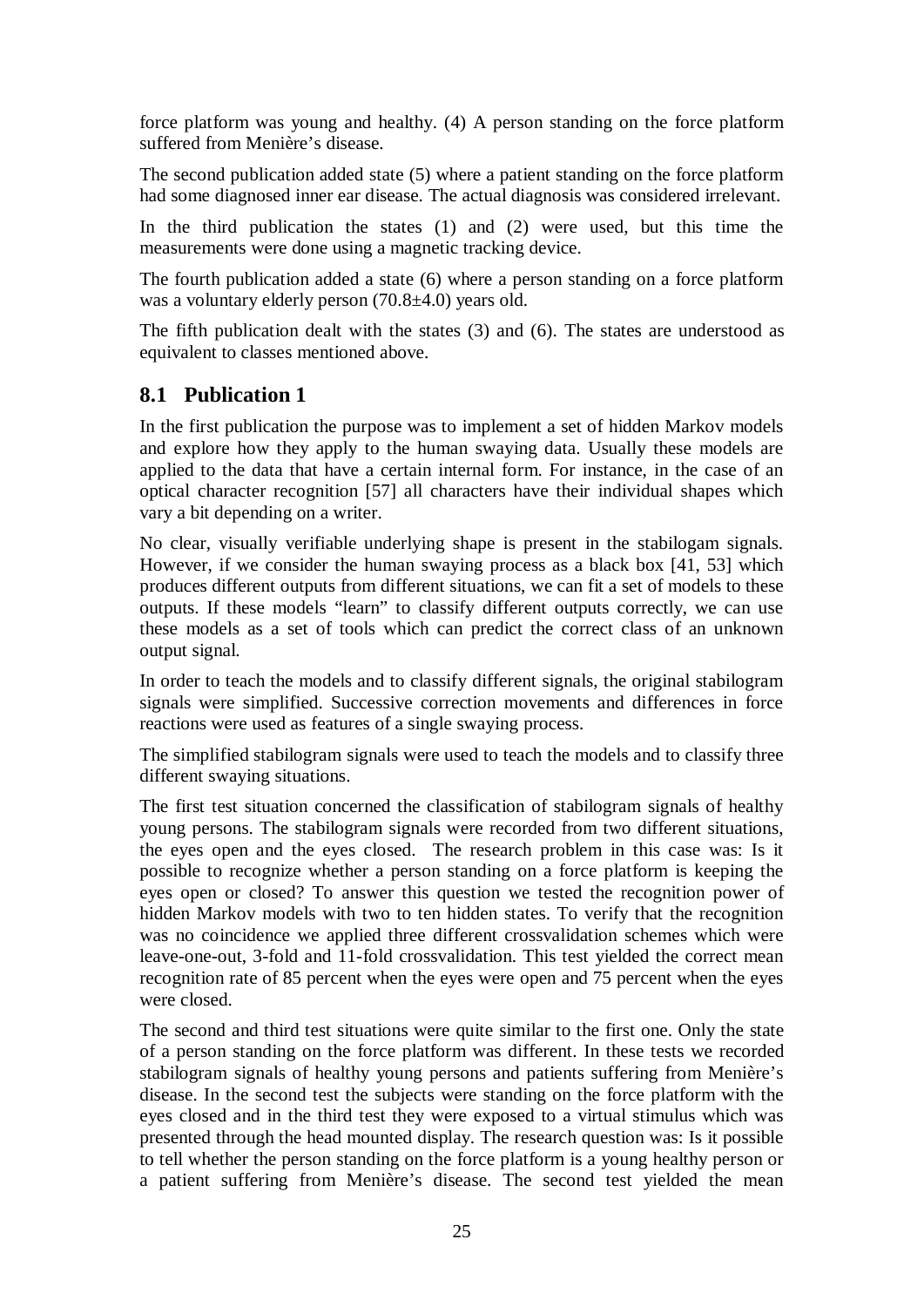<span id="page-32-0"></span>recognition accuracy of 77 percent in the case of young persons and 70 percent in the case of patients. The numbers in the third test were 85 percent and 75 percent respectively. The number of subjects in this work was 66, i.e. 33 patients and 33 students.

### **8.2 Publication 2**

The results from a quantitative research can be misleading due to the properties of a sample. To reinforce our opinion that the hidden Markov models are applicable to the human swaying data we used them on the data measured from two new subject groups. In this case we had a new group of healthy young persons and a new group of patients who were suffering from some disease causing balance disorders.

The first part of this work was quite similar to the first publication. The difference was that we used a tilting force platform instead of a stationary one. Likewise we tried to predict whether a subject on the force platform was a healthy or a patient. The recognition accuracy of the healthy was approximately 80 percent depending on the number of hidden states and the respective number for the patients was also 80 percent.

The other objective of this work was to test if a simplified feature vector sequence can yield acceptable results. To accomplish this we designed a new testing procedure. In this procedure the subjects were sitting on a chair such that their feet were resting on a force platform. In front of a subject there was a computer monitor which was used to signal the subjects to stand up when a yellow rectangle appeared on the screen.

In this test we recorded the increasing force reaction during the rising. The result from this test was a one-dimensional force signal which was normalized and shortened for training and recognition purposes. The shortening means that we searched for a maximum value of each signal and took account 20 samples before the maximum and 10 samples after the maximum. Depending on the number of hidden states the mean recognition accuracy of patients was 80 percent and that of the healthy was 70 percent. This work consisted of data from 32 students and 32 otoneurological patients.

### **8.3 Publication 3**

In the investigation of the human postural control system the force platform is the most common measuring device. It records the COP movements accurately, but it cannot capture the movements of the head and the individual limbs. In order to explore if the movements of the head, the hip and the arms are different with the eyes open and with the eyes closed, we used a magnetic tracking device instead of a force platform. The motivation of this work was based on the assumption that a subject is moving the arms in order to get a more stable position. Therefore, we can expect that we can use the movement signals of the aforementioned body parts in the recognition of different swaying cases.

In this test we collected two measurements from each subject, one with the eyes open and another with the eyes closed. In both tests the sensors of a magnetic tracking device were attached to the wrists of the both arms, to the hip on the tail bone and to the head band which was attached on the subjects head. Due to the easy test setting (quiet undisturbed stance) the signals from all sensors were almost identical. Because of this we omitted the use of hip and hand signals. The high correlation between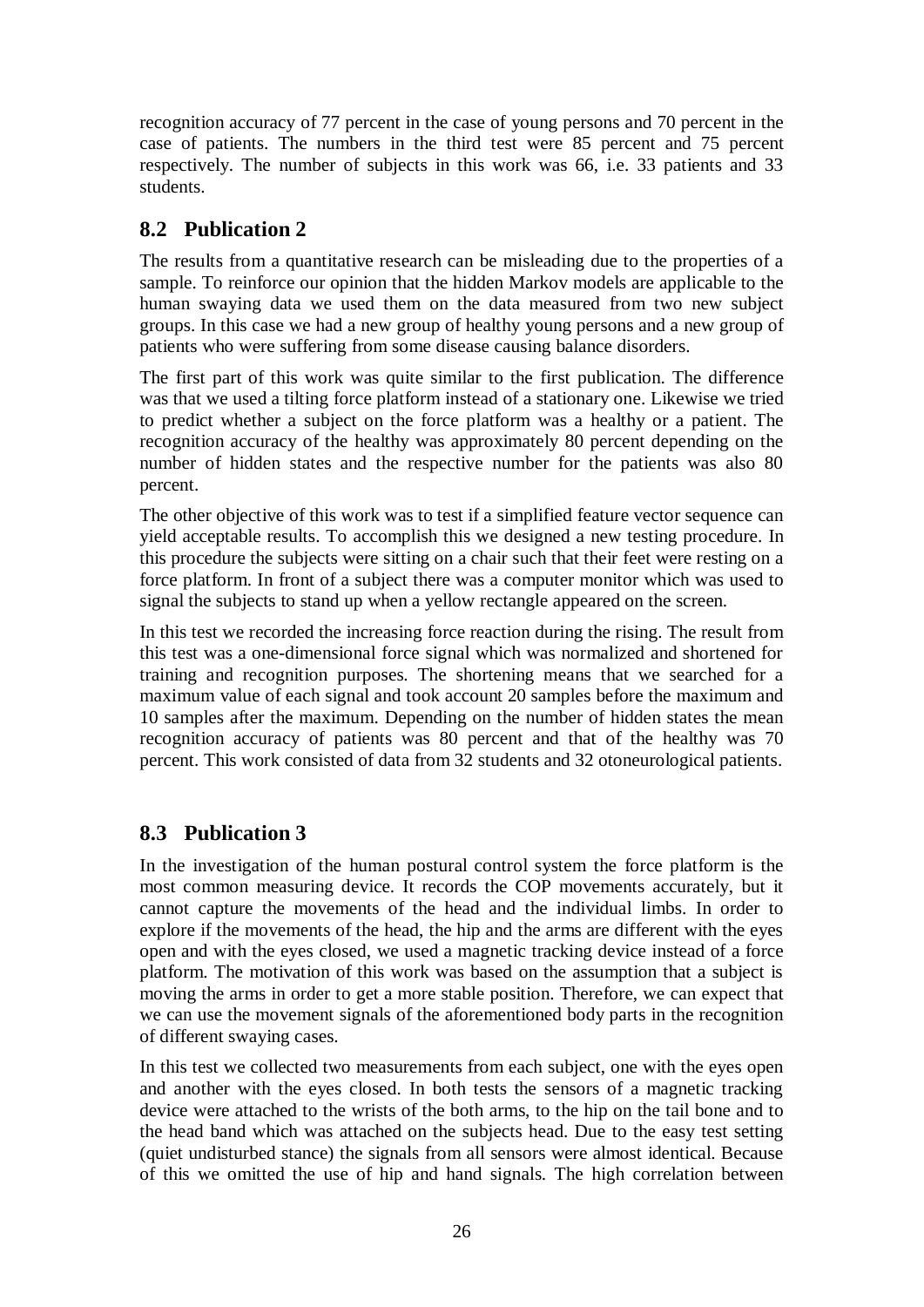<span id="page-33-0"></span>signals from different sensors can be verified from publication 3. We selected the head signal because it had greatest variation among all measured signals and it was measured close to a vestibular organ.

The head signal contained *x*, (left-righ) *y* (forward-backward) and *z* (up-down) components. We decided to use the acceleration of the head as a three-dimensional feature vector signal. To remove the correlation between the *x* and *y* components we rotated the signals such that the greatest variance of the signals were aligned according to the *y* axis. This was done because the subjects were not mostly positioned exactly in the same way in the magnetic field and the largest swaying is possible in the *y* (forward-backward) direction because of the structure of the ankles.

In order to reduce the number of feature vectors we used Kalman smoothing because we wanted to find such locations from a signal where the head movement changes direction (turning points). The final feature vectors were the average head acceleration between the turning points in *x*, *y* and *z* directions.

A part of all sequences of the successive head accelerations were used in the training of the hidden Markov models. Another part was used to test the recognition ability of the models. In this work the mean recognition accuracy of the cases when the eyes were open was 65 percent and the number for the case when the eyes were closed was 65 percent. In this work we measured 65 students.

### **8.4 Publication 4**

In the previous papers the data had been low pass filtered or Kalman smoothed in order to find smooth turning points for the feature extraction. In this paper the approach was different because we found out that the stabilogram signals of elderly people contain more power in high frequencies than the stabilogram signals from younger people. This can be seen from figures 1 and 2 in publication 4. In order to preserve the high frequency information we decided to omit the filtering entirely.

In this work we combined the *x*- and *y*-directional signals into two one-dimensional signals which presented the lengths and angles of successive movements. In addition, we calculated these two time series for three different stabilograms from each subject. This resulted in six time series for each subject.

To reduce the amount of data per subject we created AR-models [53, 41] for each six signals and created a feature vector which contained the coefficients of these models. After this we created an observation matrix which contained all feature vectors from elderly and young subjects. From this matrix we deleted such coefficients which had the same expected values among the groups, the young and the elderly. The deletion was done on the basis of t test. To further reduce the number of coefficients in the observation matrix we made the principal component analysis, which yielded a result where six first principal components explained 91 percent of the variance in the original coefficient set. These principal components were selected to be the feature vectors for this work.

To test the classification power of feature vectors we applied four machine learning methods to our data. These methods were a neural network, 3-nearest neighbor, Fisher's linear discriminant and Mahalanobis distance. Because the components of feature vectors were uncorrelated due to principal component analysis, the Mahalanobis distance primarily told the Euclidean distance of a vector **x** from means of the two classes **m**1 and **m**2.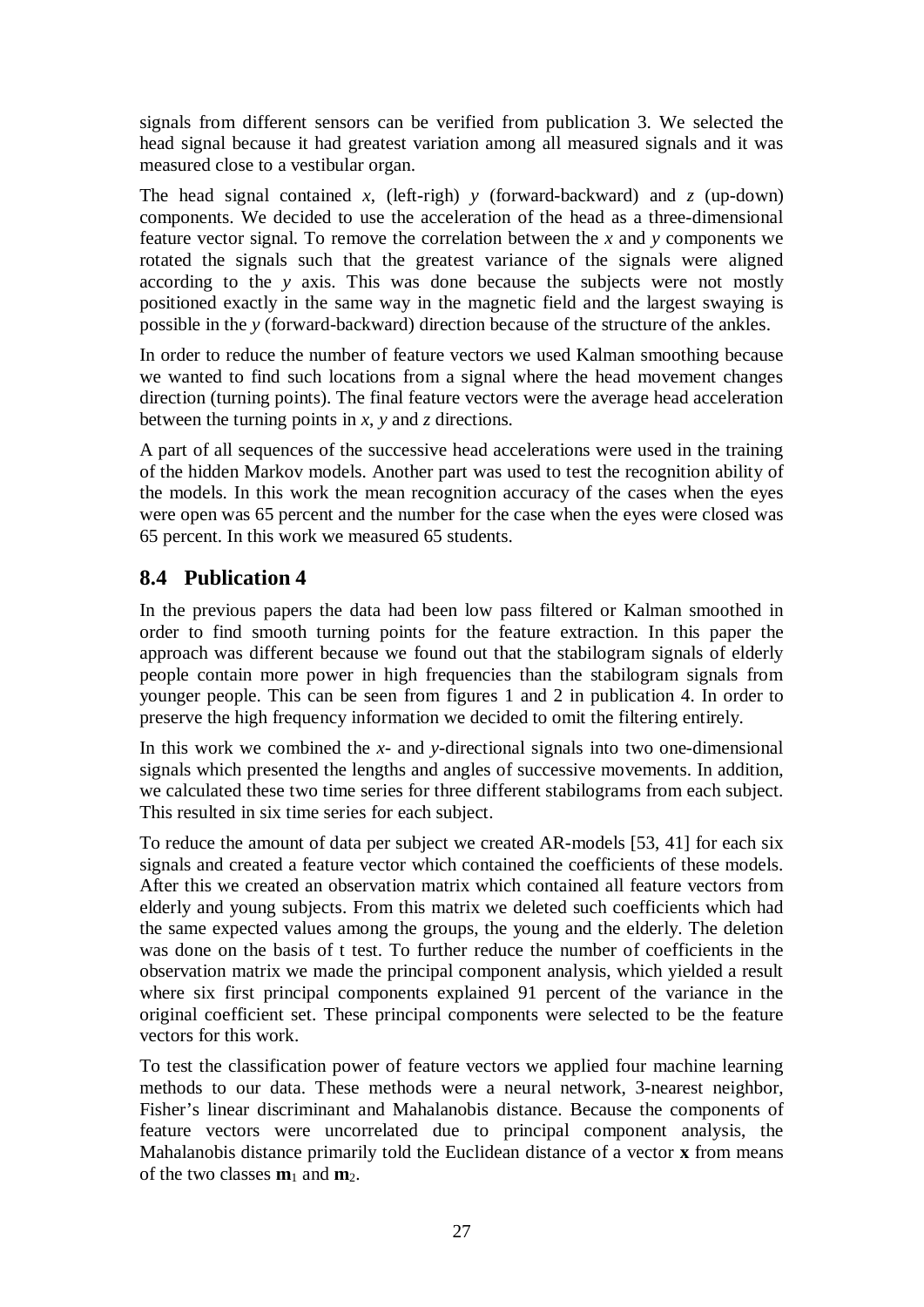<span id="page-34-0"></span> Because the number of the subjects was quite small, we decided to augment the data set artificially. We added 20 additional cases to both classes. These cases were generated according to the underlying normal distributions which were approximated on the basis of the data of the young and elderly.

The classification of the young and elderly was done in two different ways. First we generated only one artificially augmented data set and run 10 000 teaching/recognition stages. Second we generated 100 artificially augmented data sets and run 100 teaching/recognition stages on each augmented data sets.

The way we created the data sets and the machine learning method used did not affect the correct classification rate considerably. However, the correct classification rate was high in almost all cases. The correct mean classification rate of the elderly was 80 percent and the recognition accuracy of the students was slightly better. The data for this publication was measured from 33 students and 33 elderly persons.

### **8.5 Publication 5**

The method presented in publication 4 works well from the machine learning point of view. However, the feature vectors used are not easy for human interpretation. In this work we continued the recognition of young students and voluntary elderly subjects. The purpose of this publication was to seek such features from the stabilogram signals that have a physical meaning and can be used for classification purposes. The basic idea of this work was based on the differences in the power spectral densities between the young and the elderly. This observation was also made in publication 4.

We made an assumption that long movements in the stabilogram signals originate from heart beats, breathing and aptitude to get more comfortable standing position. These long movements raise the need for corrective movements which are small and reside in high frequencies.

To remove the long movements and to suppress the effect of high frequency noise we bandpass filtered the *x* and *y* components of the stabilogram signals. This preprocessing resulted in the signals which can be considered as corrective movements required in maintaining the upright stance. The final feature in this work was a single scalar, which is the summed length of all corrective movements during a measurement. To justify the use of the scalar feature mentioned above we built a linear model which tried to predict our feature by a subject's mass *m*, height *h* and product *mh*. This model, however, was not able to explain our feature and we could leave the mass and height variables out of our feature vector because they did not bring us additional information.

We tested our new feature with two different test setups using the *k*-nearest neighbor algorithm with different values of *k*. In the first test we tried to predict whether a young student standing on the tilting force platform was keeping the eyes open or closed. The correct recognition of eyes open situations was over 90 percent. The recognition accuracy of eyes closed situation was approximately 85 percent.

In another classification task we tried to predict whether a person standing on the force platform was a young student or an elderly person. In both cases the achieved mean recognition accuracy was 70 percent. In this test we had two different sets of data. In the first test where we predicted the state of students we had 41 subjects, which were not used in the previous publications. In the second test where we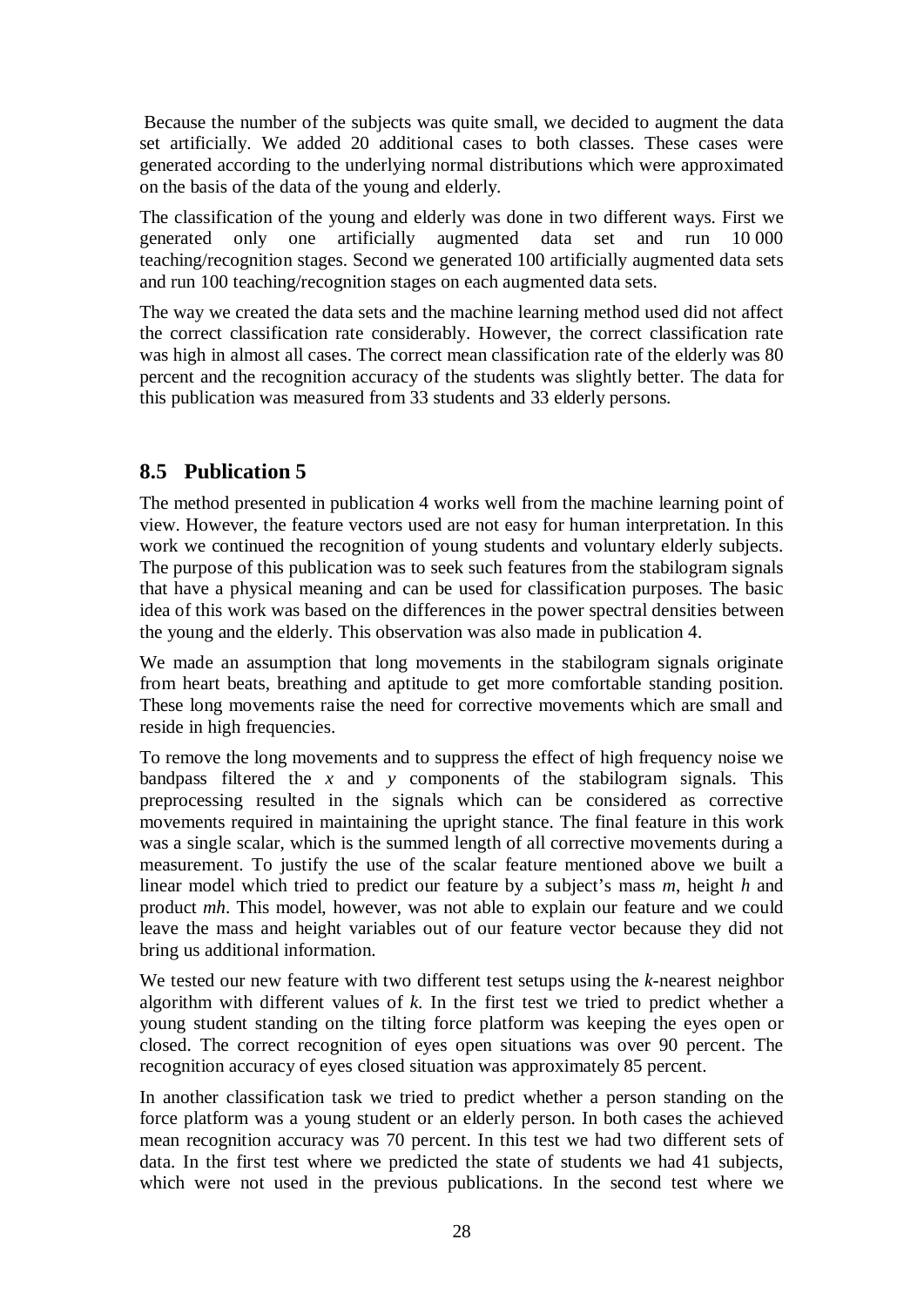<span id="page-35-0"></span>predicted whether a person standing on the force platform is a student or an elderly person, we had 33 students and 33 elderly subjects. These subjects were the same as in publication 4.

# **9 Discussion**

The investigation of the human postural control system is difficult. Difficulties arise from the complex connections of the system, vestibular organ, vision, proprioception and learned balance control schemes, differences between individuals, temporal differences within a subject and the measurement of a phenomenon. Also, the collection of a representative data set can be problematic. Usually the healthy voluntary subjects are easy to find, but patients and persons who have balance problems may sometimes be unwilling to attend the balance tests. In addition, the measurement of patients requires an approval from an ethical committee.

The complex connections in the postural control system and the measurement of the phenomenon are closely connected. We can measure the motor control output of the balance system, but we have no access to the interaction of the vestibular organ and brain stem. This efficiently prohibits our attempt to build a model which would be able to model the function of the whole balance system. Because of this restriction we have to approach the problem by studying only the motor output.

The measurement of the motor output raises its own problems. The use of a static force platform does not allow an exhaustive balance testing. Usually the tests which can be performed with this device are too easy and they do not give us information about the situations where a subject is about to lose the balance. A tilting platform allows us to design a bit more demanding testing procedures. However, it lacks the possibility to study the balance during walking and running. According to our knowledge, the development of such a dynamic measurement system is in a quite early stage.

The different strategies between individuals to maintain balance set difficulties in the selection of useful features which could be used to characterize the swaying processes. For instance, one might say that the swaying velocity could be a good feature. In reality one person can sway a lot, but he or she does not lose balance easily whereas another person sways only a bit but loses his or her balance under a very slight external disturbance.

The ability to maintain balance can also vary within an individual. The difference is quite clear when a subject is rested or tired [22]. Also, aging affects the balance of an individual. The effect of aging to the postural system should also be studied thoroughly. The research question might be "Is a change in a stabilogram signal due to aging or due to decreased physical excercise?"

Because we have no access to the internal function of the human postural control system, we must resort to the motor control outputs which are measured with two different force platforms and a magnetic tracking device. If we look at the stabilogram in figure. 4.5, we notice that the successive points are close to each other. Without the knowledge of the input to the system, motor command from the brain, we only have the output from the system (COP). This type of dependence is possible to model with AR-models, [41, 53] especially when the individual components *x* and *y* of a stabilogram are differentiated. This makes the differentiated components stationary and we can build AR-models which efficiently characterize the dynamics of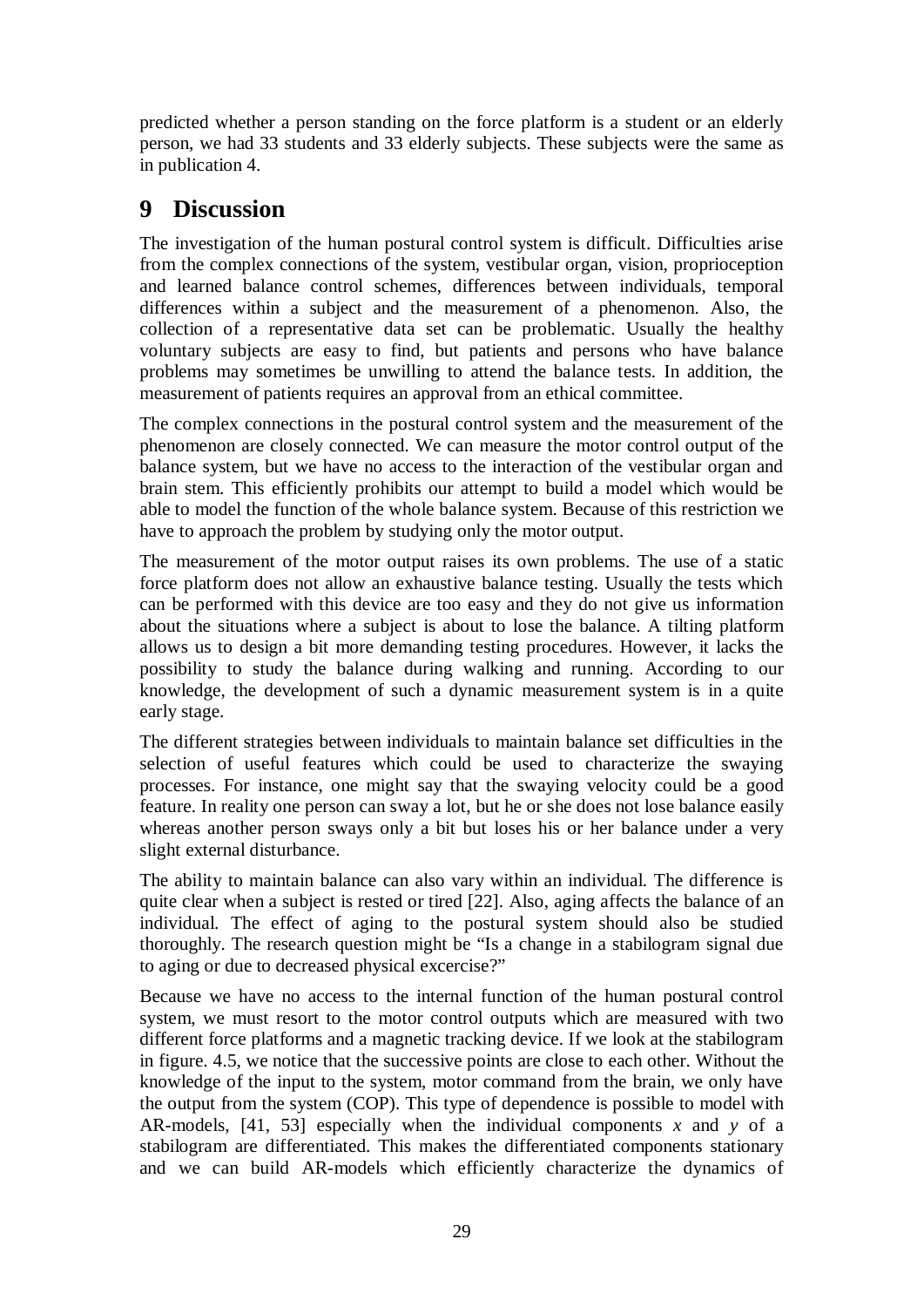<span id="page-36-0"></span>stabilogram signals. The drawback from the classification point of view is that the parameters of AR-models are not intuitive to physicians. The parameters are also sensitive to preprocessing. Signals which are preprocessed similarly start to resemble each other and their classification power can become useless. In addition, a special care should be taken in order to prevent the overfitting to occur.

Another model which does not require any input and operates only such that it generates observable outputs is a hidden Markov model. A set of different hidden Markov models were used in the recognition of stabilogram signals and they seemed to have a good recognition power. However, it is not possible to give a certain interpretation to the hidden states of Markov models. Another problem in the use of hidden Markov models is the preprocessing of stabilogram signals. If the stabilogram signals are not filtered, the lengths of the feature vector sequences increase because of the noise from measurement devices and environment will be present. This applies to the features used in publications 1-3. On the other hand, if the stabilogram signals are "polished" too much, some of their information content is lost. Against this background it could be useful to test and compare different preprocessing methods and their impact on recognition accuracy.

For the future work we plan to augment our measurement protocol with computer vision and ENG. These techniques would better capture body movements, give additional information of the state of vestibular system and their combination features could predict the state of a subject more accurately than before. This approach also enables us the possibility to study walking subjects and maybe abandon static and tilting force platforms. This could also give us a freedom to further investigate the effect of proprioception [65] and the simulation of motor output signals [64].

 One of the future challenges will also be the data collection from patients who have serious balance problems. With more data and more information we hope to get even better results than presented in the thesis. The ultimate goal is to test whether the swaying processes are different among patients suffering from different diseases. In other words, our final aim will be to predict the class of a disease on the basis of signals measured from patients.

The test in publication 3 did not use the full potential of the magnetic tracking device, because the movements of the subjects were small. One of the future tasks could be to plan a more demanding test where a subject is forced to use the arms in postural controlling tasks. Also, larger movements of the hip and the head could reveal more about the strategy of maintaining the balance.

An interesting future research would also be the comparison of different features obtained from stabilogram signals. The comparison could take into account the recognition power and interpretability of the features for human beings.

# **10 Conclusion**

Diagnosing of diseases which cause vertigo and balance problems is really challenging. One reason for this is that vertigo is relatively infrequent and the physicians cannot build a routine for diagnosing it. Because of this an expert system ONE [3] was built to work as a support of a physician in diagnosing procedure. Such a system can also be used as a simulator when a student starts to train his or her clinical skills. However, ONE does not include the balance measurements in its current version.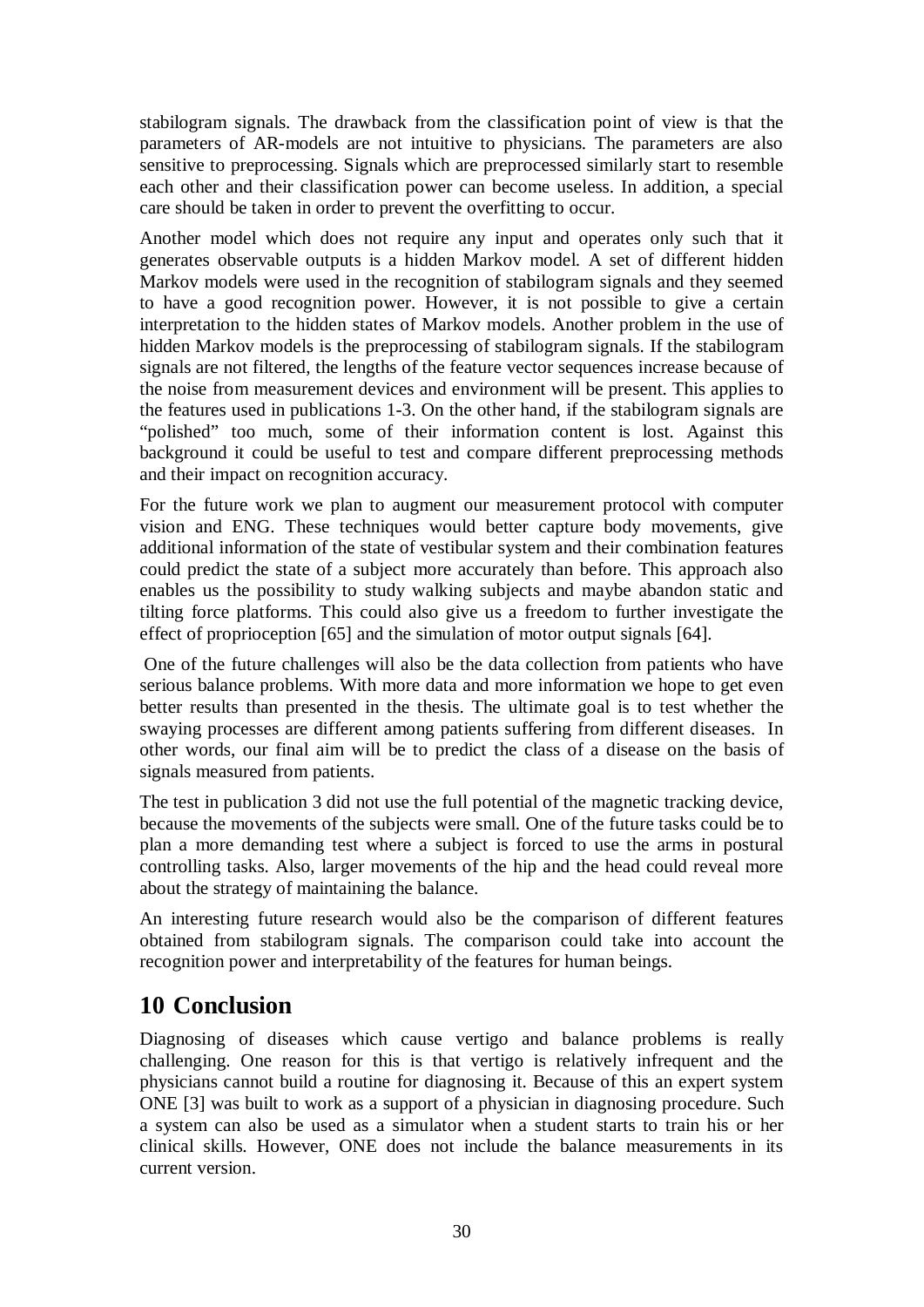Because the patients, who suffer from vertigo, have usually balance disorders a method to verify them is needed. According to the knowledge of the author, research concerning the prediction of the class of unknown stabilogram signals in not done before in large extent. In this thesis five papers address this problem. The result is that we have a set of tools which can predict the state of a subject standing on the force platform. Depending on the case the prediction accuracy is approximately 70 to 85 percent, which is good because all the subjects tested were able to walk without any problems, i.e. no one had a serious balance deficiency to distinguish those cases from the healthy during normal standing and walking. Thus, the methods and features presented in this thesis can give valuable additional information for an existing expert system.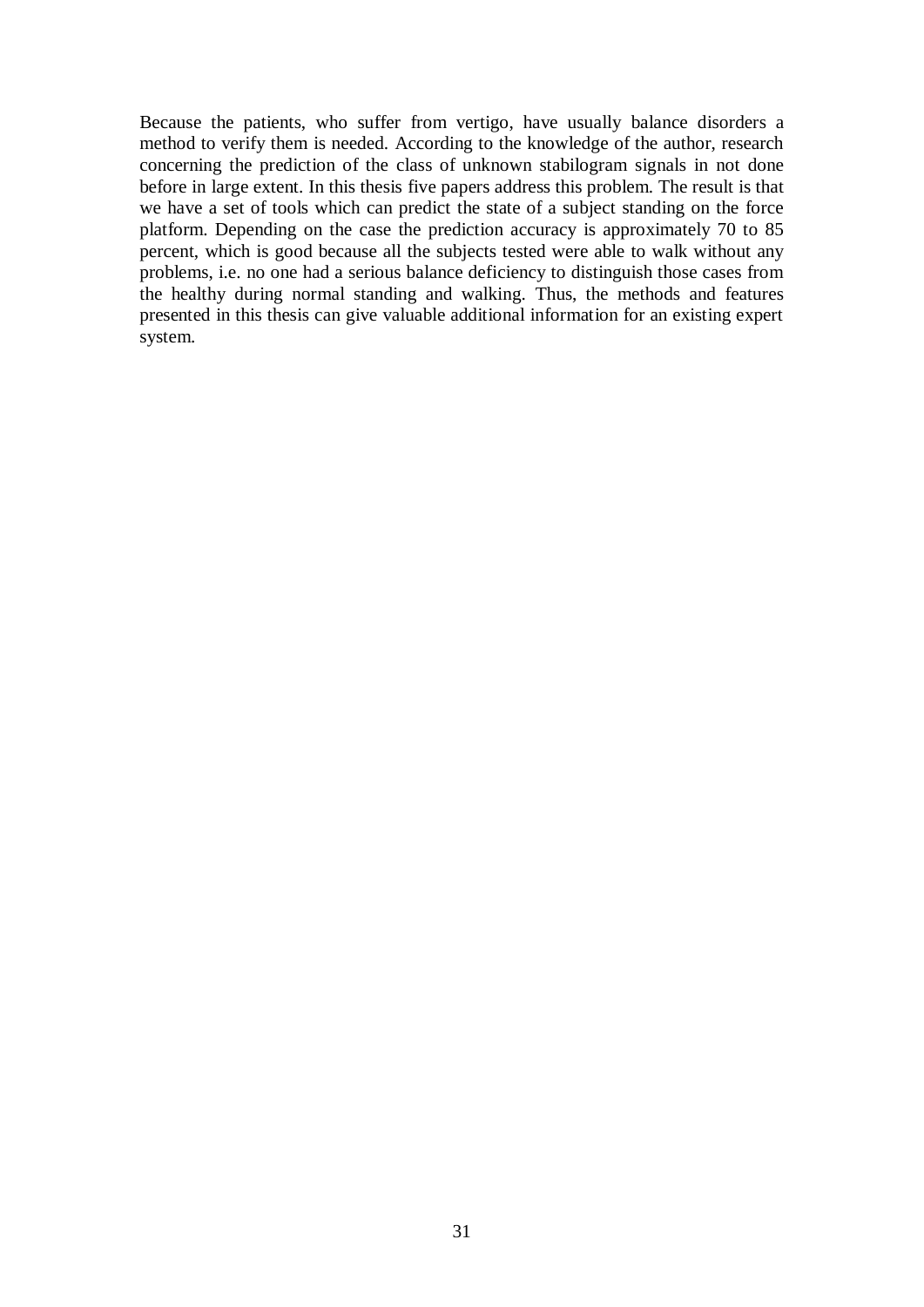# <span id="page-38-0"></span>**11 Personal contributions**

#### **Publication 1**

The idea came from the author of this thesis. Also, the implementation of Hidden Markov Matlab scripts as well as conducting the tests belongs to the work of the author. This publication was mainly written by Professor Martti Juhola.

#### **Publication 2**

The idea, implementation and test results were the work of the author. This paper was coauthored by Professor Martti Juhola.

#### **Publication 3**

The idea, measurements, implementation of Kalman filters and test results belong to the work of the author. Programming of the Nest of Birds interface was done by Timo Tossavainen. This paper was primarily written by Professor Martti Juhola and partially by the author.

#### **Publication 4**

Publication 4 was prepared by the author. The measurements of the elderly were done by Eeva Tuunainen.

#### **Publication 5**

Publication 5 was implemented and written by the author. The measurements of the elderly were done by Eeva Tuunainen.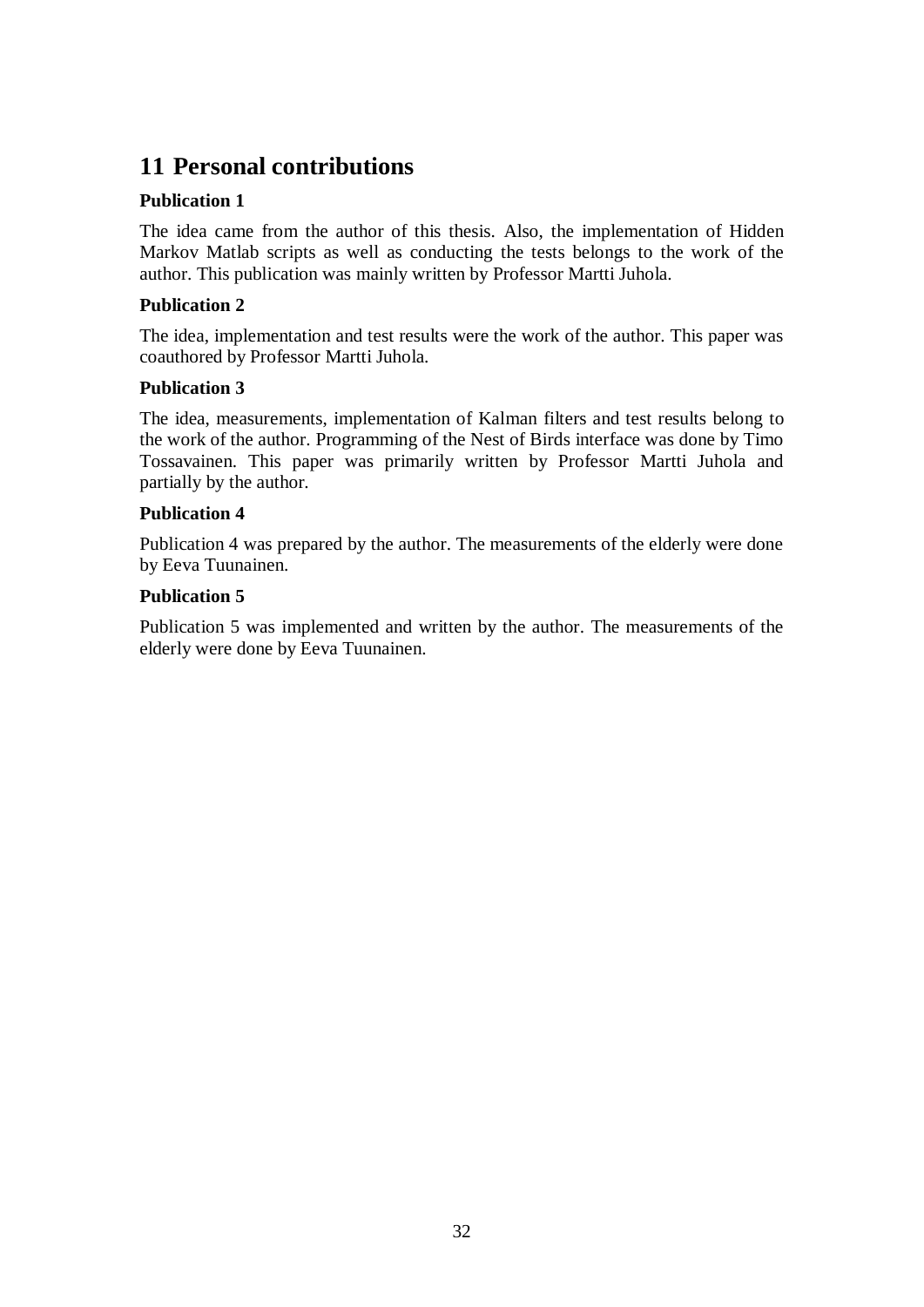### <span id="page-39-0"></span>**12 References**

- 1. Aalto H. Force platform posturography methodological aspects and practical applications, Academic Dissertation, Physics, University of Helsinki, Finland, 1997.
- 2. Arora S., Barak B. Computational complexity a modern approach, Cambridge University Press, New York, 2009.
- 3. Auramo Y. Construction of an expert system to support otoneurological vertigo diagnosis, Academic Dissertation, Computer Science, University of Tampere, 1999.
- 4. Azerro J., Schaumburg H., Spencer P. Structure and function of the somatosensory system: A neurotoxicological perspective*. Environmental Health Perspectives*, 1982, 44, pp.23-30.
- 5. Baloh R., Honrubia V. Clinical Neurophysiology of the vestibular system, F.A. Davis Company, USA, 1979.
- 6. Barber H., Stockwell C. Manual of electronystagmography, Second Edition, Mosby, St. Louis, 1980.
- 7. Bishop C. Neural networks for pattern recognition, Oxford University Press, New York, 1995.
- 8. Black F., Wall C., Rockette H., Kitch R. Normal subject postural sway during the Romberg test, American *Journal of Otolaryngology*, 3(5), 1982, pp. 309-318.
- 9. Bonnet S., Couturier P., Favre-Reguillon F., Guillemaud R. Evaluation of postural stability by means of a single inertial sensor, *IEEE 26th IEMBS*, San Francisco, 2004, pp. 2275-2278.
- 10. Brandt T. Vertigo its multisensory syndromes, Second Edition, Springer-Verlag, New York, 2000.
- 11. Bunke H., Caelli T. Hidden Markov models applications in computer vision, World Scientific Publishing, Singapore, 2001.
- 12. Calder C., Smith S. Biomechanical force-platform design based on strain gages, *Experimental Techniques*, 11, 2008, pp. 22-24.
- 13. Cappé O., Moulines E., Rydén E. Inference in hidden Markov models, Springer, New York, 2005.
- 14. Carrick F., Oggero E., Pagnacco G. Posturographic changes associated with music listening, *The Journal of Alternative and Complementary Medicine*, 13(5), 2007, 519-526.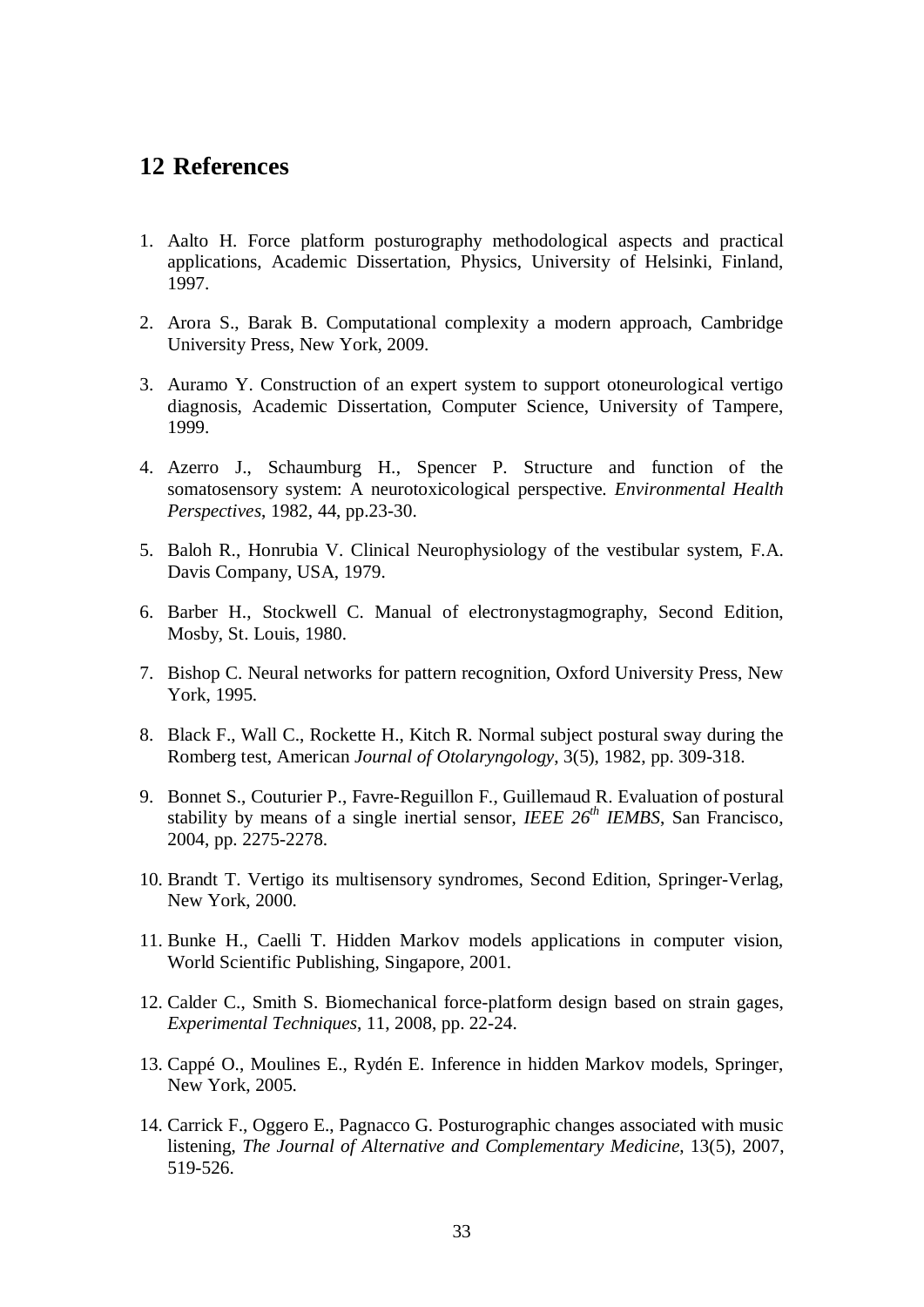- 15. Collins J., Luca C. Open-loop and closed- loop control of posture: a random-walk analysis of center-of-pressure trajectories, *Experimental Brain Research*, 95(2), 1993, pp. 303-318.
- 16. Conte A., Caruso G., Mora R. Static and dynamic posturography in prevalent laterally directed whiplash injuries, *European Archives of Oto-Rhino-Laryngology*, 245(4), 2004, pp. 186-192.
- 17. Cosman P., Cregan P., Martin C., Cartmill J. Virtual reality simulators: current status in acquisition and assessment of surgical skills, *ANZ Journal of Surgery*, 72(1), 2002, pp. 30-34.
- 18. Dault M., Geurts A., Mulder T., Duysens J. Postural control and cognitive task performance in healthy participants while balancing on different support-surface configurations, *Gait & Posture*, 14(3), 2001, pp. 248-255.
- 19. Duda R., Hart P., Stork D. Pattern classification, Second Edition, John Wiley & Sons, Canada, 2001.
- 20. Durbin J., Koopman S. Time series analysis by state space methods, Oxford University Press, USA, 2002.
- 21. Flis K., Peplowski P. Identification of human postural sway, *Open Systems & Information Dynamics*, 7(2), 2004, pp. 187-200.
- 22. Forsman P. Quantifying time awake posturographically, Academic Dissertation, Physics, University of Helsinki, Finland, https://oa.doria.fi/handle/10024/39285, checked, 11.5.2009.
- 23. Fransson P., Magnusson M., Johansson R. Analysis of adaptation in anteroposterior dynamics of human postural control, *Gait & Posture*, 7(1), 1998, pp. 64-74.
- 24. Fukuoka Y., Nagata T., Ishida A., Minamitani H. Characteristics of somatosensory feedback in postural control during standing. *IEEE Transactions on Neural Systems and Rehabilitation Engineering*, 2001, 9, pp. 145-153.
- 25. Goebel J., Hanson J., Langhofer L., Fishel D. Head-shake vestibulo-ocular reflex testing; comparison of results with rotational chair testing. *Otolaryngology- head and neck surgery*, 1994, 112, pp. 203-209.
- 26. Gonzales R., Woods R. Digital image processing, second edition, Prentice Hall, New Jersey, 2002.
- 27. Gribble P., Hertel J., Denegar C., Buckley W. The effects of fatigue and chronic ankle instability on dynamic postural control, *Journal of Athletic Training*, 39, 2004, pp. 321-329.
- 28. Guyon I., Gunn S., Nikravesh M., Zadeth L. Feature extraction, foundations and applications, Physica-Verlag, Springer, Netherlands, 2006.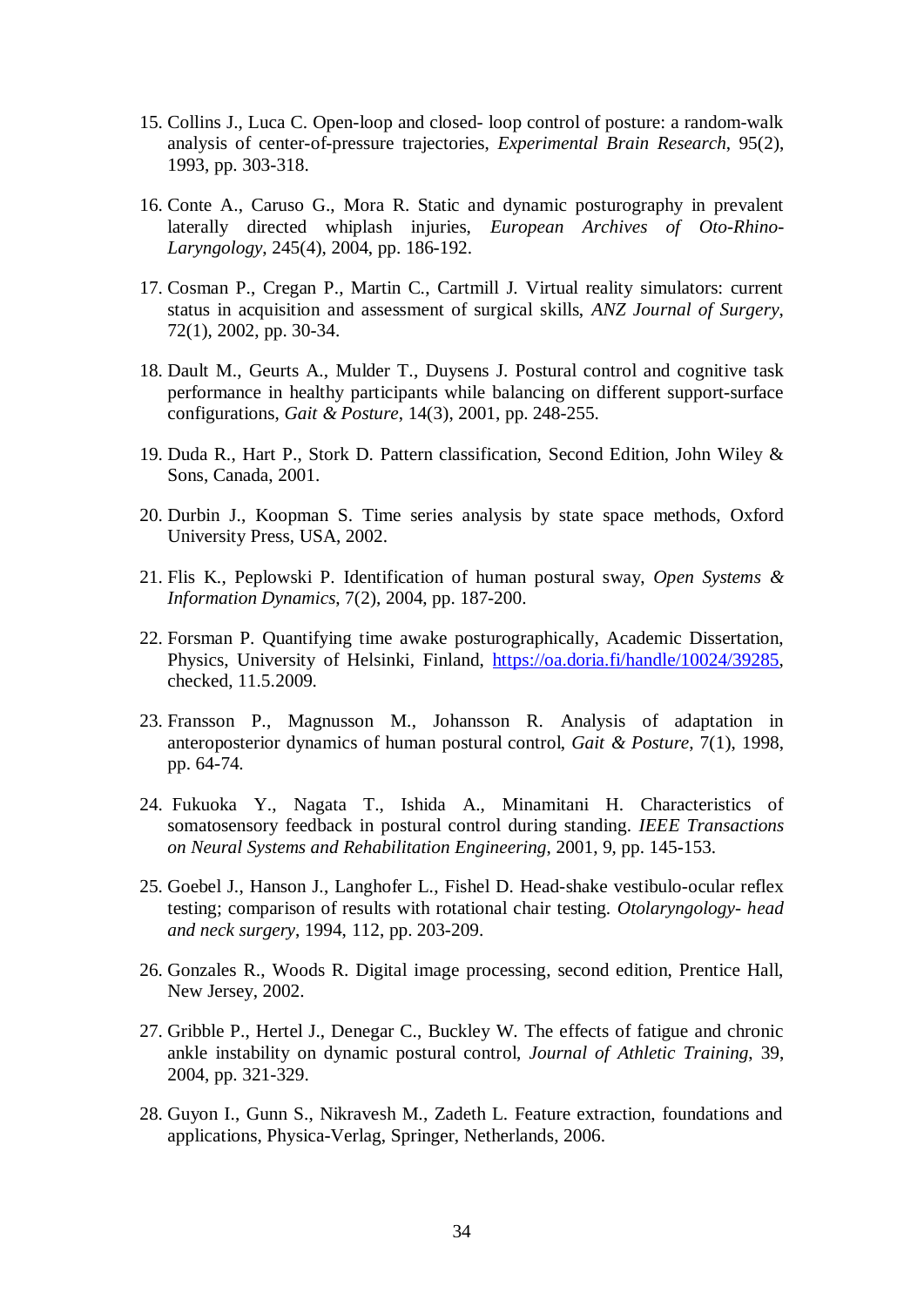- 29. Hadjikhani N., Tootell R. Projection of rods and cones within human visual cortex. *Human Brain Mapping*, 2000, 9, pp. 55-63.
- 30. Havia M. Menière's disease prevalence and clinical picture, Academic Dissertation, Medicine, University of Helsinki, Helsinki, Finland, 2004.
- 31. Haykin S. Neural networks a comprehensive foundation, Second edition, Prentice Hall, New Jersey, 1999.
- 32. Heiden T., Sanderson D., Inglis T., Siegmund G.. Adaptations to normal human gait on potentially slippery surfaces: the effects of awareness and prior slip experience*. Gait & Posture* 2005, 24, pp. 237-246.
- 33. Hill F., Kelley S. Computer graphics using OpenGL, 3rd Edition, Prentice Hall, New York, 2007.
- 34. Hof L. The Equations of motion for a standing human reveal three mechanisms for balance. *Journal of Biomechanics*, 40(2), 2007, pp. 451-457.
- 35. Hollman J., Brey R., Robb R., Bang T., Kaufman K. Spatiotemporal gait deviations in virtual reality environment, *Gait & Posture*, 23, 2006, pp. 441-444.
- 36. http://msdn.microsoft.com/en-us/directx/default.aspx, checked 19.5.2009.
- 37. http://www.5dt.com/downloads/3rdparty/nestofbirds.pdf, checked 4.5.2009.
- 38. http://www.datatranslation.com/products/dataacquisition/usb/dt9800.asp, checked 8.5.2008.
- 39. http://www.intersense.com/InertiaCube\_Sensors.aspx, checked, 11.5.2009.
- 40. http://www.libsdl.org/, checked 8.5.2009.
- 41. http://www.mathworks.com/products/sysid/, checked 20.5.2009.
- 42. http://www.virtualresearch.com/, checked 8.5.2009.
- 43. Hyvärinen A., Karhunen J., Oja E. Independent component analysis, John Wiley & Sons, Canada, 2001.
- 44. Ito M. Cerebellar control of the vestibiulo-ocular reflex around the flocculus hyphotesis. *Annual Review of Neuroscience*, 1982, 5, pp. 275-297.
- 45. Jackson P. Introduction to expert systems, Addison-Wesley Longman Publishing Co., Third Edition, Boston, 1999.
- 46. Jacobson G., Kartush J., Newman C. Handbook of balance function testing, Singular Press, San Diego, 1997.
- 47. Jolliffe I. Principal Component Analysis, Second Edition, Springer-Verlag, New York, 2002.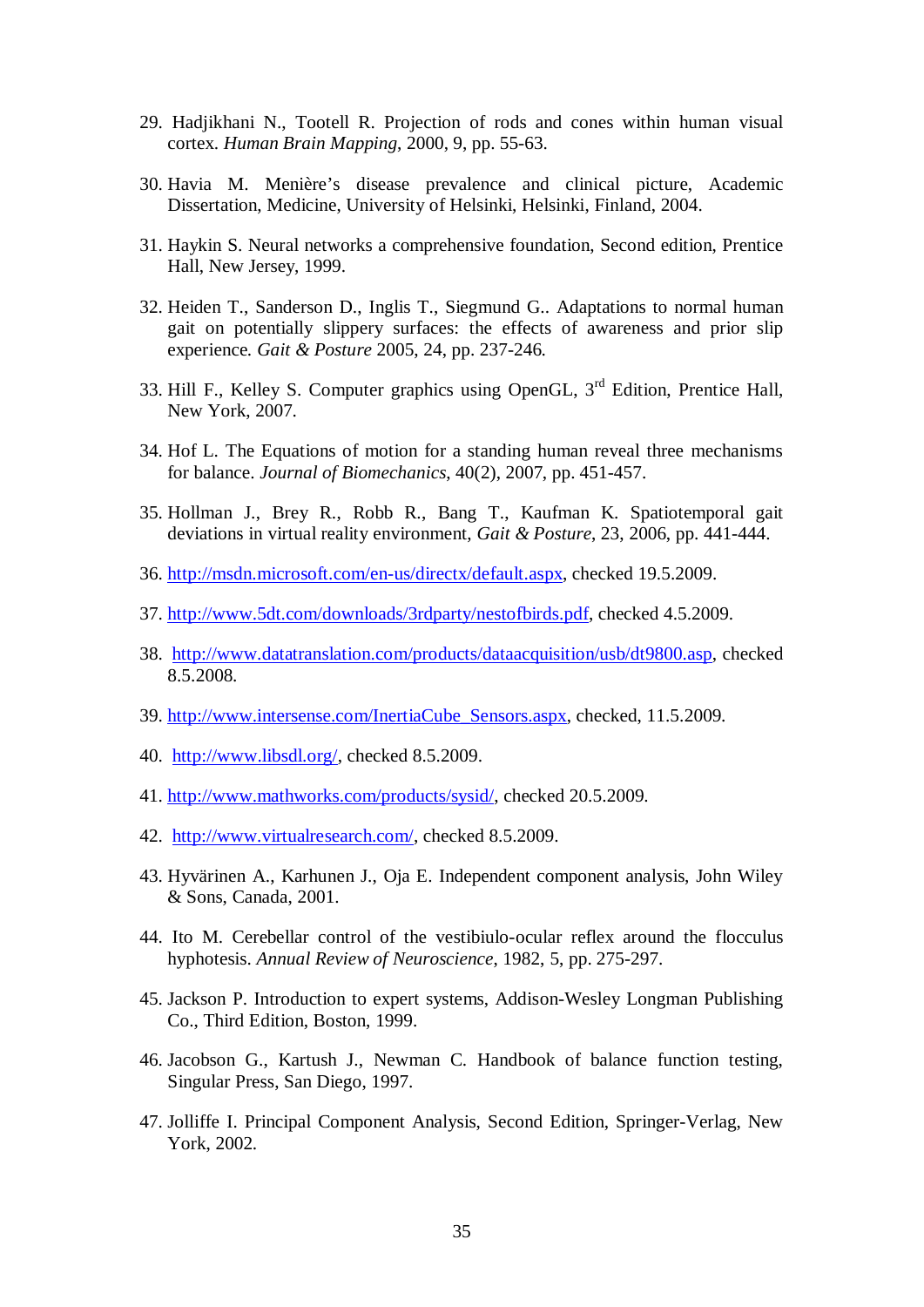- 48. Katz J. Handbook of clinical audiology, Lippnicott, Williams and Wilkins 5th Revised Edition, Baltimore, 2001.
- 49. Kehsner E., Kenyon R. Using immersive technology for postural research and rehabilitation, *Assistive Technology*, 16, 2004, pp. 54-62.
- 50. Kilburn K., Warshaw R., Hanscom B. Are hearing loss and balance dysfunction linked in construction iron workers? *Occupational and Environmental Medicine,* 1992, 49, pp.138-141.
- 51. Kuo A. An optimal state estimation model of a sensory integration in human postural balance, *Journal of Neural Engineering*, 2(3), 2005, pp. 235-249.
- 52. Liao K., Walker M., Joshi A., Reschke M., Wang Z., Leigh R. A reinterpretation of the purpose of the translational vestibulo-ocular reflex in human subjects. *Progress in Brain Research*, 2008, 171, pp. 295-302.
- 53. Ljung L. System identification theory for the user, Second Edition, Prentice Hall, New York, 1999.
- 54. Looney C. Pattern recognition using neural networks theory and algorithms for engineers and scientists, Oxford University Press, New York, 1997.
- 55. Luna F. Introduction to 3D game programming with DirectX 9.0, Wordware Publishing, Inc. Texas, 2003.
- 56. Mahboobin A., Beck C., Moeinzadeh M., Louglhlin P. Analysis and validation of a postural control model, *American Control Conference*, 5, 2002, Anchorage, 4122-4128.
- 57. Mantas J. An overview of character recognition methodologies*, Pattern Recognition*, 19(6), 1986, pp. 425-430.
- 58. Matthews J., Howell R. Complex analysis for mathematics and engineering, Fifth Edition, Jones and Bartlett Publishers Inc. London, 2006.
- 59. Mitra S. Digital signal processing, a computer based approach, Third Edition, McGraw-Hill, New York, 2006.
- 60. Montgomery D., Peck E., Vining G. Introduction to linear regression analysis, Third Edition, Wiley & Sons, Canada, 2001.
- 61. Oppenheimer A. Schafer R. Digital Signal Processing, Prentice Hall, Englewood Cliffs, New Jersey, 1975.
- 62. Pausch R., Proffit D., Williams G.. Quantifying immersion in virtual reality, *Proceedings in 24th Annual Conference on Computer Graphics and Interactive Techniques*, Los Angeles, 1997, pp. 13-18.
- 63. Rabiner R.. A tutorial on hidden Markov models and selected applications in speech recognition, *Proceedings of IEEE* 77, pp. 257-285, 1989.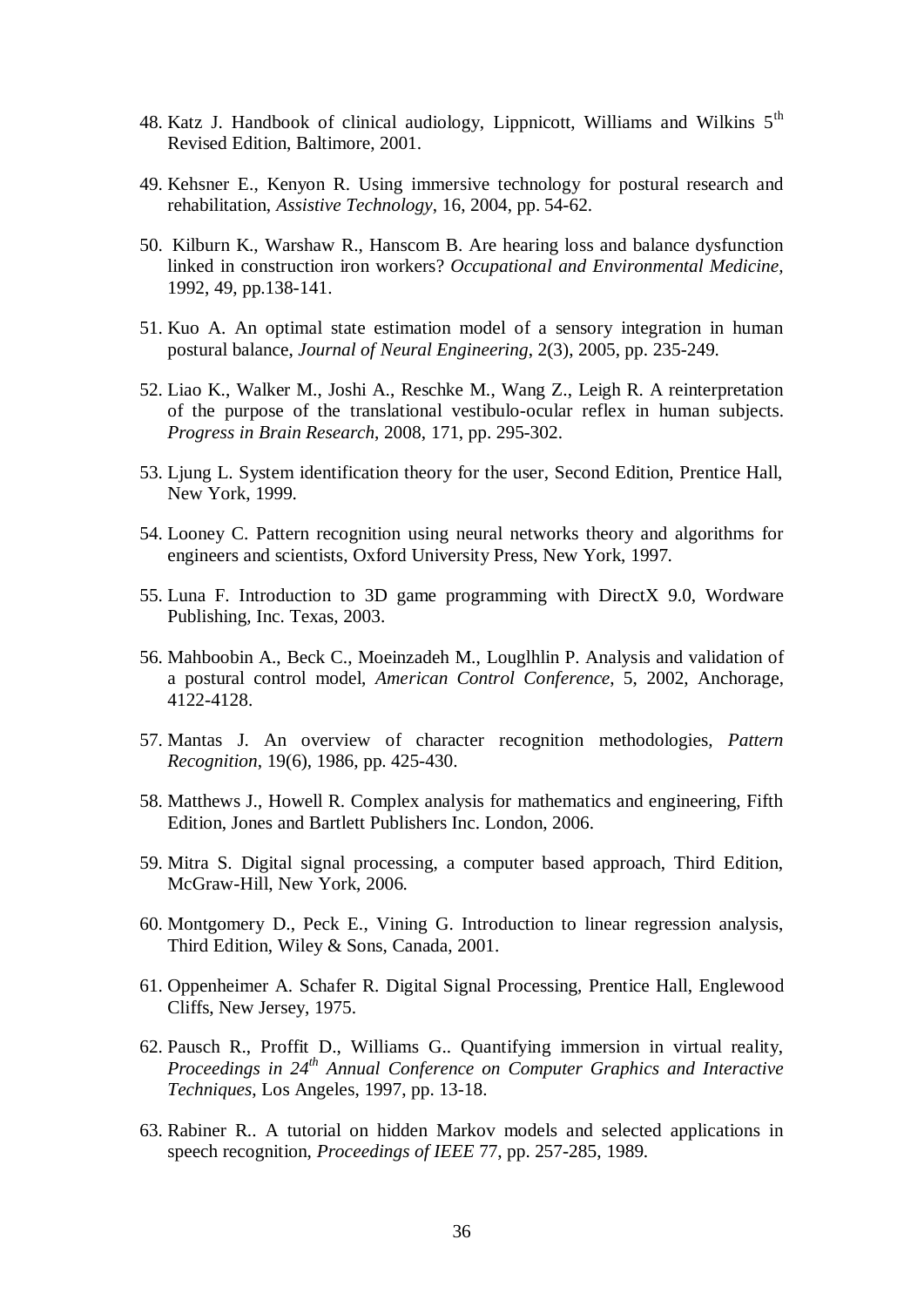- 64. Rasku J., Juhola M. Classification of task driven swaying paths, *21st IEEE International Symposium on Computer-Based Medical Systems*, Jyväskylä, Finland, 2008, pp. 284-286.
- 65. Rasku J., Juhola M., Pyykkö I., Toppila E., Varpa K. The effect of removing the force feedback during the quiet stance, accepted to *MIE2009*, Bosnia Herzegovina, Sarajevo 2009.
- 66. Reid A., Marchbanks R., Ernst A. Intracranial and inner ear physiology and pathophysiology, Whurr Publishers Ltd, London, 1998.
- 67. Ripley B. Pattern recognition and neural networks, Cambridge University Press, United Kingdom, 1996.
- 68. Rosenberg L. The effect of interocular distance upon operator performance using stereoscopic displays to perform virtual depth tasks, *IEEE Virtual Reality Annual International Symposium*, Seattle, 1993, pp. 27-32.
- 69. Selmani Z. Otoneurological work-up in Meniére's disease and other inner ear disorders, Academic Dissertation, Medicine, University of Tampere, Finland, 2004.
- 70. Shreiner D., Woo M., Neider J., Davis T. OpenGL programming guide, Sixth Edition, Addision-Wesley, New York, 2008.
- 71. Smith S. The scientist & engineer's guide to digital signal processing, California Technical Publishing, San Diego, 1997.
- 72. Soechting J., Bertzhoz A. Dynamic role of vision in the control of posture in man, *Experimental Brain Research*, 36(3), 1978, pp. 551-561.
- 73. Theodoridis S., Koutroumbas K. Pattern recognition, Third Edition, Elsevier, USA, 2006.
- 74. Toppila E. A systems approach to individual hearing conservation, Academic Dissertation, Physics, University of Helsinki, Finnish Institute of Occupational Health, Helsinki, Finland, 2000.
- 75. Tossavainen T. Feature subset selection for a diagnostic test of human balance, *European Notes in Medical Informatics*, *MIE2005*, Switzerland, 2005, pp. 1117- 1122.
- 76. Tossavainen T. Virtual reality and posturography applied to postural control research, Academic Dissertation, Computer Science, University of Tampere, Finland, 2006.
- 77. Tossavainen T., Juhola M., Pyykkö I., Aalto H., Toppila E. Development of virtual reality stimuli for force platform posturography, *International Journal of Medical Informatics*, 70, 2003, pp. 277-283.
- 78. Tossavainen T., Juhola M., Pyykkö I., Toppila E., Aalto H., Honkavaara P. Towards virtual reality stimulation in force platform posturography, *Proceedings*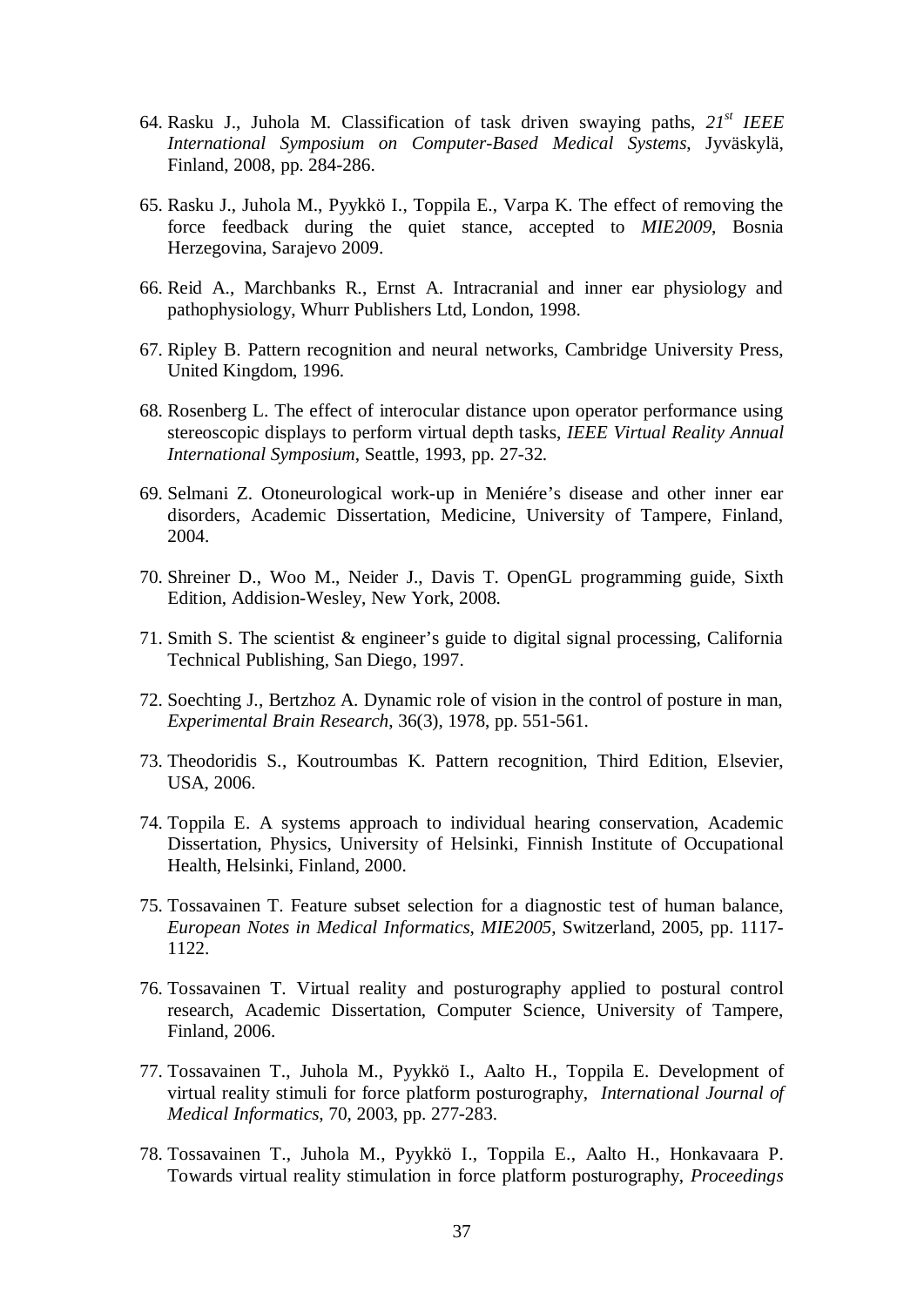*of the 10th World Congress on Medical Informatics*, Amsterdam, 2001, pp. 854- 857.

- 79. Tossavainen T., Toppila E., Pyykkö I., Forsman P., Juhola M., Stark J. Virtual Reality in Posturography, *IEEE Transactions on Information Technology in Biomedicine*, 2005, pp. 1-11.
- 80. Trächtler M., Hodgins D., Kenney L., Dienger M., Link T., Manoli Y. Multi-axis inertial measurement units measuring human posture and motion, *IFMB Proceedings*, RWTH Aachen University, Germany, 13, 2007, pp. 184-188.
- 81. Tyler A. Expert systems research trends, Nova Science Publishers, New York, 2007.
- 82. Uimonen S., Sorri M., Laitakari K., Jämsä T. A comparison of three vibrators in static posturography: the effect of vibration amplitude on body sway*, Medical Engineering and Physics*, 18, 1996, pp. 405-409.
- 83. Van Daele U., Huyvaert S., Hagman F., Duguet W., Van Gheluwe B., Vaes P. Reproducibility of postural control measurement during unstable sitting in low back pain patients, *BMC Musculoskeletal Disorders*, 8, 2007, Online access.
- 84. Vouriot A., Hannhart B., Gauchard G., Barot A., Ledin T., Mur J., Perrin P. Long-term exposure to solvents impairs vigilance and postural control in serigraphy workers. *Occupational and Environmental Health*, 2005, 78, pp. 510- 515.
- 85. Webb A. Statistical pattern recognition, Second Edition, John Wiley & Sons, West Sussex, 2007.
- 86. Welch G., Bishop G. An introduction to Kalman filters, *ACM Siggraph* Course 8, Los Angeles, 2001.
- 87. Wellas B., Wayne S., Romero L., Baumgartner R, Garry P. Fear of falling and restriction of mobility in elderly fallers*. Age and Ageing,* 1997, 26, pp. 189-193.
- 88. Winter D. Human balance and posture control during standing and walking, *Gait & Posture*, 3(4), 1995, pp.193-214.
- 89. Yokoyama K., Araki S., Nishikitani M., Sato H. Computerized posturography with sway frequency analysis: application in occupational and environmental health, *Industrial Health*, 40, 2002, pp. 14-22.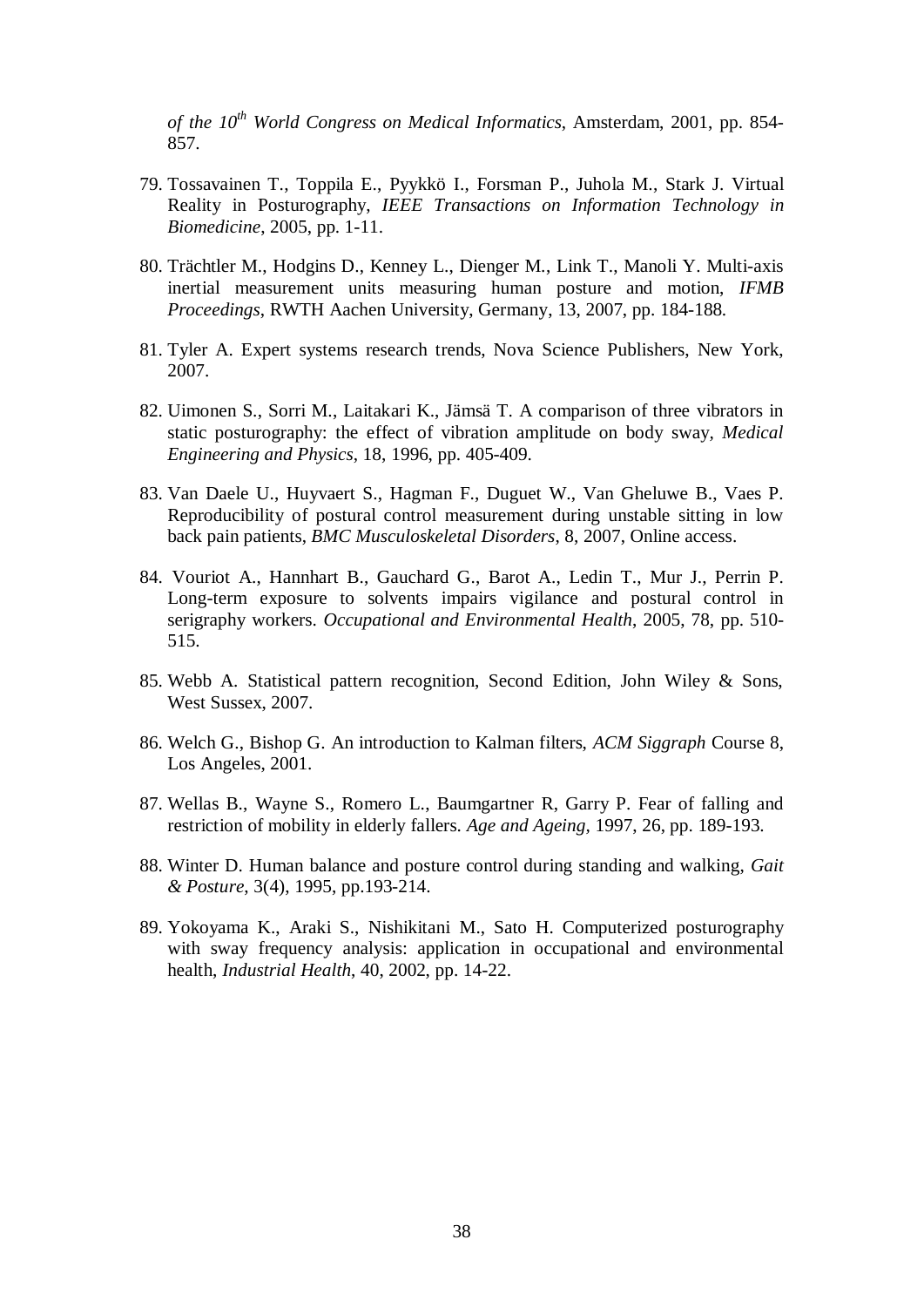### **Publication I**

### **Modelling stabilograms with hidden Markov models**

### **Jyrki Rasku, Martti Juhola, Timo Tossavainen, Ilmari Pyykkö, Esko Toppila**

Copyright © 2008 Informa Healthcare. Reprinted, with permission, from Rasku J., Juhola M., Tossavainen T., Pyykkö I., Toppila, E. Modelling stabilograms with hidden Markov models, *Journal of Medical Engineering & Technology* 32(4), 273-283.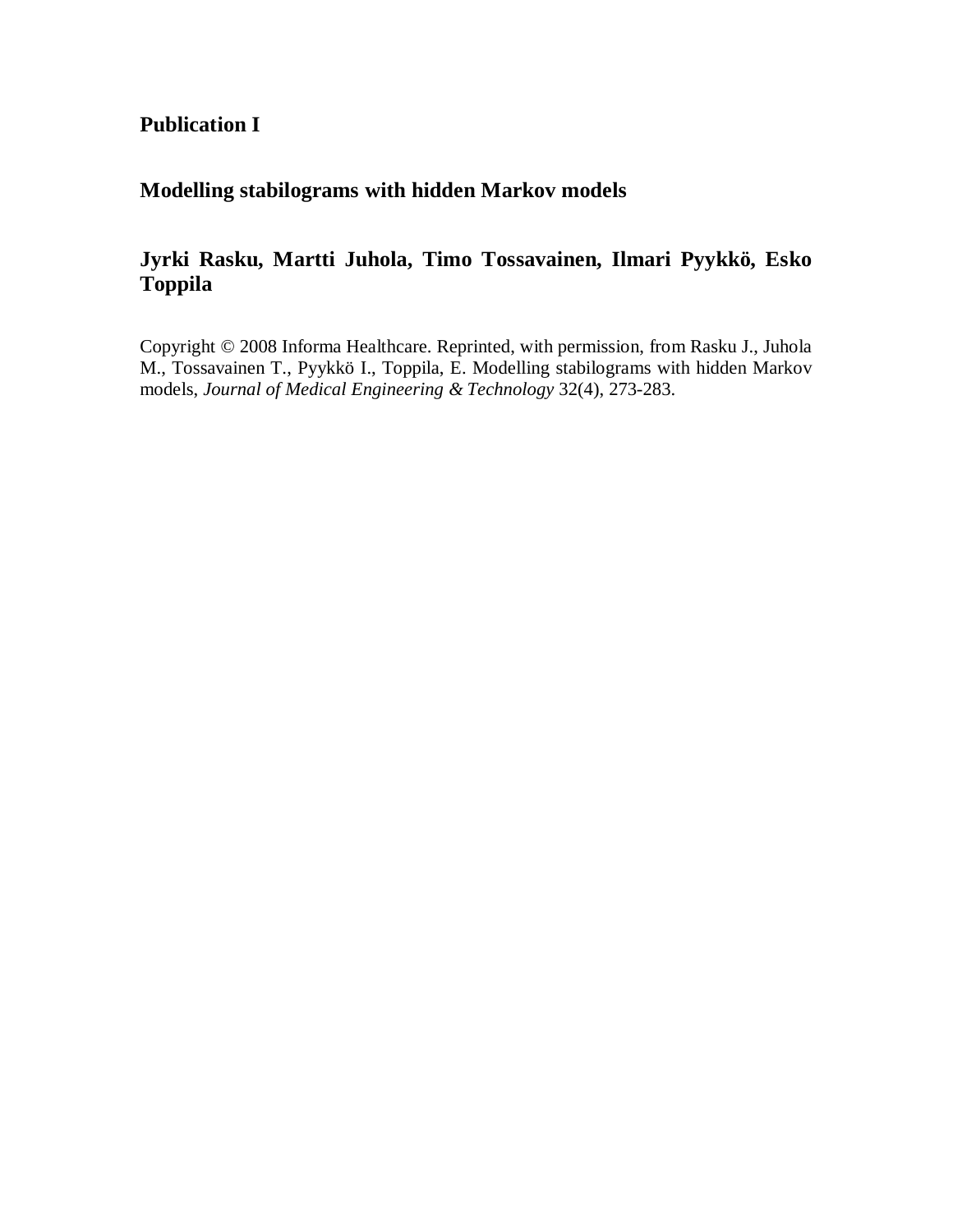**Publication II**

### **Recognition of balance signals between healthy students and otoneurological patients with hidden Markov models**

### **Jyrki Rasku, Martti Juhola, Esko Toppila, Ilmari Pyykkö**

Copyright © 2006 Elsevier. Reprinted, with permission, from Rasku J., Juhola M., Toppila E., Pyykkö I. Recognition of balance signals between healthy students and otoneurological patients with hidden Markov models. *Biomedical Signal Processing and Control* 1(2), 1-8.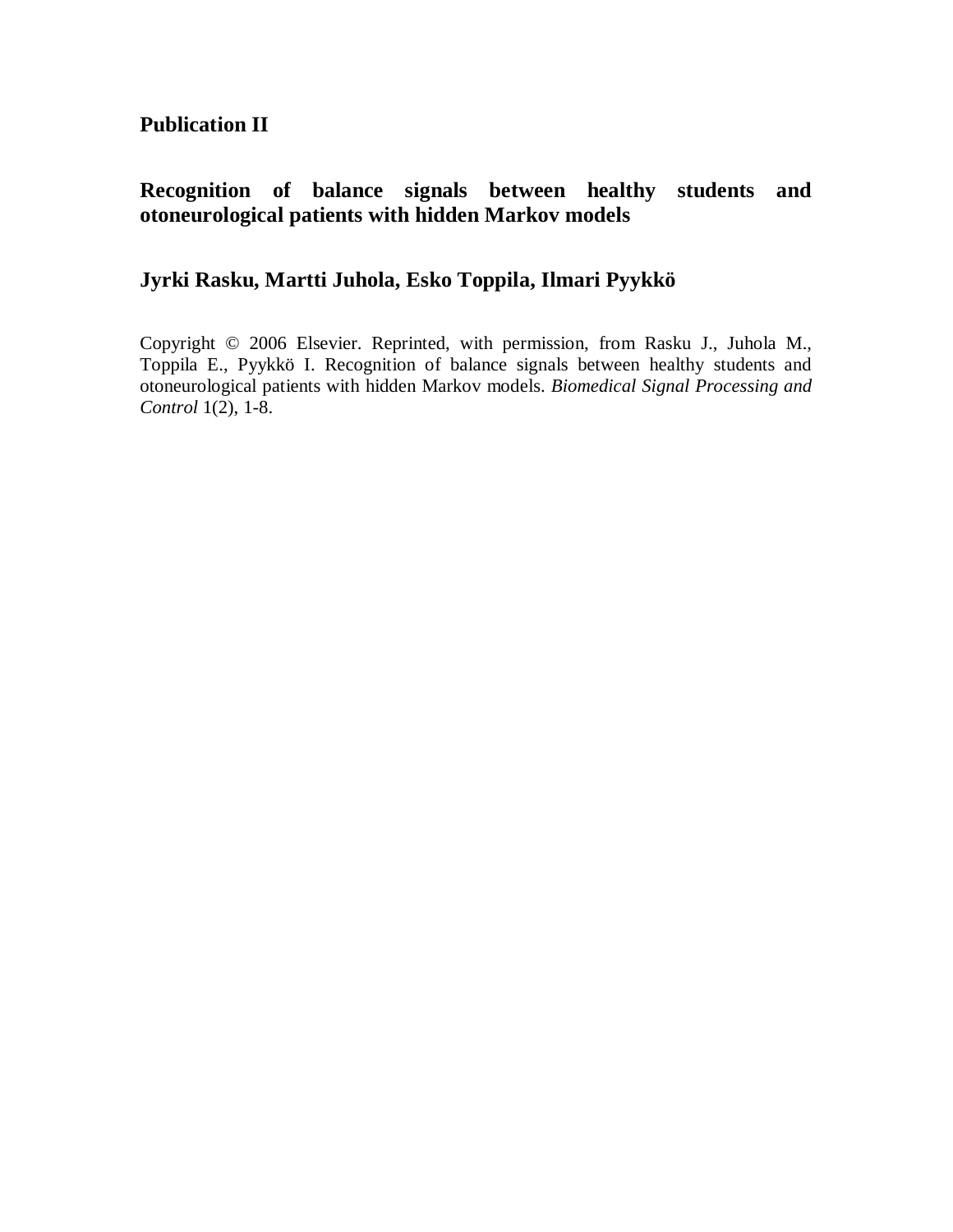#### **Publication III**

#### **A detection method of body movement signals measured with magnetic tracking device for human balance investigations**

### **Jyrki Rasku, Martti Juhola**

Copyright © Inderscience Publishers. Reprinted, with permission, from, Rasku J., Juhola M. A detection method of body movement signals measured with magnetic tracking device for human balance investigations. To appear in *International Journal of Medical Engineering and Technology*.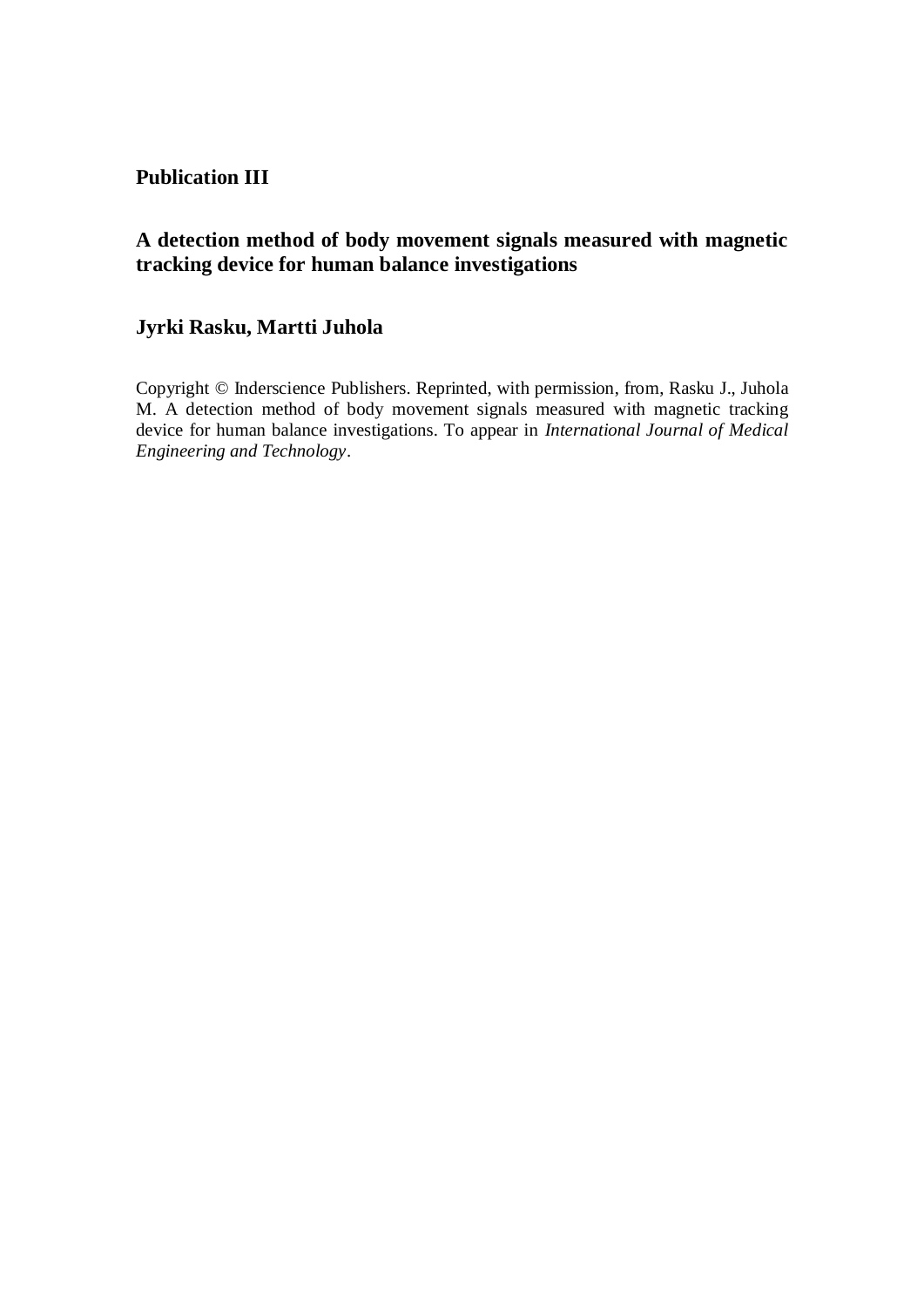### **Publication IV**

### **Looking for differences in postural control systems: young students versus pensioners**

### **Jyrki Rasku, Martti Juhola**

Copyright © 2008 Acta Press. Reprinted, with permission, from Rasku J., Juhola M. Looking for differences in postural control systems: young students versus pensioners. *IASTED*, Austria, Innsbruck, 2008, 108-112.